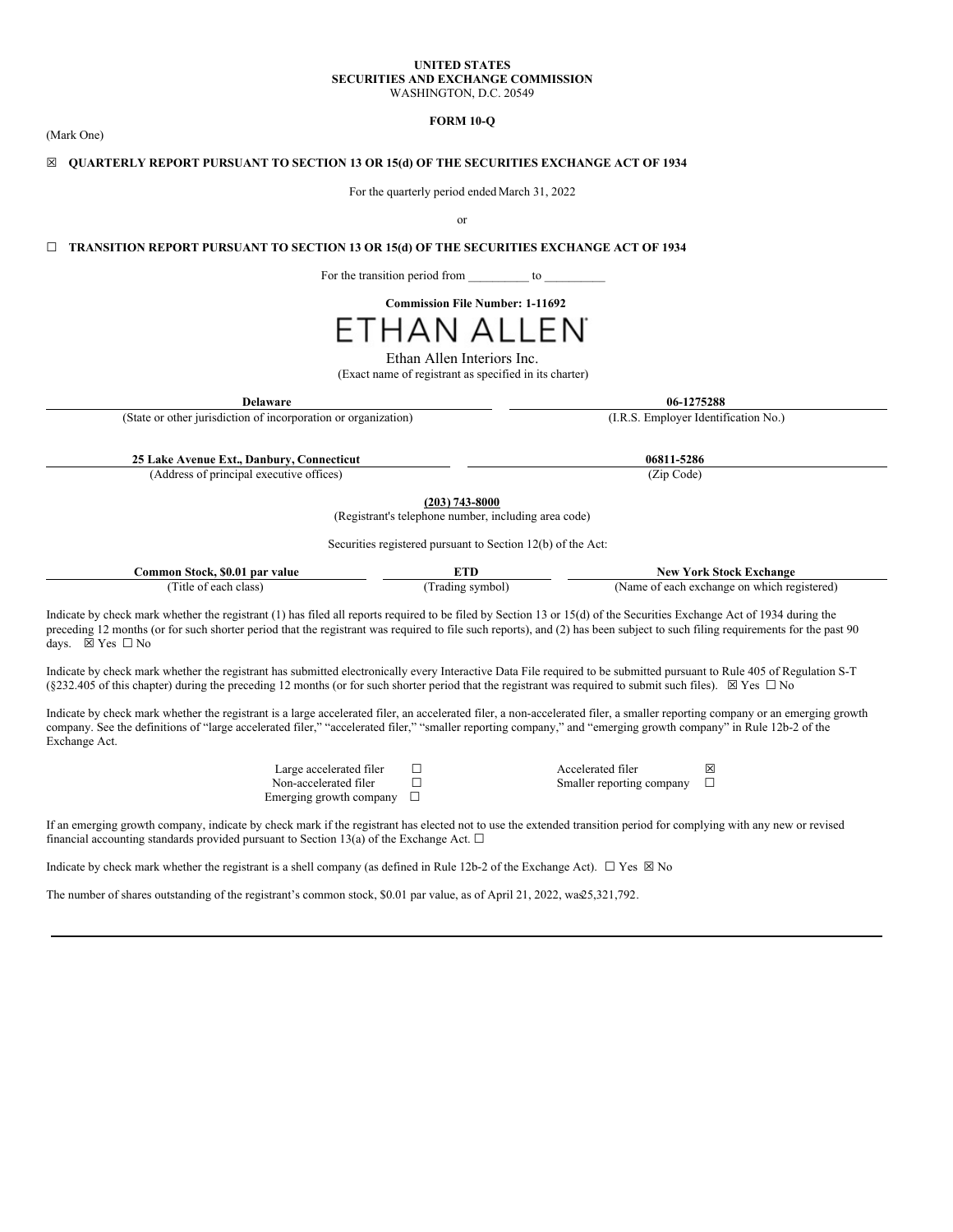## **ETHAN ALLEN INTERIORS INC. FORM 10-Q THIRD QUARTER OF FISCAL 2022**

# **TABLE OF CONTENTS**

| <b>PART I - FINANCIAL INFORMATION</b>                                                         |                |
|-----------------------------------------------------------------------------------------------|----------------|
| Item 1. Financial Statements                                                                  | $\overline{c}$ |
| <b>Consolidated Balance Sheets</b>                                                            | $\overline{c}$ |
| Consolidated Statements of Comprehensive Income                                               | 3              |
| <b>Consolidated Statements of Cash Flows</b>                                                  | $\overline{4}$ |
| Consolidated Statements of Shareholders' Equity                                               | 5              |
| Notes to Consolidated Financial Statements                                                    | 6              |
| Item 2. Management's Discussion and Analysis of Financial Condition and Results of Operations | 18             |
| Item 3. Quantitative and Qualitative Disclosures About Market Risk                            | 34             |
| Item 4. Controls and Procedures                                                               | 35             |
| <b>PART II - OTHER INFORMATION</b>                                                            |                |
| Item 1. Legal Proceedings                                                                     | 36             |
| Item 1A. Risk Factors                                                                         | 36             |
| Item 2. Unregistered Sales of Equity Securities and Use of Proceeds                           | 37             |
| Item 3. Defaults Upon Senior Securities                                                       | 37             |
| Item 4. Mine Safety Disclosures                                                               | 37             |
| Item 5. Other Information                                                                     | 37             |
| Item 6. Exhibits                                                                              | 37             |
| <b>SIGNATURES</b>                                                                             | 38             |
| 1                                                                                             |                |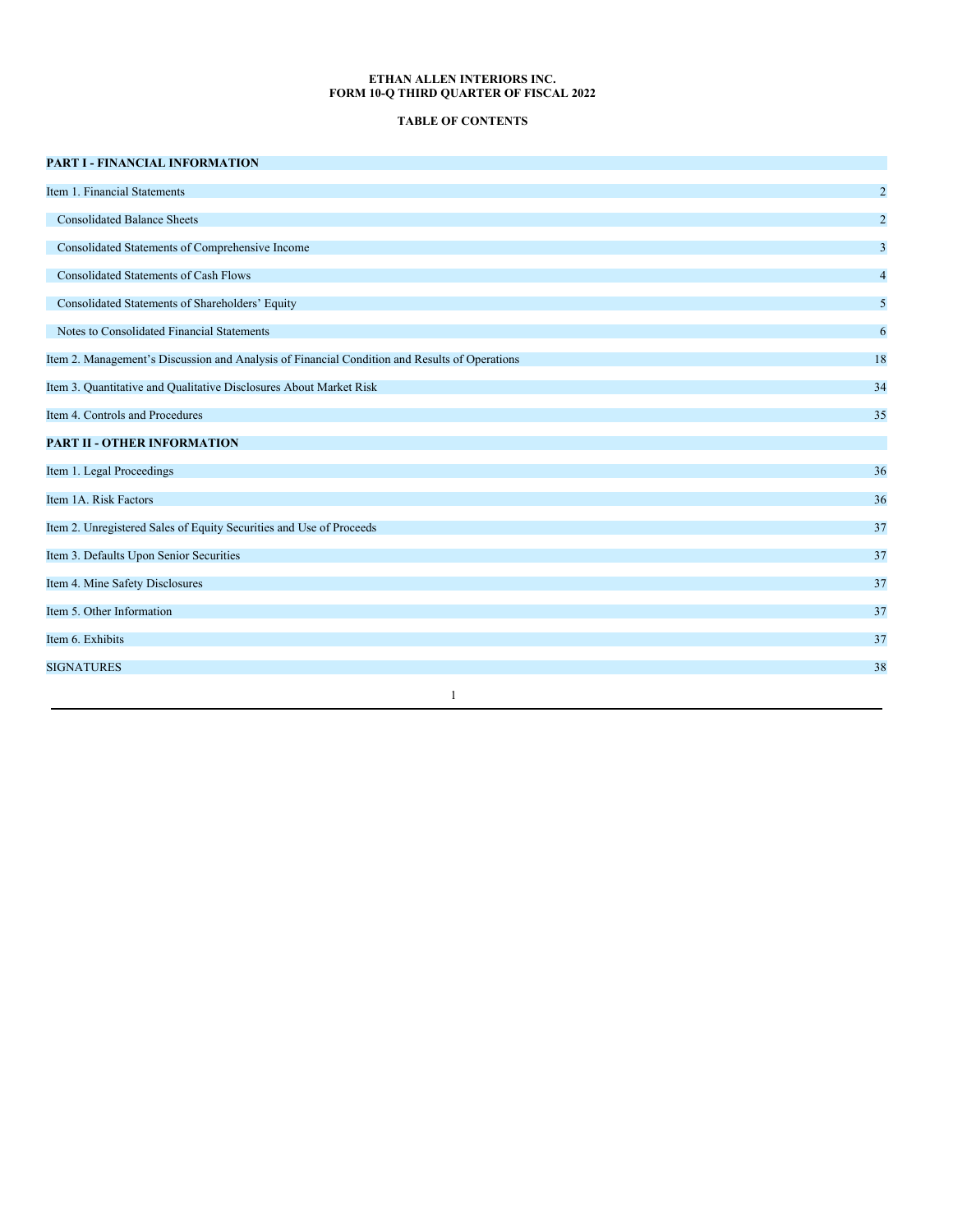# **PART I - FINANCIAL INFORMATION**

# **Item 1. Financial Statements**

# **ETHAN ALLEN INTERIORS INC. AND SUBSIDIARIES**

# **CONSOLIDATED BALANCE SHEETS**

*(In thousands, except par value)*

|                                                                                                               | March 31, 2022 |             |               | June 30, 2021 |  |  |
|---------------------------------------------------------------------------------------------------------------|----------------|-------------|---------------|---------------|--|--|
|                                                                                                               |                | (Unaudited) |               |               |  |  |
| <b>ASSETS</b>                                                                                                 |                |             |               |               |  |  |
| Current assets:                                                                                               |                |             |               |               |  |  |
| Cash and cash equivalents                                                                                     | $\mathbf S$    | 95.045      | $\mathbb{S}$  | 104.596       |  |  |
| Investments                                                                                                   |                | 9.525       |               |               |  |  |
| Accounts receivable, net                                                                                      |                | 11.549      |               | 9.026         |  |  |
| Inventories, net                                                                                              |                | 182,689     |               | 143,978       |  |  |
| Prepaid expenses and other current assets                                                                     |                | 42,041      |               | 37,679        |  |  |
| Total current assets                                                                                          |                | 340,849     |               | 295,279       |  |  |
| Property, plant and equipment, net                                                                            |                | 223,067     |               | 231.446       |  |  |
| Goodwill                                                                                                      |                | 25,388      |               | 25,388        |  |  |
| Intangible assets                                                                                             |                | 19,740      |               | 19,740        |  |  |
| Operating lease right-of-use assets                                                                           |                | 102,477     |               | 108,730       |  |  |
| Deferred income taxes                                                                                         |                | 566         |               | 1,078         |  |  |
| Other assets                                                                                                  |                | 2,816       |               | 1,584         |  |  |
| <b>Total ASSETS</b>                                                                                           | \$             | 714,903     | \$            | 683,245       |  |  |
| <b>LIABILITIES AND SHAREHOLDERS' EQUITY</b>                                                                   |                |             |               |               |  |  |
| Current liabilities:                                                                                          |                |             |               |               |  |  |
| Accounts payable and accrued expenses                                                                         | $\mathbb{S}$   | 42,696      | S             | 37,786        |  |  |
| Customer deposits and deferred revenue                                                                        |                | 136,425     |               | 130,635       |  |  |
| Accrued compensation and benefits                                                                             |                | 19,974      |               | 23,866        |  |  |
| Current operating lease liabilities                                                                           |                | 26,269      |               | 27,395        |  |  |
| Other current liabilities                                                                                     |                | 5,073       |               | 4,220         |  |  |
| Total current liabilities                                                                                     |                | 230.437     |               | 223.902       |  |  |
| Operating lease liabilities, long-term                                                                        |                | 91,157      |               | 97,911        |  |  |
| Deferred income taxes                                                                                         |                |             |               |               |  |  |
|                                                                                                               |                | 6,223       |               | 5,028         |  |  |
| Other long-term liabilities                                                                                   |                | 3,147       |               | 4,986         |  |  |
| <b>Total LIABILITIES</b>                                                                                      | $\mathbb S$    | 330,964     | $\mathbb{S}$  | 331,827       |  |  |
| Commitments and contingencies (see Note 17)                                                                   |                |             |               |               |  |  |
| <b>SHAREHOLDERS' EQUITY</b>                                                                                   |                |             |               |               |  |  |
| Preferred stock, \$0.01 par value; 1,055 shares authorized; none issued                                       | $\mathbf S$    |             | <sup>\$</sup> |               |  |  |
| Common stock, \$0.01 par value, 150,000 shares authorized, 49,359 and 49,240 shares issued; 25,322 and 25,237 |                |             |               |               |  |  |
| shares outstanding at March 31, 2022 and June 30, 2021, respectively                                          |                | 494         |               | 492           |  |  |
| Additional paid-in capital                                                                                    |                | 384,406     |               | 382,527       |  |  |
| Treasury stock, at cost: 24,037 and 24,003 shares at March 31, 2022 and June 30, 2021, respectively           |                | (681, 834)  |               | (680, 991)    |  |  |
| Retained earnings                                                                                             |                | 686,993     |               | 655,346       |  |  |
| Accumulated other comprehensive loss                                                                          |                | (6,083)     |               | (5,931)       |  |  |
| Total Ethan Allen Interiors Inc. shareholders' equity                                                         |                | 383,976     |               | 351.443       |  |  |
| Noncontrolling interests                                                                                      |                | (37)        |               | (25)          |  |  |
|                                                                                                               |                | 383,939     |               | 351,418       |  |  |
| Total shareholders' equity                                                                                    |                |             |               |               |  |  |
| Total LIABILITIES AND SHAREHOLDERS' EQUITY                                                                    |                | 714,903     |               | 683,245       |  |  |

See accompanying notes to consolidated financial statements.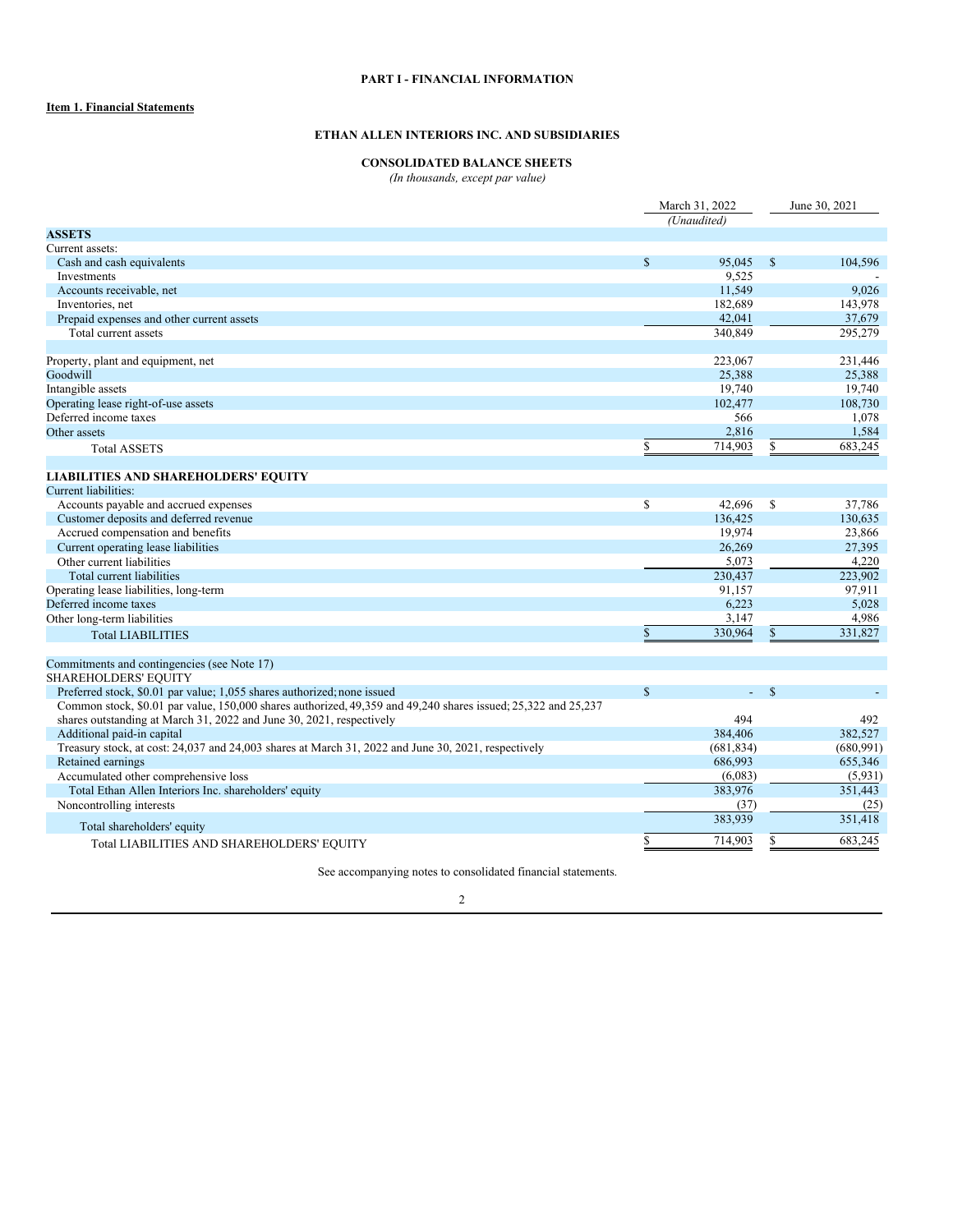#### **CONSOLIDATED STATEMENTS OF COMPREHENSIVE INCOME (Unaudited)**

*(In thousands, except per share data)*

|                                                          |              | Three months ended<br>March 31. |               |         | Nine months ended<br>March 31. |          |               |         |  |
|----------------------------------------------------------|--------------|---------------------------------|---------------|---------|--------------------------------|----------|---------------|---------|--|
|                                                          |              | 2022                            |               | 2021    |                                | 2022     |               | 2021    |  |
| Net sales                                                | S.           | 197,659                         | $\mathbb{S}$  | 176,962 | $\mathbb{S}$                   | 588,079  | $\mathbb{S}$  | 506,846 |  |
| Cost of sales                                            |              | 78,199                          |               | 75,553  |                                | 237,158  |               | 218,335 |  |
| Gross profit                                             |              | 119,460                         |               | 101,409 |                                | 350,921  |               | 288,511 |  |
| Selling, general and administrative expenses             |              | 88,270                          |               | 81,829  |                                | 259,457  |               | 233,649 |  |
| Restructuring and other impairment charges, net of gains |              | (1, 463)                        |               | 593     |                                | (4, 841) |               | 1,639   |  |
| Operating income                                         |              | 32,653                          |               | 18,987  |                                | 96.305   |               | 53,223  |  |
| Other expenses                                           |              |                                 |               |         |                                |          |               |         |  |
| Interest and other financing costs                       |              | 51                              |               | 51      |                                | 147      |               | 433     |  |
| Other income (expense), net                              |              | (10)                            |               | 57      |                                | (8)      |               | (378)   |  |
| Income before income taxes                               |              | 32,592                          |               | 18,993  |                                | 96.150   |               | 52,412  |  |
| Income tax expense                                       |              | 7,878                           |               | 3,385   |                                | 24,389   |               | 10,568  |  |
| Net income                                               | S.           | 24,714                          | \$            | 15,608  | \$                             | 71,761   | \$            | 41,844  |  |
| Per share data                                           |              |                                 |               |         |                                |          |               |         |  |
| Basic earnings per common share:                         |              |                                 |               |         |                                |          |               |         |  |
| Net income per basic share                               | $\mathbb{S}$ | 0.97                            | $\mathbf S$   | 0.62    | $\mathbb{S}$                   | 2.83     | $\mathbb{S}$  | 1.66    |  |
| Basic weighted average common shares                     |              | 25,434                          |               | 25,303  |                                | 25,402   |               | 25,240  |  |
| Diluted earnings per common share:                       |              |                                 |               |         |                                |          |               |         |  |
| Net income per diluted share                             | $\mathbb{S}$ | 0.97                            | <sup>\$</sup> | 0.61    | $\mathbb{S}$                   | 2.81     | <sup>\$</sup> | 1.65    |  |
| Diluted weighted average common shares                   |              | 25,549                          |               | 25,400  |                                | 25,504   |               | 25,305  |  |
| Comprehensive income                                     |              |                                 |               |         |                                |          |               |         |  |
| Net income                                               | $\mathbb{S}$ | 24,714                          | S             | 15,608  | \$                             | 71,761   | \$            | 41,844  |  |
| Other comprehensive income (loss), net of tax            |              |                                 |               |         |                                |          |               |         |  |
| Foreign currency translation adjustments                 |              | 496                             |               | (576)   |                                | (146)    |               | 1,970   |  |
| Other                                                    |              | (11)                            |               | (9)     |                                | (18)     |               | (23)    |  |
| Other comprehensive income (loss), net of tax            |              | 485                             |               | (585)   |                                | (164)    |               | 1,947   |  |
| Comprehensive income                                     | \$           | 25,199                          | \$            | 15,023  | \$                             | 71,597   | \$            | 43,791  |  |

See accompanying notes to consolidated financial statements.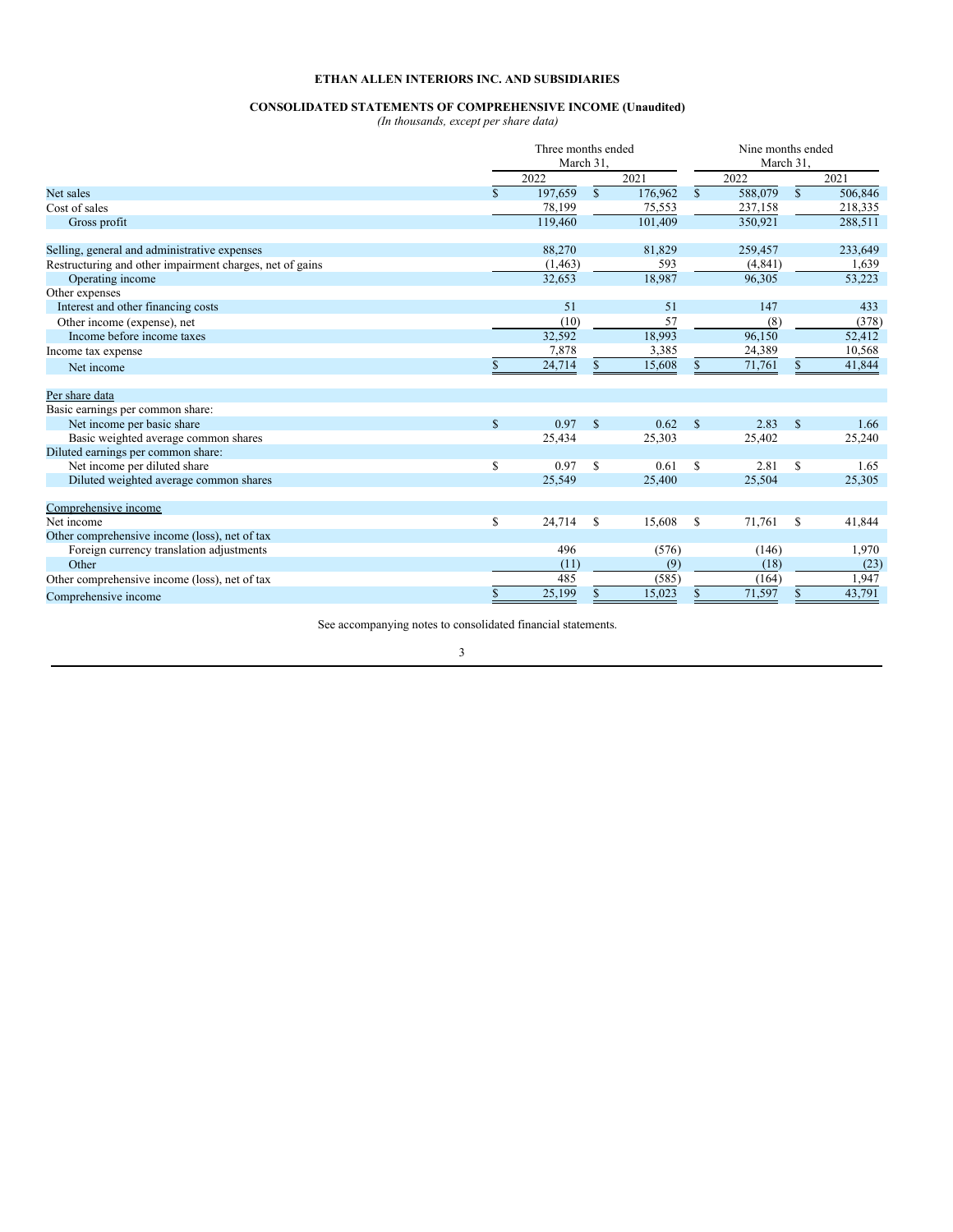### **CONSOLIDATED STATEMENTS OF CASH FLOWS (Unaudited)**

*(In thousands)*

|                                                                                   |    | Nine months ended<br>March 31, |                          |  |  |  |  |  |
|-----------------------------------------------------------------------------------|----|--------------------------------|--------------------------|--|--|--|--|--|
|                                                                                   |    | 2022                           | 2021                     |  |  |  |  |  |
| <b>Cash Flows from Operating Activities</b>                                       |    |                                |                          |  |  |  |  |  |
| Net income                                                                        | S  | 71,761<br><sup>S</sup>         | 41,844                   |  |  |  |  |  |
| Adjustments to reconcile net income to net cash provided by operating activities: |    |                                |                          |  |  |  |  |  |
| Depreciation and amortization                                                     |    | 12,040                         | 12,359                   |  |  |  |  |  |
| Share-based compensation expense                                                  |    | 783                            | 999                      |  |  |  |  |  |
| Non-cash operating lease cost                                                     |    | 22,505                         | 22,571                   |  |  |  |  |  |
| Deferred income taxes                                                             |    | 1,709                          | (624)                    |  |  |  |  |  |
| Restructuring and other impairment charges, net of gains                          |    | (4, 841)                       | 2,028                    |  |  |  |  |  |
| Restructuring payments                                                            |    | (1, 144)                       | (1,180)                  |  |  |  |  |  |
| Loss on disposal of property, plant and equipment                                 |    | 25                             | 15                       |  |  |  |  |  |
| Other                                                                             |    | 23                             | (88)                     |  |  |  |  |  |
| Change in operating assets and liabilities                                        |    |                                |                          |  |  |  |  |  |
| Accounts receivable, net                                                          |    | (2,523)                        | (3,481)                  |  |  |  |  |  |
| Inventories, net                                                                  |    | (38, 711)                      | (9,974)                  |  |  |  |  |  |
| Prepaid expenses and other current assets                                         |    | (3,551)                        | (10, 872)                |  |  |  |  |  |
| Customer deposits and deferred revenue                                            |    | 5,790                          | 51,219                   |  |  |  |  |  |
| Accounts payable and accrued expenses                                             |    | 5,330                          | 12,387                   |  |  |  |  |  |
| Accrued compensation and benefits                                                 |    | (3,690)                        | 7,535                    |  |  |  |  |  |
| Operating lease liabilities                                                       |    | (25,027)                       | (25, 923)                |  |  |  |  |  |
| Other assets and liabilities                                                      |    | (478)                          | 3,305                    |  |  |  |  |  |
| Net cash provided by operating activities                                         |    | 40,001                         | 102,120                  |  |  |  |  |  |
| <b>Cash Flows from Investing Activities</b>                                       |    |                                |                          |  |  |  |  |  |
| Proceeds from sales of property, plant and equipment                              |    | 10,613                         | 4,913                    |  |  |  |  |  |
| Capital expenditures                                                              |    | (9,031)                        | (10, 342)                |  |  |  |  |  |
| Purchases of investments                                                          |    | (18, 521)                      |                          |  |  |  |  |  |
| Proceeds from sales of investments                                                |    | 9,000                          | $\overline{\phantom{a}}$ |  |  |  |  |  |
| Net cash used in investing activities                                             |    | (7,939)                        | (5, 429)                 |  |  |  |  |  |
| <b>Cash Flows from Financing Activities</b>                                       |    |                                |                          |  |  |  |  |  |
| Payments on borrowings                                                            |    |                                | (50,000)                 |  |  |  |  |  |
| Dividend payments                                                                 |    | (40, 114)                      | (11,612)                 |  |  |  |  |  |
| Proceeds from employee stock plans                                                |    | 1,096                          | 1,740                    |  |  |  |  |  |
| Taxes paid related to net share settlement of equity awards                       |    | (843)                          | (76)                     |  |  |  |  |  |
| Payments for debt issuance costs                                                  |    | (505)                          |                          |  |  |  |  |  |
| Payments on financing leases                                                      |    | (389)                          | (455)                    |  |  |  |  |  |
| Net cash used in financing activities                                             |    | (40, 755)                      | (60, 403)                |  |  |  |  |  |
| Effect of exchange rate changes on cash and cash equivalents                      |    | 43                             | 392                      |  |  |  |  |  |
| Net (decrease) increase in cash, cash equivalents and restricted cash             |    | (8,650)                        | 36,680                   |  |  |  |  |  |
| Cash, cash equivalents and restricted cash at beginning of period                 |    | 104,596                        | 72,276                   |  |  |  |  |  |
| Cash, cash equivalents and restricted cash at end of period                       | \$ | 95,946<br><b>S</b>             | 108,956                  |  |  |  |  |  |

See accompanying notes to consolidated financial statements.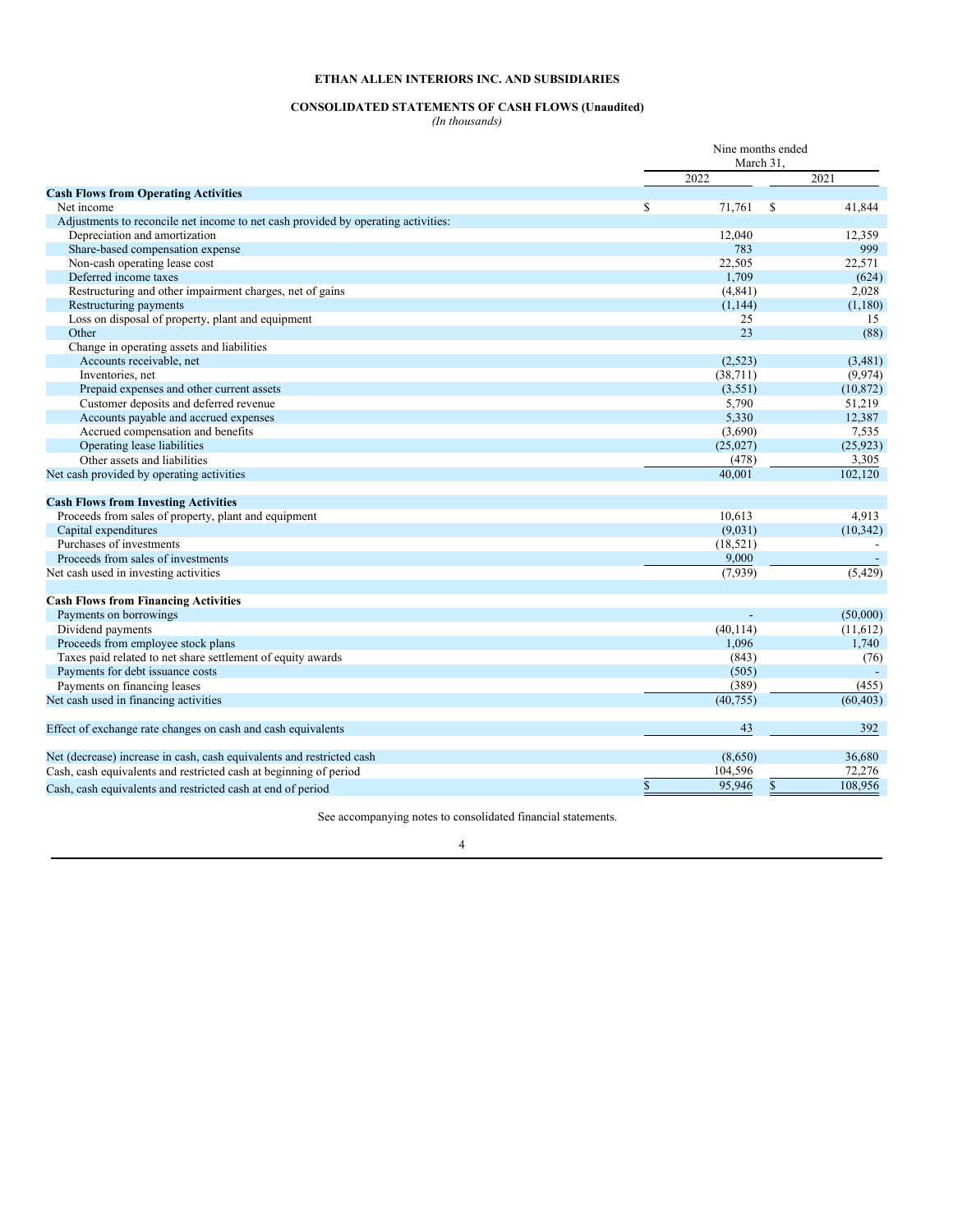#### **CONSOLIDATED STATEMENTS OF SHAREHOLDERS**' **EQUITY (Unaudited)**

*(In thousands)*

| Balance at June 30, 2021<br>Net income    | <b>Shares</b><br>49,240 | Common Stock<br>Par Value | 492                      | Additional<br>Paid-in<br>Capital<br>\$ 382,527 | <b>Shares</b><br>24,003  | <b>Treasury Stock</b><br>Amount<br>\$ (680,991) | Accumulated<br>Other<br>Comprehensive<br>Loss<br>(5,931)<br>\$ | Retained<br>Earnings<br>655,346<br>S.<br>20,153 | Non-<br>Controlling<br>Interests<br>(25)<br>$\mathbb{S}$ | Total<br>Equity<br>351,418<br>20,153 |
|-------------------------------------------|-------------------------|---------------------------|--------------------------|------------------------------------------------|--------------------------|-------------------------------------------------|----------------------------------------------------------------|-------------------------------------------------|----------------------------------------------------------|--------------------------------------|
| Share-based compensation expense          |                         |                           | $\overline{\phantom{0}}$ | 277                                            | ٠                        |                                                 |                                                                |                                                 | $\overline{\phantom{a}}$                                 | 277                                  |
| Restricted stock vesting                  | 55                      |                           |                          |                                                | 32                       | (779)                                           |                                                                |                                                 | $\overline{\phantom{0}}$                                 | (778)                                |
| Cash dividends declared                   |                         |                           |                          |                                                |                          |                                                 |                                                                | (25,372)                                        | $\overline{\phantom{a}}$                                 | (25, 372)                            |
| Other comprehensive income (loss)         |                         |                           |                          |                                                |                          |                                                 | (653)                                                          |                                                 |                                                          | (652)                                |
|                                           |                         |                           |                          |                                                |                          |                                                 |                                                                |                                                 |                                                          |                                      |
| Balance at September 30, 2021             | 49,295                  |                           | 493                      | 382,804<br>\$                                  | 24,035                   | \$ (681,770)                                    | (6, 584)<br>\$                                                 | 650,127<br>S                                    | (24)                                                     | 345,046                              |
| Net income                                |                         |                           |                          |                                                |                          |                                                 |                                                                | 26,894                                          |                                                          | 26,894                               |
| Common stock issued on share-based awards | 41                      |                           |                          | 813                                            |                          |                                                 |                                                                |                                                 |                                                          | 813                                  |
| Share-based compensation expense          |                         |                           |                          | 349                                            |                          |                                                 |                                                                |                                                 |                                                          | 349                                  |
| Cash dividends declared                   |                         |                           |                          |                                                |                          |                                                 |                                                                | (7,368)                                         | $\overline{\phantom{a}}$                                 | (7, 368)                             |
| Other comprehensive income (loss)         |                         |                           |                          |                                                |                          |                                                 | 11                                                             |                                                 | (8)                                                      | 3                                    |
|                                           |                         |                           |                          |                                                |                          |                                                 |                                                                |                                                 |                                                          |                                      |
| Balance at December 31, 2021              | 49,336                  |                           | 493                      | 383,966<br>$\mathbb{S}$                        | 24,035                   | \$ (681,770)                                    | (6, 573)<br>\$.                                                | 669,653<br>\$.                                  | (32)                                                     | 365,737                              |
| Net income                                |                         |                           |                          |                                                |                          |                                                 |                                                                | 24,714                                          | $\overline{\phantom{a}}$                                 | 24,714                               |
| Common stock issued on share-based awards | 13                      |                           |                          | 283                                            |                          |                                                 |                                                                |                                                 |                                                          | 284                                  |
| Share-based compensation expense          |                         |                           |                          | 157                                            |                          |                                                 |                                                                |                                                 |                                                          | 157                                  |
| Cash dividends declared                   | ٠                       |                           |                          |                                                | $\overline{\phantom{a}}$ |                                                 | ۰                                                              | (7, 374)                                        | $\overline{\phantom{a}}$                                 | (7, 374)                             |
| Restricted stock vesting                  | 10                      |                           |                          |                                                | $\overline{2}$           | (64)                                            |                                                                |                                                 |                                                          | (64)                                 |
| Other comprehensive income (loss)         |                         |                           |                          |                                                |                          |                                                 | 490                                                            |                                                 | (5)                                                      | 485                                  |
| Balance at March 31, 2022                 | 49,359                  |                           | 494                      | 384,406                                        | 24,037                   | \$ (681, 834)                                   | (6,083)                                                        | 686,993                                         | (37)                                                     | 383,939                              |

|                                           | Common Stock  |   |                          | Additional<br>Paid-in |               | <b>Treasury Stock</b>    |              | Accumulated<br>Other<br>Comprehensive | Retained     | Non-<br>Controlling      | Total         |
|-------------------------------------------|---------------|---|--------------------------|-----------------------|---------------|--------------------------|--------------|---------------------------------------|--------------|--------------------------|---------------|
|                                           | <b>Shares</b> |   | Par Value                | Capital               | <b>Shares</b> | Amount                   |              | Loss                                  | Earnings     | Interests                | Equity        |
| Balance at June 30, 2020                  | 49,053        | S | 491                      | \$378,300             | 24,000        | \$ (680,916)             | $\mathbb{S}$ | (8,441)                               | \$638,631    | (1)                      | 328,064<br>\$ |
| Net income                                |               |   |                          |                       |               |                          |              |                                       | 9,353        | $\overline{\phantom{a}}$ | 9,353         |
| Share-based compensation expense          |               |   | $\overline{\phantom{a}}$ | 254                   |               |                          |              |                                       |              | $\overline{\phantom{a}}$ | 254           |
| Cash dividends declared                   |               |   |                          |                       |               |                          |              |                                       | (5,287)      | $\overline{\phantom{a}}$ | (5, 287)      |
| Other comprehensive income (loss)         |               |   |                          |                       |               |                          |              | 556                                   |              | (9)                      | 547           |
|                                           |               |   |                          |                       |               |                          |              |                                       |              |                          |               |
| Balance at September 30, 2020             | 49,053        |   | 491                      | 378,554               | 24,000        | \$ (680,916)             | \$           | (7, 885)                              | 642,697      | (10)                     | 332,931       |
| Net income                                |               |   |                          |                       |               |                          |              |                                       | 16,883       |                          | 16,883        |
| Common stock issued on share-based awards | 120           |   |                          | 1,632                 |               |                          |              |                                       |              |                          | 1,633         |
| Share-based compensation expense          |               |   | $\overline{\phantom{0}}$ | 457                   | ٠             | $\overline{\phantom{0}}$ |              |                                       |              | $\overline{\phantom{a}}$ | 457           |
| Cash dividends declared                   |               |   |                          |                       |               |                          |              |                                       | (6,325)      | $\overline{\phantom{a}}$ | (6,325)       |
| Other comprehensive income (loss)         |               |   |                          |                       |               |                          |              | 1,990                                 |              | (5)                      | 1,985         |
|                                           |               |   |                          |                       |               |                          |              |                                       |              |                          |               |
| Balance at December 31, 2020              | 49,173        |   | 492                      | 380,643<br>\$         | 24,000        | \$ (680,916)             | S            | (5,895)                               | 653,255<br>S | (15)                     | 347,564       |
| Net income                                |               |   |                          |                       |               |                          |              |                                       | 15,608       |                          | 15,608        |
| Common stock issued on share-based awards |               |   |                          | 107                   |               |                          |              |                                       |              |                          | 107           |
| Share-based compensation expense          |               |   | $\overline{\phantom{a}}$ | 288                   |               |                          |              |                                       |              | $\overline{\phantom{a}}$ | 288           |
| Cash dividends declared                   |               |   |                          |                       | ٠             |                          |              |                                       | (6,328)      | $\overline{\phantom{a}}$ | (6,328)       |
| Restricted stock vesting                  |               |   |                          |                       | 3             | (76)                     |              |                                       |              |                          | (76)          |
| Other comprehensive income (loss)         |               |   |                          |                       |               |                          |              | (576)                                 |              | (9)                      | (585)         |
| Balance at March 31, 2021                 | 49,173        |   | 492                      | 381,038               | 24,003        | \$ (680,992)             |              | (6, 471)                              | 662,535      | (24)                     | 356,578       |

See accompanying notes to consolidated financial statements.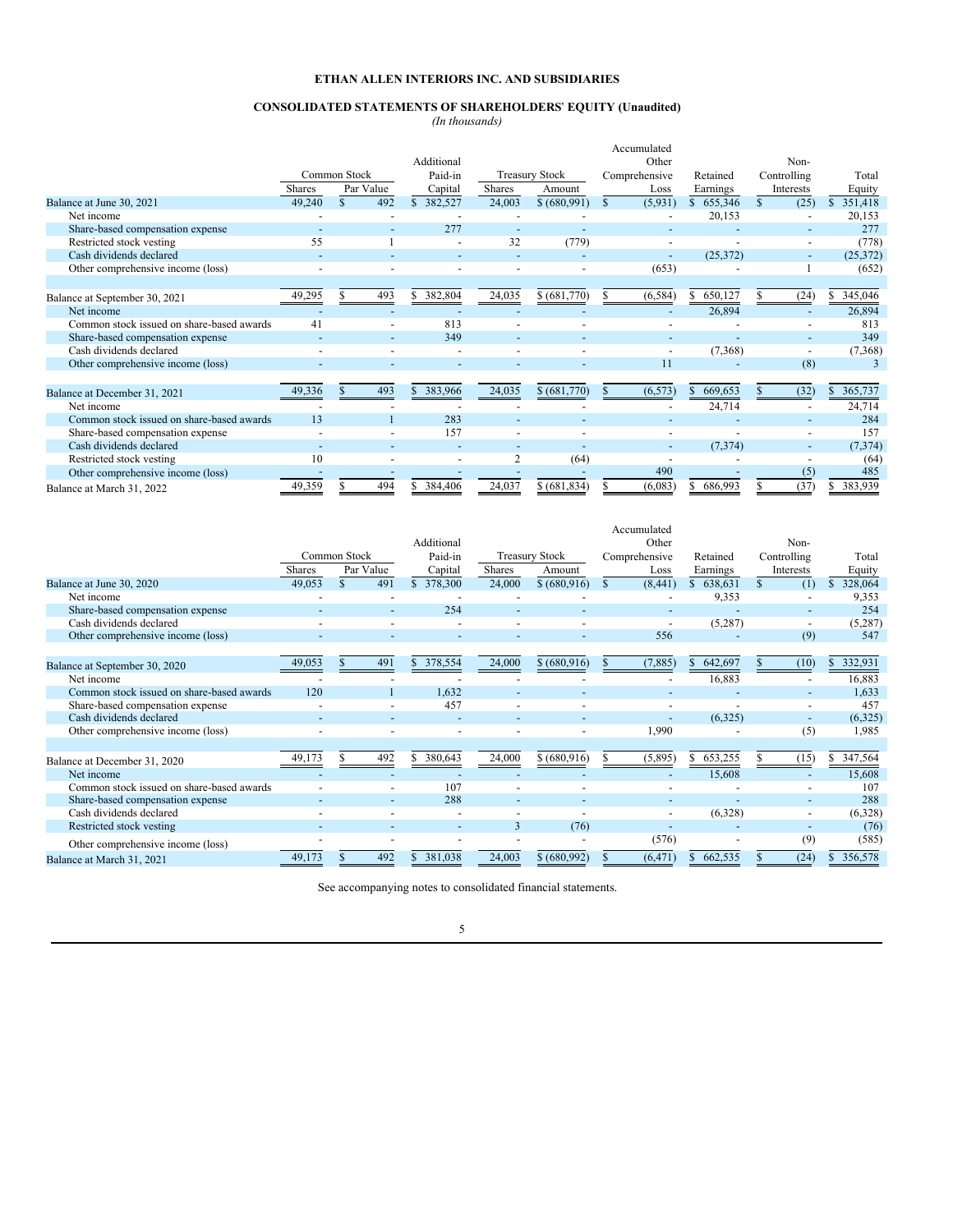## **NOTES TO THE CONSOLIDATED FINANCIAL STATEMENTS (Unaudited)**

#### **(1) Organization and Nature of Business**

### *Organization*

Founded in 1932 and incorporated in Delaware in 1989, Ethan Allen Interiors Inc., through its wholly-owned subsidiary, Ethan Allen Global, Inc., and Ethan Allen Global, Inc.'s subsidiaries (collectively, "we," "us," "our," "Ethan Allen" or the "Company"), is a leading interior design company, manufacturer and retailer in the home furnishings marketplace.

### *Nature of Business*

We are a global luxury home fashion brand that is vertically integrated from product design through home delivery, which offers our customers stylish product offerings, artisanal quality, and personalized service. We provide complimentary interior design service to our clients and sell a full range of home furnishings through a retail network of design centers located throughout the United States and abroad as well as online at ethanallen.com.

Ethan Allen design centers represent a mix of locations operated by independent licensees and Company-operated locations. As of March 31, 2022, the Company operates 141 retail design centers with 137 located in the United States and four in Canada. Our independently operated design centers are located in the United States, Asia, the Middle East and Europe. We also own and operate ten manufacturing facilities in the United States, Mexico and Honduras, includingone sawmill, one rough mill and a lumberyard. Approximately 75% of our products are manufactured or assembled in these North American facilities. We also contract with various suppliers located in Europe, Asia, and various other countries that produce products that support our business.

## *Impact of the COVID-19 Pandemic Upon our Financial Condition and Results of Operations*

The global coronavirus ("COVID-19") pandemic continues to disrupt several segments of the economy and has caused, and continues to cause, impact to our business. Our design centers are open and demand for our products continues to be strong as customers allocate greater amounts of discretionary spending to home furnishings than at the start of the COVID-19 pandemic. Since our manufacturing facilities re-opened inMay 2020, we have ramped up and increased production capacity by adding headcount as well as second shifts and weekend production shifts to our North American plants. We continue to experience strong written orders taken at both the retail and wholesale segments, and as a result, our current order backlog increased during the third quarter of fiscal 2022 and is approximately 25% higher compared with a year ago.

While we continue to increase production, we continue to experience ongoing logistical challenges that we, as well as the entire home furnishings industry, have faced resulting from COVID-19 related supply chain disruptions creating delays in order fulfillment. Our focus on inventory and supply chain management is critical as we balance the need to maintain supply chain flexibility to help ensure competitive lead times with the risk of inventory shortage and obsolescence. In addition, ocean freight capacity issues continue to persist worldwide due to the ongoing COVID-19 pandemic, which has resulted in price increases per shipping container.

The COVID-19 pandemic also continues to expose us to greater market risk as a result of increases in the cost of raw materials that we use in our manufacturing processes, principally plywood, fabric and foam products. These raw materials have been, and continue to be, subject to rising inflationary pressures that are partially attributable to the COVID-19 pandemic and which have led to increased production costs. As commodity prices (notably, fuel costs) have continued to rise during thethird quarter of fiscal 2022, we will continue to evaluate whether further price increases to our customers to offset these costs are warranted.

Although we actively manage the impact of the ongoing COVID-19 pandemic, we are unable to predict the impact COVID-19 will have on our financial operations in the near- and long-term. The timing of any future actions in response to COVID-19 is dependent on the mitigation of the spread of the virus along with the adoption and continued effectiveness of vaccines, status of government orders, directives and guidelines, recovery of the business environment, global supply chain conditions, economic conditions, raw material prices, and consumer demand for our products.

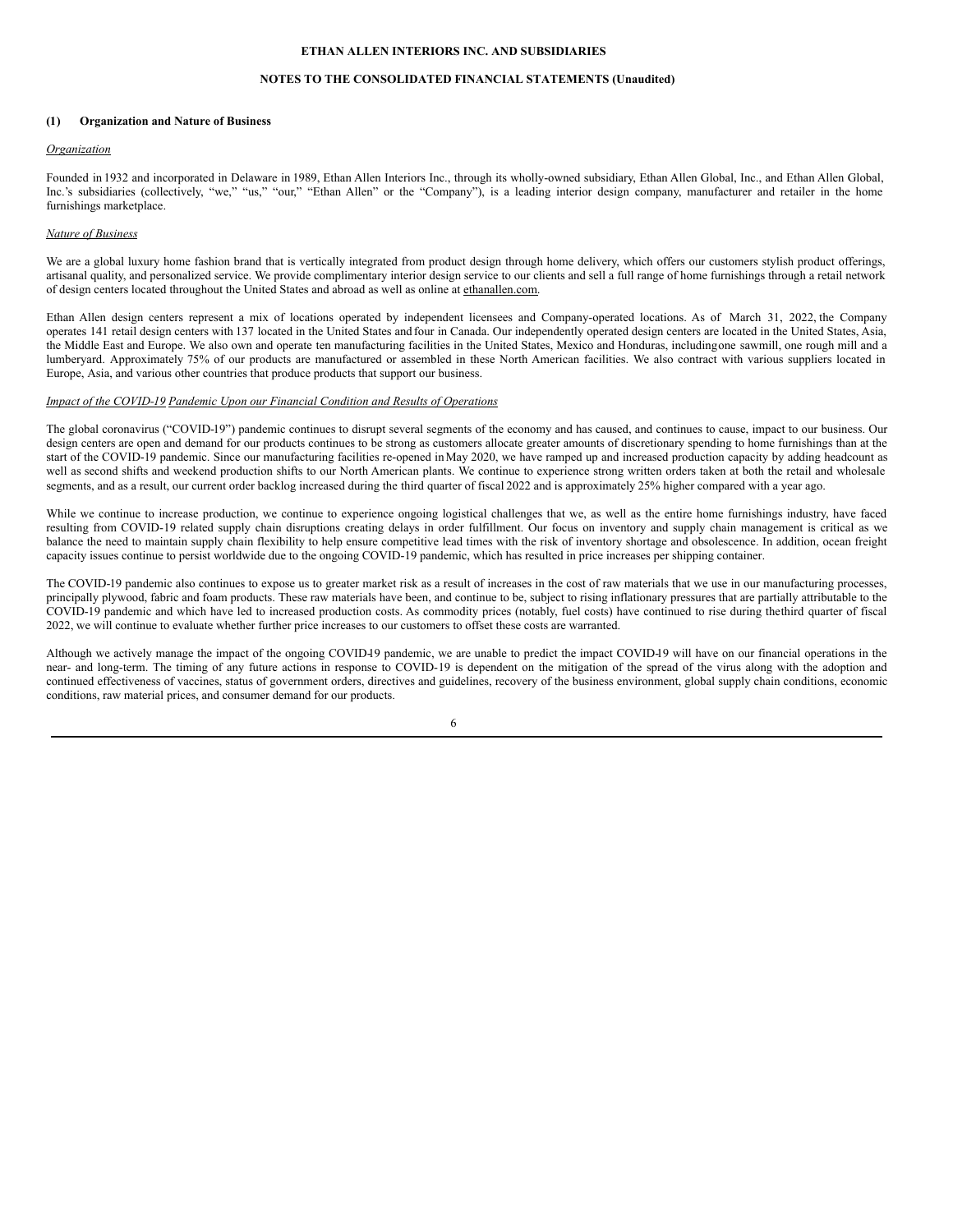#### **(2) Interim Basis of Presentation**

### *Principles of Consolidation*

Ethan Allen conducts business globally and has strategically aligned its business intotwo reportable segments: wholesale and retail. These two segments represent strategic business areas of our vertically integrated enterprise that operate separately and provide their own distinctive services. The accompanying consolidated financial statements include the accounts of the Company and its wholly-owned subsidiaries. Our consolidated financial statements also include the accounts of an entity in which we are a majority shareholder with the power to direct the activities that most significantly impact the entity's performance. Noncontrolling interest amounts in the entity are immaterial and included in the Consolidated Statements of Comprehensive Income within *Other income (expense), net*. All intercompany activity and balances have been eliminated from the consolidated financial statements. In our opinion, all adjustments, consisting only of normal recurring adjustments necessary for fair presentation, have been included in the consolidated financial statements. The results of operations for the three and nine months ended March 31, 2022 are not necessarily indicative of results that may be expected for the entire fiscal year. The interim consolidated financial statements should be read in conjunction with the consolidated financial statements and accompanying notes included in Annual Report on Form 10-K for the fiscal year endedJune 30, 2021 (the "2021 Annual Report on Form10-K").

### *Use of Estimates*

We prepare our consolidated financial statements in accordance with generally accepted accounting principles in the United States ("GAAP"), which require management to make estimates and assumptions that affect the reported amounts of assets and liabilities and disclosure of contingent assets and liabilities at the date of the consolidated financial statements and the reported amounts of net sales and expenses during the reporting period. Due to the inherent uncertainty involved in making those estimates, actual results could differ from those estimates. Areas in which significant estimates have been made include, but are not limited to, goodwill and indefinite-lived intangible asset impairment analyses, useful lives for property, plant and equipment, inventory obsolescence, business insurance reserves, tax valuation allowances and the evaluation of uncertain tax positions.

### *Restricted Cash*

We present restricted cash as a component of total cash and cash equivalents as presented on our consolidated statement of cash flows and within*Other Assets* on our consolidated balance sheet. As of March 31, 2022, we held \$0.9 million of restricted cash related to our Ethan Allen insurance captive. We did not hold any restricted cash as of June 30, 2021.

We have evaluated subsequent events through the date of issuance of the financial statements included in this Quarterly Report on Form10-Q.

#### **(3) Recent Accounting Pronouncements**

# *New Accounting Standards or Updates Adopted in Fiscal2022*

Simplifying the Accounting for Income Taxes. In December 2019, the Financial Accounting Standards Board (the "FASB") issued ASU 2019-12, Income Taxes (Topic 740): *Simplifying the Accounting for Income Taxes*, an update intended to simplify various aspects related to accounting for income taxes. This guidance removes certain exceptions to the general principles in Topic 740 and also clarifies and amends existing guidance to improve consistent application. The adoption of this accounting standards update in the first quarter of fiscal 2022 did not have a material impact on our consolidated financial statements.

### *Recent Accounting Standards or Updates Not Yet Effective*

Business Combinations. In October 2021, the FASB issued ASU 2021-08, Business Combinations (Topic 805): Accounting for Contract Assets and Contract Liabilities from *Contracts with Customers*, which requires an acquirer to recognize and measure contract assets and liabilities acquired in a business combination in accordance with Revenue from Contracts with Customers (Topic 606) rather than adjust them to fair value at the acquisition date. This accounting standards update will be effective for us beginning in the first quarter of fiscal 2024. We are currently evaluating the impact of this accounting standard, but donot expect it to have a material impact on our consolidated financial statements.

Derivatives and Hedging. In March 2022, the FASB issued ASU 2022-01, Derivatives and Hedging (Topic 801): Fair Value Hedging - Portfolio Layer Method, which expands the current single-layer hedging model to allow multiple-layer hedges of a single closed portfolio of prepayable financial assets or one or more beneficial interests secured by a portfolio of prepayable financial instruments under the method. This accounting standards update will be effective for us beginning in the first quarter of fiscal 2024. We are currently evaluating the impact of this accounting standard, but donot expect it to have a material impact on our consolidated financial statements.

No other new accounting pronouncements issued or effective as ofMarch 31, 2022 have had or are expected to have a material impact on our consolidated financial statements.

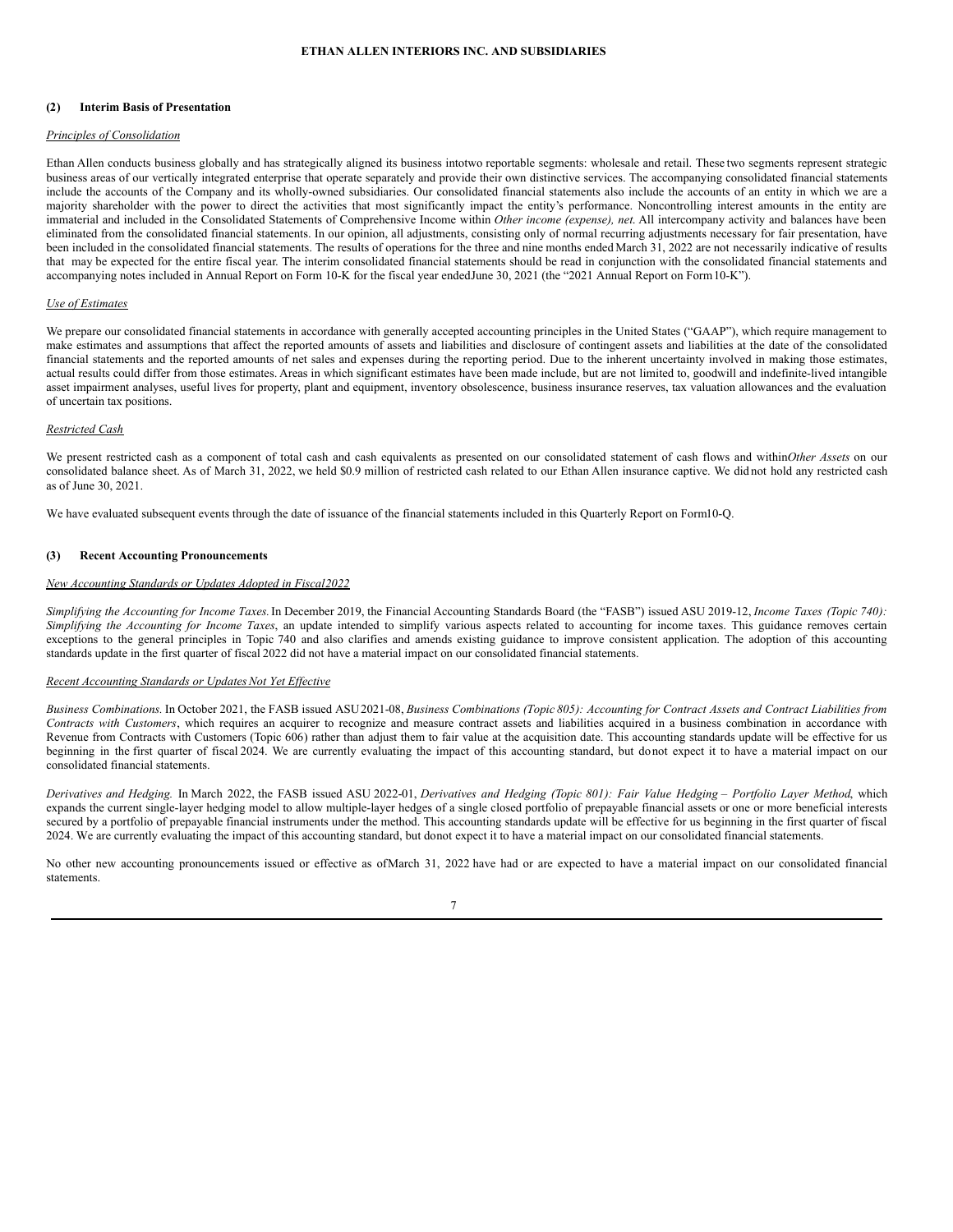## **(4) Revenue Recognition**

Our reported revenue (net sales) consists substantially of product sales. We report product sales net of discounts and recognize them at the point in time when control transfers to the customer. For sales to our customers in our wholesale segment, control typically transfers when the product is shipped. The majority of our shipping agreements are freight-on-board shipping point and risk of loss transfers to our wholesale customer once the product is out of our control. Accordingly, revenue is recognized for product shipments on third-party carriers at the point in time that our product is loaded onto thethird-party container or truck. For sales in our retail segment, control generally transfers upon delivery to the customer. As our contracts with customers are typically less than one year in length and donot have significant financing components, we do not adjust promised consideration.

*Shipping and Handling.* Our practice has been to sell our products at the same delivered cost to all retailers and customers nationwide, regardless of shipping point. Costs incurred by the Company to deliver finished goods are expensed and recorded in selling, general and administrative expenses. We recognize shipping and handling expense as fulfillment activities (rather than as a promised good or service) when the activities are performed even if those activities are performed after the control of the good has been transferred. Accordingly, we record the expenses for shipping and handling activities at the same time we recognize net sales.

*Sales Taxes.* We exclude from the measurement of the transaction price all taxes imposed on and concurrent with a specific revenue-producing transaction and collected by the entity from a customer, including sales, use, excise, value-added, and franchise taxes (collectively referred to as sales taxes). Sales taxes collected are not recognized as revenue but are included in *Accounts payable and accrued expenses* on the consolidated balance sheets as it is ultimately remitted to governmental authorities.

*Returns and Allowances.* Estimated refunds for returns and allowances are based on our historical return patterns. We record these estimated sales refunds on a gross basis rather than on a net basis and have recorded an asset for product we expect to receive back from customers in *Prepaid expenses and other current assets* and a corresponding refund liability in *Other current liabilities* on our consolidated balance sheets. AtMarch 31, 2022 and June 30, 2021, these amounts were immaterial.

*Allowance for Doubtful Accounts.* Accounts receivable arise from the sale of products on trade credit terms and is presented net of allowance for doubtful accounts. We maintain an allowance for estimated losses resulting from the inability of our customers to make required payments. The allowance for doubtful accounts is based on a review of specifically identified accounts in addition to an overall aging analysis. Judgments are made with respect to the collectability of accounts receivable based on historical experience and current economic trends. On a monthly basis, we review all significant accounts as to their past due balances, as well as collectability of the outstanding trade accounts receivable for possible write-off. It is our policy to write-off the accounts receivable against the allowance account when we deem the receivable to be uncollectible. Additionally, we review orders from retailers that are significantly past due, and we ship product only when our ability to collect payment from our customer for the new order is probable. At March 31, 2022 and June 30, 2021, the allowance for doubtful accounts was immaterial.

*Commissions.* We capitalize commission fees paid to our associates as contract assets within*Prepaid expenses and other current assets* on our consolidated balance sheets. These prepaid commissions are subsequently recognized as a selling expense upon delivery (when we have transferred control of our product to our customer). At March 31, 2022, we had prepaid commissions of \$24.2 million, which we expect to recognize in the nexttwo fiscal quarters as *Selling, general and administrative expenses* within our consolidated statements of comprehensive income.

*Customer Deposits.* In most cases we receive deposits from customers before we have transferred control of our product to our customers, resulting in contract liabilities. These customer deposits are reported as a current liability in *Customer deposits and deferred revenue* on our consolidated balance sheets. At June 30, 2021, we had customer deposits of \$130.6 million, of which we recognized \$9.8 million and \$122.8 million as net sales upon delivery to the customer during the three and nine months ended March 31, 2022. Customer deposits totaled \$136.4 million at March 31, 2022.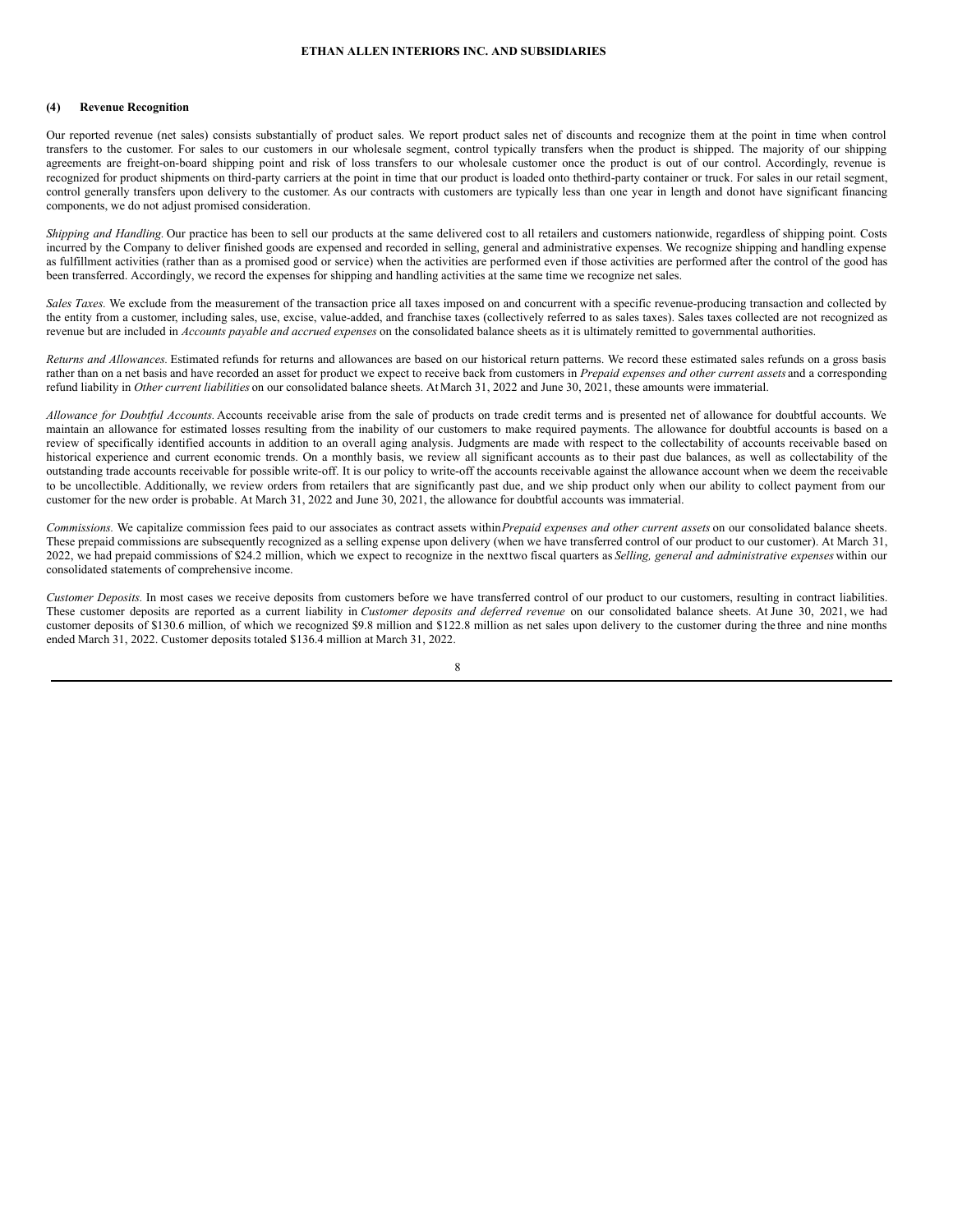The following table disaggregates our net sales by product category by segment for thethree months ended March 31, 2022 (in thousands):

|                           | Wholesale | Retail  | Eliminations <sup>(1)</sup> | Total   |
|---------------------------|-----------|---------|-----------------------------|---------|
| Upholstery <sup>(2)</sup> | 64.993    | 83.819  | (46.854)                    | 101,958 |
| Case goods $(3)$          | 35.919    | 42,625  | (22, 632)                   | 55.912  |
| Access <sup>(4)</sup>     | 22.451    | 32,535  | (20,616)                    | 34,370  |
| Other $(5)$               | (2,329)   | 7.748   | $\overline{\phantom{a}}$    | 5.419   |
| Total                     | 121.034   | 166,727 | (90.102)                    | 197.659 |

The following table disaggregates our net sales by product category by segment for thethree months ended March 31, 2021 (in thousands):

|                           |   | Wholesale | Retail  | Eliminations(1) | Total   |
|---------------------------|---|-----------|---------|-----------------|---------|
| Upholstery <sup>(2)</sup> | Æ | 57.448    | 71.297  | (36.850)        | 91.895  |
| Case goods $(3)$          |   | 33,054    | 38,225  | (20.231)        | 51,048  |
| Access <sup>(4)</sup>     |   | 19.022    | 28,883  | (15, 173)       | 32.732  |
| Other <sup>(5)</sup>      |   | (1,704)   | 2.991   | -               | 1.287   |
| Total                     |   | 107.820   | 141.396 | (72, 254)       | 176.962 |

The following table disaggregates our net sales by product category by segment for thenine months ended March 31, 2022 (in thousands):

|                           |   | Wholesale | Retail  | Eliminations(1)          | Total   |
|---------------------------|---|-----------|---------|--------------------------|---------|
| Upholstery <sup>(2)</sup> | Φ | 187.424   | 251,308 | (135,003)                | 303,729 |
| Case goods $(3)$          |   | 104.520   | 130.956 | (70.097)                 | 165.379 |
| $\text{Access}^{(4)}$     |   | 59.944    | 97,769  | (54, 520)                | 103,193 |
| Other <sup>(5)</sup>      |   | (5.485)   | 21.263  | $\overline{\phantom{a}}$ | 15.778  |
| Total                     |   | 346,403   | 501.296 | (259.620)                | 588,079 |

The following table disaggregates our net sales by product category by segment for thenine months ended March 31, 2021 (in thousands):

|                           | Wholesale    | Retail  | Eliminations(1) | Total   |
|---------------------------|--------------|---------|-----------------|---------|
| Upholstery <sup>(2)</sup> | 163,756<br>ъ | 203,069 | (104.118)       | 262,707 |
| Case goods $(3)$          | 92,777       | 109.886 | (57, 163)       | 145.500 |
| Access <sup>(4)</sup>     | 55,021       | 82.638  | (42, 872)       | 94,787  |
| Other $(5)$               | (4, 850)     | 8.702   | -               | 3.852   |
| Total                     | 306,704      | 404.295 | (204.153)       | 506,846 |

- (1) The "Eliminations" column in the tables above represents the elimination of all intercompany wholesale segment sales to the retail segment in each period presented.
- (2) Upholstery includes fabric-covered items such as sleepers, recliners and other motion furniture, chairs, ottomans, custom pillows, sofas, loveseats, cut fabrics and leather.
- (3) Case goods includes items such as beds, dressers, armoires, tables, chairs, buffets, entertainment units, home office furniture and wooden accents.
- (4) Accents includes items such as window treatments and drapery hardware, wall décor, florals, lighting, clocks, mattresses, bedspreads, throws, pillows, decorative accents, area rugs, wall coverings and home and garden furnishings.
- (5) Other includes product delivery sales, the Ethan Allen Hotel revenues, sales ofthird-party furniture protection plans, membership revenue (in the prior fiscal year only) and other miscellaneous product sales less prompt payment discounts, sales allowances and other incentives.

## **(5) Fair Value Measurements**

Fair value is defined as the price that would be received from selling an asset or paid to transfer a liability (i.e., the "exit price") in an orderly transaction between market participants at the measurement date. In determining fair value, the use of various valuation methodologies, including market, income and cost approaches is permissible. We consider the principal or most advantageous market in which it would transact and assumptions that market participants would use when pricing the asset or liability.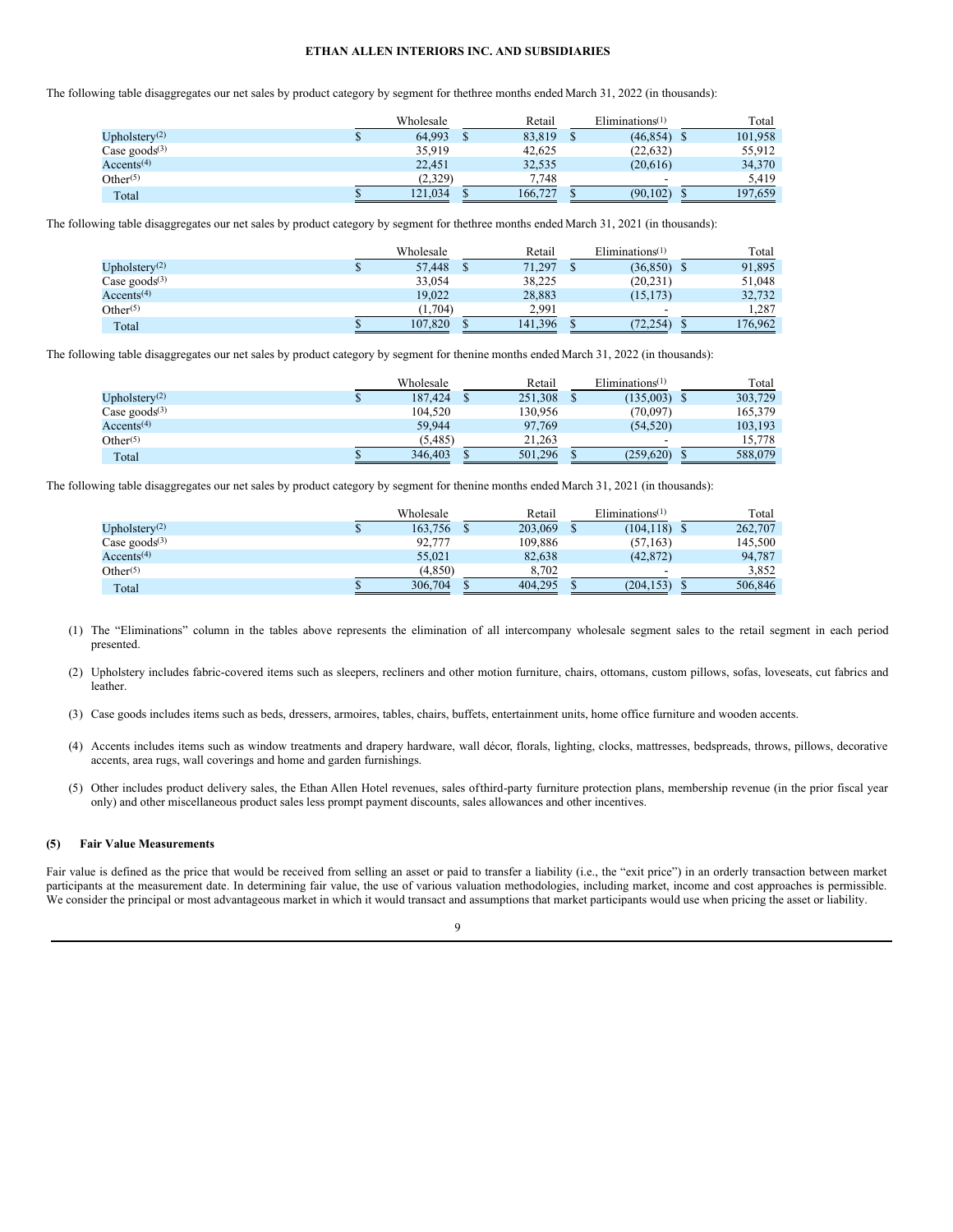Fair Value Hierarchy. The accounting guidance for fair value measurements establishes a fair value hierarchy that requires an entity to maximize the use of observable inputs and minimize the use of unobservable inputs when measuring fair value. There are three levels of inputs thatmay be used to measure fair value based on the reliability of inputs. A financial instrument's categorization within the fair value hierarchy is based upon the lowest level of input that is significant to the fair value measurement. Our assessment of the significance of a particular input to the fair value measurement requires judgment and may affect its placement within the fair value hierarchy levels. We have categorized our cash equivalents and investments within the fair value hierarchy as follows:

*Level 1* – applies to assets or liabilities for which there are quoted prices in active markets for identical assets or liabilities. These Level1 assets include our corporate money market funds that are classified as cash equivalents. We have categorized our cash equivalents as Level 1 assets as there are quoted prices in active markets for identical assets or liabilities.

*Level 2* – applies to assets or liabilities for which there are inputs other than quoted prices that are observable for the asset or liability such as quoted prices for similar assets or liabilities in active markets; quoted prices for identical assets or liabilities in markets with insufficient volume or infrequent transactions (less active markets); or modelderived valuations in which significant inputs are observable or can be derived principally from, or corroborated by, observable market data. At March 31, 2022, we have categorized our investments as Level 2 assets.

Level 3 – applies to assets or liabilities for which there are unobservable inputs to the valuation methodology that are significant to the measurement of the fair value of the assets or liabilities. We held no Level 3 assets or liabilities as ofMarch 31, 2022 or June 30, 2021.

Assets and Liabilities Measured at Fair Value on a Recurring Basis. The following tables show, by level within the fair value hierarchy, our assets and liabilities that are measured at fair value on a recurring basis at March 31, 2022 and June 30, 2021. We did not have any transfers between levels of fair value measurements during the periods presented.

|                                             | Fair Value Measurements at March 31, 2022 |         |  |                          |         |         |  |         |  |  |  |
|---------------------------------------------|-------------------------------------------|---------|--|--------------------------|---------|---------|--|---------|--|--|--|
| Assets                                      |                                           | Level 1 |  | Level 2                  | Level 3 |         |  | Balance |  |  |  |
| Corporate money market funds <sup>(1)</sup> |                                           | 32,152  |  | $\sim$                   |         |         |  | 32,152  |  |  |  |
| Investments $(2)$                           |                                           |         |  | 9,525                    |         |         |  | 9,525   |  |  |  |
| Total                                       |                                           | 32.152  |  | 9,525                    |         |         |  | 41,677  |  |  |  |
|                                             | Fair Value Measurements at June 30, 2021  |         |  |                          |         |         |  |         |  |  |  |
| <i>Assets</i>                               |                                           | Level 1 |  | Level 2                  |         | Level 3 |  | Balance |  |  |  |
| Corporate money market funds <sup>(1)</sup> |                                           | 70.247  |  | $\overline{\phantom{0}}$ |         |         |  | 70,247  |  |  |  |
| Investments $(2)$                           |                                           |         |  |                          |         |         |  |         |  |  |  |
| Total                                       |                                           | 70,247  |  | -                        |         |         |  | 70,247  |  |  |  |

*(1)* We invest excess cash in money market accounts and short-term investments. Our corporate money market funds are readily convertible into cash and the net asset value of each fund on the last day of the quarter is used to determine its fair value. Our corporate money market funds are classified as Level 1 assets and are included in *Cash and cash equivalents* within the consolidated balance sheets.

*(2)* Our investments consist of municipal bonds, commercial paper and certificates of deposit with maturities ofone year or less. The fair value of our underlying investments is based on observable inputs. Our investments are classified as Level 2 and are included in *Investments* (short-term) within the consolidated balance sheets. All unrealized gains and losses were included in *Accumulated Other Comprehensive Income (Loss)*within the consolidated balance sheets. There wereno material gross unrealized gains or losses on the investments at March 31, 2022. We did not hold any investments as ofJune 30, 2021.

As of March 31, 2022 and June 30, 2021, we did not have any outstanding bank borrowings, which we historically have categorized as a Level2 liability. There were no investments that have been in a continuous loss position for more than one year, and there have been no other-than-temporary impairments recognized.

Assets and Liabilities Measured at Fair Value on a Non-Recurring Basis. We did not record any other-than-temporary impairments on assets required to be measured at fair value on a non-recurring basis during fiscal 2022.

Assets and Liabilities Measured at Fair Value for Disclosure Purposes Only. We had no outstanding bank borrowings as of March 31, 2022 and June 30, 2021.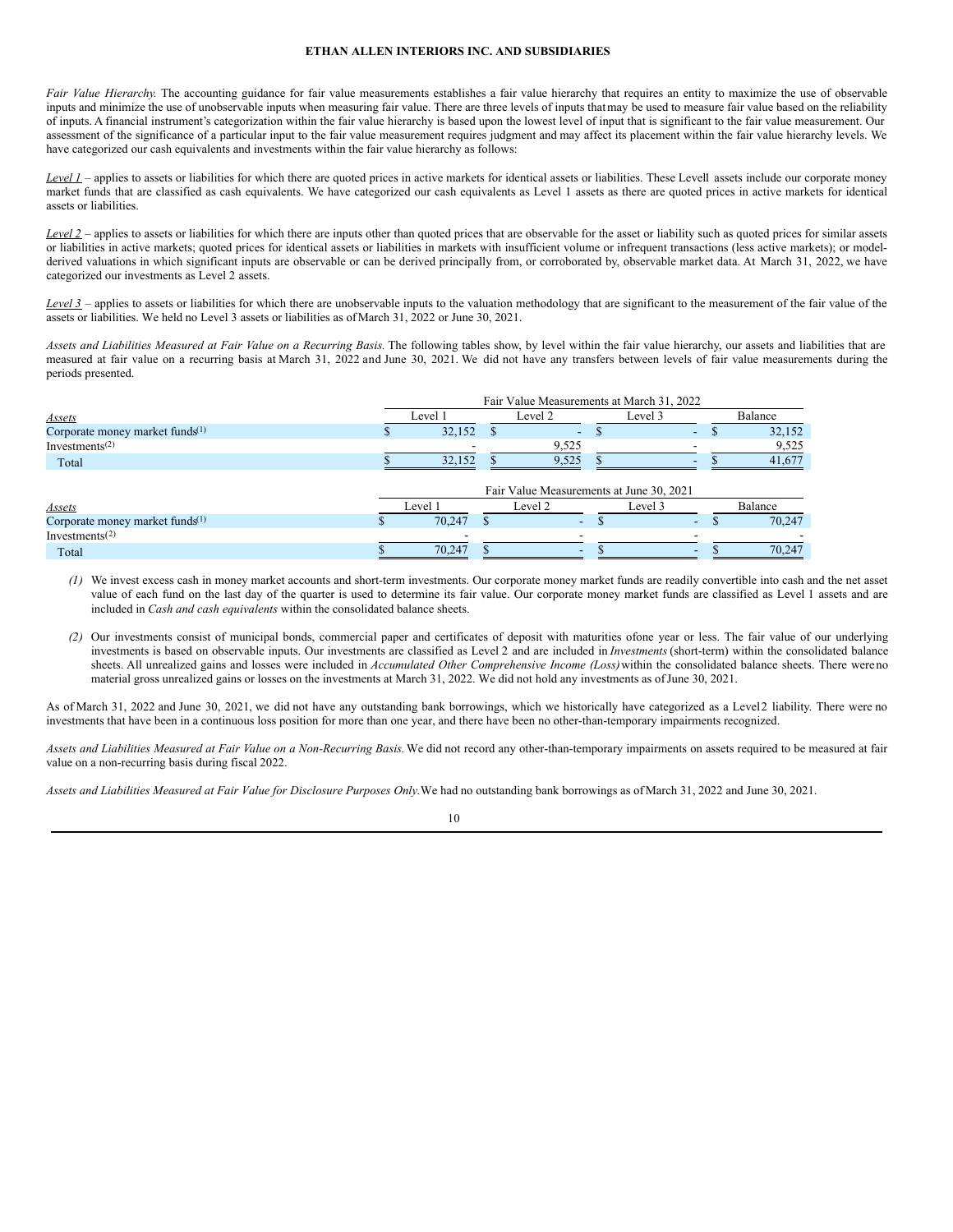### **(6) Leases**

We have operating leases for many of our design centers that expire at various dates through fiscal2040. In addition, we also lease certain tangible assets, including computer equipment and vehicles with initial lease terms ranging from three to five years. We determine if a contract contains a lease at inception based on our right to control the use of an identified asset and our right to obtain substantially all of the economic benefits from the use of that identified asset. Certain operating leases have renewal options and rent escalation clauses as well as various purchase options. We assess these options to determine if we are reasonably certain of exercising these options based on all relevant economic and financial factors. Any options that meet these criteria are included in the lease term at lease commencement. Most of our leases do not have an interest rate implicit in the lease. As a result, for purposes of measuring our ROU asset and lease liability, we determine our incremental borrowing rate by computing the rate of interest that we would have to pay to (i) borrow on a collateralized basis (ii) over a similar term (iii) at an amount equal to the total lease payments and (iv) in a similar economic environment. The incremental borrowing rate is subsequently reassessed upon a modification to the lease agreement. Some of our leases contain variable lease payments based on a consumer price index or percentage of sales, which are excluded from the measurement of the lease liability.

The Company's lease terms and discount rates are as follows:

|                                                  | March 31. |      |  |  |
|--------------------------------------------------|-----------|------|--|--|
|                                                  | 2022      | 2021 |  |  |
| Weighted average remaining lease term (in years) |           |      |  |  |
| Operating leases                                 | 5.9       | 6.3  |  |  |
| Financing leases                                 | 1.9       | 2.9  |  |  |
| Weighted average discount rate                   |           |      |  |  |
| <b>Operating leases</b>                          | 4.1%      | 4.2% |  |  |
| Financing leases                                 | 2.2%      | 2.3% |  |  |

The following table discloses the location and amount of our operating and financing lease costs within our consolidated statements of comprehensive income (in thousands):

|                               |                                                       | Three months ended<br>March 31, |  | Nine months ended<br>March 31, |  |         |  |         |
|-------------------------------|-------------------------------------------------------|---------------------------------|--|--------------------------------|--|---------|--|---------|
|                               | Statement of Comprehensive Income Location            | 2022                            |  | 2021                           |  | 2022    |  | 2021    |
| Operating lease $cost^{(1)}$  | Selling, general and administrative ("SG&A") expenses | 7.557                           |  | 7.618                          |  | 22,505  |  | 22,571  |
| Financing lease cost          |                                                       |                                 |  |                                |  |         |  |         |
| Depreciation of property      | SG&A expenses                                         | 119                             |  | 247                            |  | 371     |  | 542     |
| Interest on lease liabilities | Interest and other financing costs                    |                                 |  | Q                              |  | 18      |  | 16      |
| Short-term lease $cost^{(2)}$ | SG&A expenses                                         | 361                             |  | 180                            |  | 978     |  | 667     |
| Variable lease $cost^{(3)}$   | SG&A expenses                                         | 2.417                           |  | 2,362                          |  | 7.101   |  | 6,975   |
| Less: Sublease income         | SG&A expenses                                         | (292)                           |  | (411)                          |  | (1,091) |  | (1,303) |
| Total lease expense           |                                                       | 10,167                          |  | 10.005                         |  | 29,882  |  | 29,468  |

(1) Lease expense for operating leases consists of both fixed and variable components. Expense related to fixed lease payments are recognized on a straight-line basis over the lease term.

(2) Leases with an initial term of12 months or less are not recorded on the balance sheet and instead expensed on a straight-line basis over the lease term.

(3) Variable lease payments are generally expensed as incurred, where applicable, and include certain index-based changes in rent, certain non-lease components, such as maintenance, real estate taxes, insurance and other services provided by the lessor, and other charges included in the lease. In addition, certain of our equipment lease agreements include variable lease payments, which are based on the usage of the underlying asset. The variable portion of payments are not included in the initial measurement of the asset or lease liability due to uncertainty of the payment amount and are recorded as expense in the period incurred.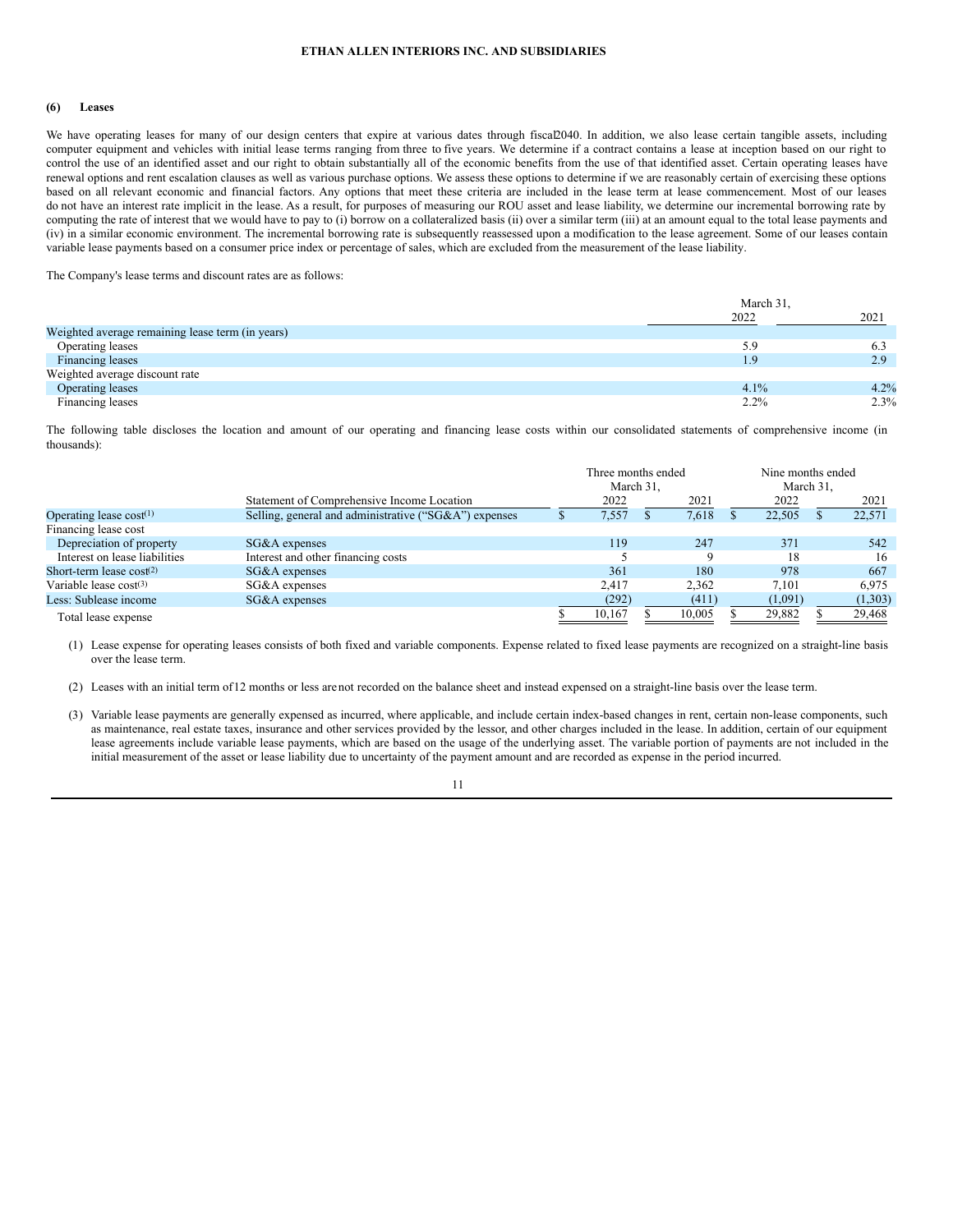The table below reconciles the undiscounted future minimum lease payments (displayed by year and in the aggregate) under noncancelable leases with terms of more than one year to the total lease liabilities recognized on the consolidated balance sheets as ofMarch 31, 2022 (in thousands):

| Fiscal Year                                             |  | <b>Operating Leases</b> |  |      |  | <b>Financing Leases</b> |
|---------------------------------------------------------|--|-------------------------|--|------|--|-------------------------|
| 2022 (remaining three months)                           |  | 8,460                   |  | 123  |  |                         |
| 2023                                                    |  | 28,780                  |  | 490  |  |                         |
| 2024                                                    |  | 23,678                  |  | 320  |  |                         |
| 2025                                                    |  | 19,912                  |  | 8    |  |                         |
| 2026                                                    |  | 16,189                  |  |      |  |                         |
| Thereafter                                              |  | 36,572                  |  |      |  |                         |
| Total undiscounted future minimum lease payments        |  | 133,591                 |  | 941  |  |                         |
| Less: imputed interest                                  |  | (16, 165)               |  | (19) |  |                         |
| Total present value of lease obligations <sup>(1)</sup> |  | 117.426                 |  | 922  |  |                         |

(1) Excludes future commitments under short-term operating lease agreements of \$0.4 million as of March 31, 2022.

As of March 31, 2022, we did not have any operating leases which have not yet commenced. However, we have one financing lease which has not yet commenced and is therefore neither included in the tables above nor in the lease right-of-use assets and liabilities. The financing lease is for a period of five years and has aggregate undiscounted future lease payments of \$0.4 million. This lease will commence when we obtain possession of the underlying leased asset, which is expected to occur in the fourth quarter of fiscal 2022.

Other supplemental information for our leases is as follows (in thousands):

|                                                                             | Nine months ended<br>March 31. |        |  |        |
|-----------------------------------------------------------------------------|--------------------------------|--------|--|--------|
|                                                                             |                                | 2022   |  | 2021   |
| Cash paid for amounts included in the measurement of lease liabilities      |                                |        |  |        |
| Operating cash flows from operating leases                                  |                                | 25.027 |  | 25.923 |
| Operating cash flows from financing leases                                  |                                | 389    |  | 455    |
| Operating lease assets obtained in exchange for operating lease liabilities |                                | 13.508 |  | 23.672 |

There were no non-cash financing lease obligations obtained in exchange for new financing lease assets during thenine months ended March 31, 2022*.* Financing lease obligations exchanged for new financing lease assets totaled \$1.3 million during the same prior year period.

### **(7) Inventories**

Inventories are summarized as follows (in thousands):

|                    | March 31,<br>2022 | June 30,<br>2021 |
|--------------------|-------------------|------------------|
| Finished goods     | 137,338           | 106,924          |
| Work in process    | 15,835            | 11,612           |
| Raw materials      | 31,362            | 28,235           |
| Inventory reserves | (1, 846)          | (2,793)          |
| Inventories, net   | 182,689           | 143,978          |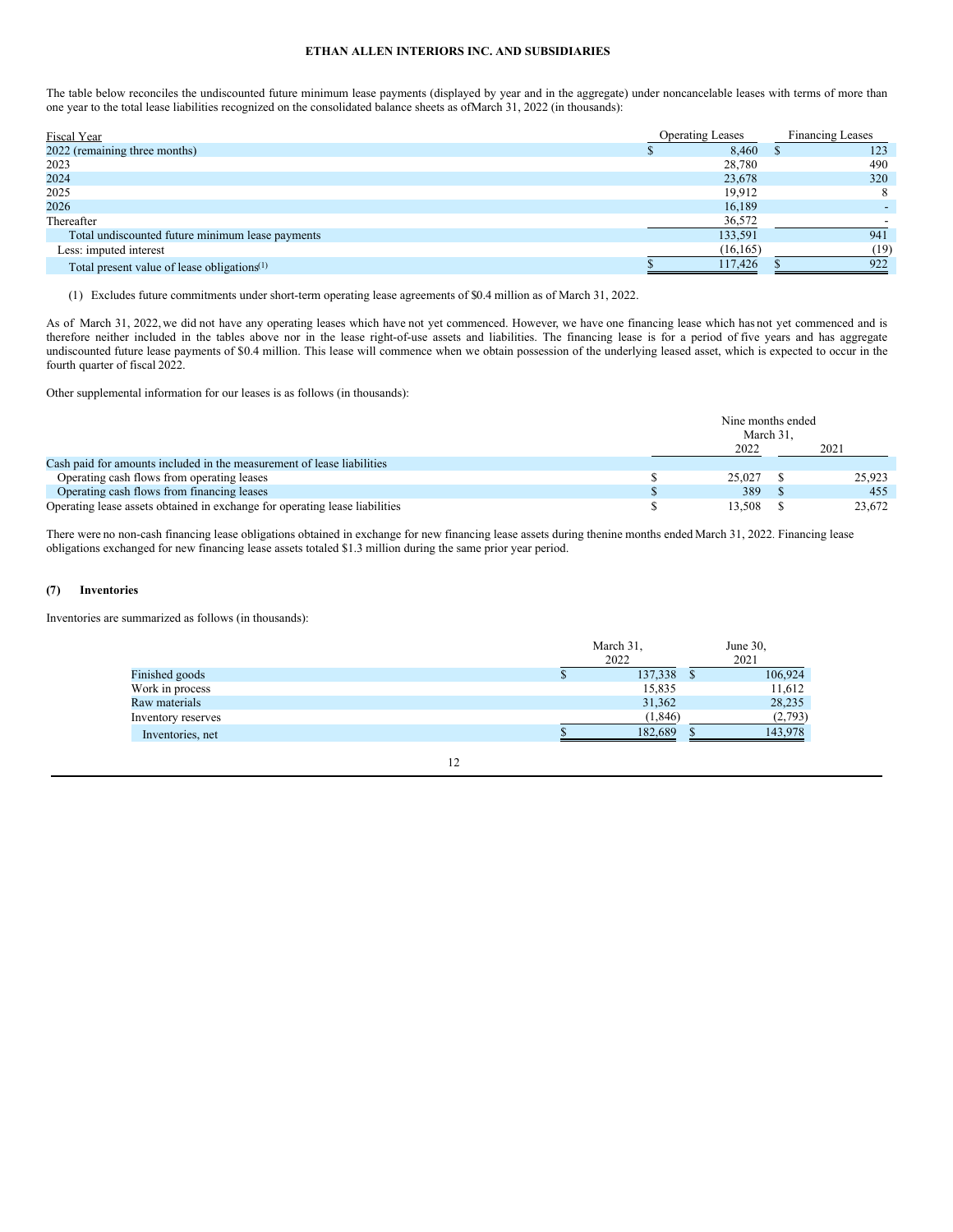### **(8) Property, Plant and Equipment**

Property, plant and equipment are summarized as follows (in thousands):

|                                                 | March 31,<br>2022 | June 30,<br>2021 |
|-------------------------------------------------|-------------------|------------------|
| Land and improvements                           | 78,466 \$         | 79,478           |
| Building and improvements                       | 355,406           | 358,469          |
| Machinery and equipment                         | 124,493           | 127,673          |
| Property, plant and equipment, gross            | 558.365           | 565,620          |
| Less: accumulated depreciation and amortization | (335, 298)        | (334, 174)       |
| Property, plant and equipment, net              | 223,067           | 231,446          |

### **(9) Goodwill and Intangible Assets**

Our goodwill and intangible assets are comprised of goodwill, which represents the excess of cost over the fair value of net assets acquired, and our Ethan Allen trade name and related trademarks. At March 31, 2022 and June 30, 2021, we had \$25.4 million of goodwill and \$19.7 million of indefinite-lived intangible assets, all of which are recorded in our wholesale segment.

Both goodwill and indefinite-lived intangible assets arenot amortized as they are estimated to have an indefinite life. We test our wholesale goodwill and indefinite-lived intangibles for impairment on an annual basis in the fourth quarter of each fiscal year, and more frequently if events or changes in circumstances indicate that it might be impaired. We performed our annual goodwill impairment test during the fourth quarter of fiscal 2021, consistent with the timing of prior years. We concluded it was more likely than not that the fair value was greater than the respective carrying value andno impairment charge was required.

### **(10) Income Taxes**

We recorded income tax expense of \$7.9 million and \$24.4 million, respectively, for the three and nine months ended March 31, 2022 compared with \$3.4 million and \$10.6 million in the prior year comparable periods. Our consolidated effective tax rate was 24.2% and 25.4% for the three and nine months ended March 31, 2022 compared with 17.8% and 20.2% in the prior year periods. Our effective tax rate varies from the21% federal statutory rate primarily due to state taxes. The increase in the effective tax rate compared with the prior year was primarily due to a reduction in our valuation allowance on retail state and local deferred tax assets in the prior year.

We recognize interest and penalties related to income tax matters as a component of income tax expense. As of March 31, 2022, we had \$2.6 million of unrecognized tax benefits compared with \$2.0 million as of June 30, 2021. It is reasonably possible that various issues relating to approximately \$0.4 million of the total gross unrecognized tax benefits as of March 31, 2022 will be resolved within the next12 months as exams are completed or statutes expire. If recognized, approximately \$0.4 million of unrecognized tax benefits would reduce our income tax expense in the period realized.

### **(11) Credit Agreement**

On January 26, 2022,the Company and most of its domestic subsidiaries (the "Loan Parties") entered into a Third Amended and Restated Credit Agreement (the "Credit Agreement") with JPMorgan Chase Bank, N.A. as administrative agent and syndication agent and Capital One, National Association, as documentation agent. The Credit Agreement amends and restates the Second Amended and Restated Credit Agreement, dated as of December 21, 2018, as amended. The Credit Agreement provides for a \$125 million revolving credit facility (the "Facility"), subject to borrowing base availability, with a maturity date of January 26, 2027. The Credit Agreement also provides the Company with an option to increase the size of the facility up to an additional amount of \$60 million. We incurred financing costs of \$0.5 million during the third quarter of fiscal 2022, which are being amortized as interest expense over the remaining life of the Credit Agreement using the effective interest method.

*Availability.* The availability of credit at any given time under the Facility will be constrained by the terms and conditions of the Credit Agreement, including the amount of collateral available, a borrowing base formula based upon numerous factors including the value of eligible inventory and eligible accounts receivable, and other restrictions contained in the Facility. All obligations under the Facility are secured by assets of the Loan Parties including inventory, receivables and certain types of intellectual property. Total borrowing base availability under the Facility was \$121.0 million at March 31, 2022 and \$75.7 million at June 30, 2021.

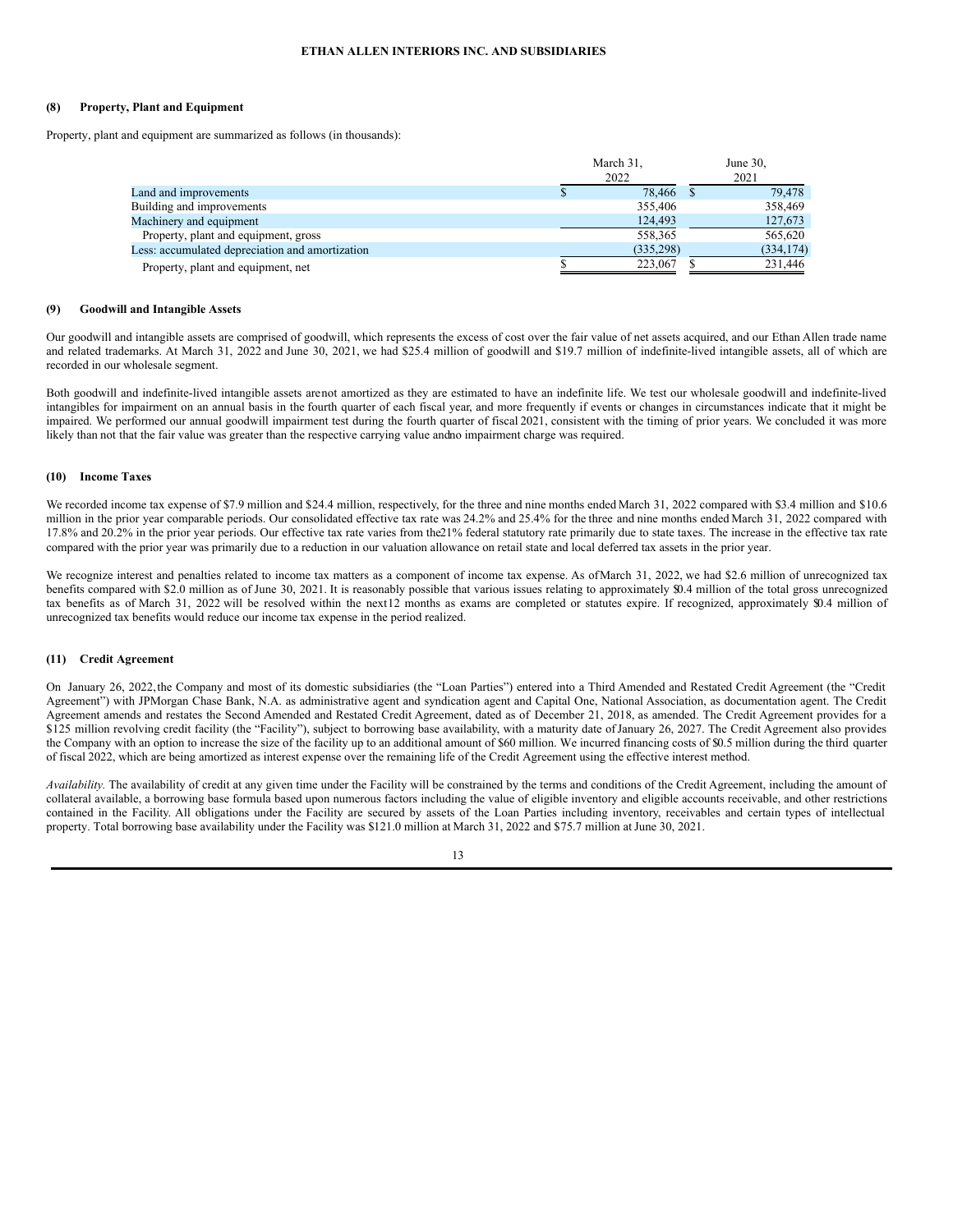*Borrowings.* At the Company's option, borrowings under the Facility bear interest, based on the average quarterly availability, at an annual rate of either (a) Adjusted Term SOFR Rate (defined as the Term SOFR Rate plus 0.10%) plus 1.25% to 2.0%, or (b) Alternate Base Rate (defined as the greatest of (i) the prime rate, (ii) the NYRFB rate plus 0.5%, or (iii) the Adjusted Term SOFR Rate for a one-month interest period plus 1.0%) plus 0.25% to 1.0%. We had no outstanding borrowings under the Facility as of March 31, 2022, June 30, 2021 or at any time during fiscal 2022. Interest expense for the nine months ended March 31, 2022 and 2021, was \$0.1 million and \$0.4 million, respectively.

*Covenants and Other Ratios.* The Facility contains various restrictive and affirmative covenants, including required financial reporting, limitations on the ability to grant liens, make loans or other investments, incur additional debt, issue additional equity, merge or consolidate with or into another person, sell assets, pay dividends or make other distributions or enter into transactions with affiliates, along with other restrictions and limitations similar to those frequently found in credit agreements of this type and size. Loans under the Facility may become immediately due and payable upon certain events of default (including failure to comply with covenants, change of control or cross-defaults) as set forth in the Facility.

The Facility does not contain any significant financial ratio covenants or coverage ratio covenants other than a fixed charge coverage ratio covenant based on the ratio of (a) EBITDA, plus cash Rentals, minus Unfinanced Capital Expenditures to (b) Fixed Charges, as such terms are defined in the Facility. The fixed charge coverage ratio covenant, set at 1.0 to 1.0 and measured on a trailing period of four consecutive fiscal quarters, only applies in certain limited circumstances, including when the unused availability under the Facility drops below \$14.0 million. At both March 31, 2022 and June 30, 2021, we were in compliance with all the covenants under the Facility.

*Letters of Credit.* At March 31, 2022 and June 30, 2021, there was \$4.0 million and \$5.0 million, respectively, of standby letters of credit outstanding under the Facility.

# **(12) Restructuring and Other Impairment Activities**

Restructuring and other impairment charges, net of gains, were as follows (in thousands):

|                                                                | Three months ended | Nine months ended |          |  |           |  |         |  |
|----------------------------------------------------------------|--------------------|-------------------|----------|--|-----------|--|---------|--|
|                                                                | March 31.          |                   |          |  | March 31, |  |         |  |
|                                                                | 2022               |                   | 2021     |  | 2022      |  | 2021    |  |
| Gain on sales of property, plant and equipment <sup>1)</sup>   | (1,518)            |                   | (1, 443) |  | (5, 431)  |  | (1,170) |  |
| Lease exit $costs^{(2)}$                                       |                    |                   | 1,406    |  |           |  | 1,406   |  |
| Severance and other charges $(3)$                              | 55                 |                   | 630      |  | 590       |  | 780     |  |
| Impairment of long-lived assets (4)                            |                    |                   |          |  |           |  | 623     |  |
| Total Restructuring and other impairment charges, net of gains | (1, 463)           |                   | 593      |  | (4,841)   |  | 1,639   |  |
| Inventory reserves and write-downs <sup>(5)</sup>              |                    |                   |          |  |           |  | 389     |  |
| Total                                                          | (1, 463)           |                   | 593      |  | (4, 841)  |  | 2.028   |  |

(1) In March 2022, we sold a previously closed property to an independentthird party for \$2.6 million, which resulted in a pre-tax gain of \$1.5 million. During the second quarter of fiscal 2022 we also completed the sale of our Atoka, Oklahoma distribution center for \$2.8 million, less closing costs, and recognized a pre-tax gain of \$2.0 million. In addition, in December 2021, we completed the sale of a property for \$5.6 million, which resulted in a pre-tax gain of \$1.9 million. During the prior year period, we completed the sale of two previously closed properties to independent third parties. As a result of these sales, the Company recognized a pre-tax gain of \$1.2 million. All of these transactions were recorded within the line item Restructuring and other impairment charges, net of gains in the consolidated statements of comprehensive income.

- (2) We recorded restructuring charges of \$1.4 million during fiscal 2021 which related to lease exit costs within the retail segment as a result of an early termination of a lease and the closing and subsequent exit of a retail design center.
- (3) We recorded charges of \$0.1 million and \$0.6 million during the three and nine months ended March 31, 2022, respectively. These charges primarily related to severance for terminated employees, including those at our previously sold Atoka, Oklahoma distribution center. In recent years, we have executed on many key initiatives to further optimize our manufacturing and logistics, including the closing and sale of our Atoka, Oklahoma distribution center and the consolidation of its workflow into our Old Fort, North Carolina distribution facility. These charges were recorded in the consolidated statement of comprehensive income within the line item *Restructuring and otherimpairment charges, net of gains.*
- (4) We recorded a non-cash charge of \$0.6 million during fiscal 2021 related to the impairment of long-lived assets held at a retail design center location. The asset group used for the impairment analysis was the individual retail design center, which represented the lowest level for which identifiable cash flows were available and largely independent of the cash flows of other groups of assets. We estimated future cash flows based on the design center-level historical results, current trends and operating and cash flow projections. The \$0.6 million non-cash charge was recorded in the consolidated statement of comprehensive income within the line item*Restructuring and other impairment charges, net of gains.*
- (5) We recorded a non-cash charge of \$0.4 million during fiscal 2021 to increase our inventory obsolescence reserve for certain slow moving and discontinued finished goods inventory items based on actual demand and the most current forecasted market conditions at that time. The non-cash inventory charge was recorded in the consolidated statement of comprehensive income within the line item *Cost of Sales.*

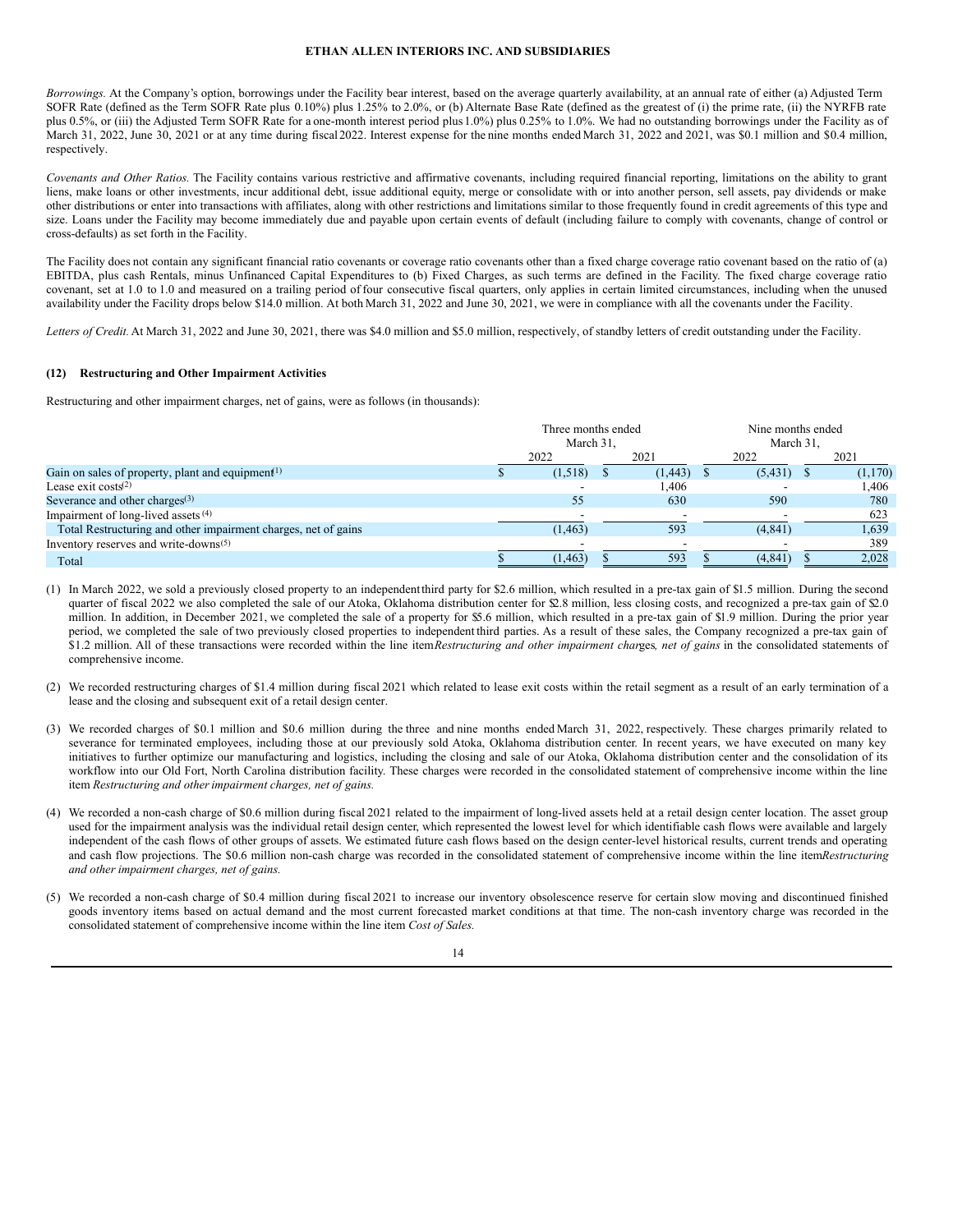Restructuring payments made by the Company during the first nine months of fiscal 2022 were \$1.1 million, which were primarily for severance, lease exit costs (ongoing monthly rent in exited space) and closing costs related to our Atoka, Oklahoma distribution center. As of March 31, 2022, remaining restructuring liabilities totaled \$0.5 million and are primarily reported as a current liability in Accrued Compensation and Benefits and Accounts Payable and Accrued Expenses on our consolidated balance sheets.

## **(13) Earnings Per Share**

Basic and diluted earnings per share ("EPS") are calculated using the following weighted average share data (in thousands):

|                                                                       | Three months ended<br>March 31. |        | Nine months ended<br>March 31. |        |  |
|-----------------------------------------------------------------------|---------------------------------|--------|--------------------------------|--------|--|
|                                                                       | 2022                            | 2021   | 2022                           | 2021   |  |
| Weighted average shares outstanding for basic calculation             | 25.434                          | 25,303 | 25,402                         | 25,240 |  |
| Dilutive effect of stock options and other share-based awards         | 15                              | 07     | 102                            |        |  |
| Weighted average shares outstanding adjusted for dilution calculation | 25.549                          | 25,400 | 25,504                         | 25.305 |  |

Dilutive potential common shares consist of stock options, restricted stock units and performance units.

As of March 31, 2022 and 2021, total share-based awards of 47,211 and 161,902, respectively, were excluded from the diluted EPS calculations because their inclusion would have been anti-dilutive.

As of March 31, 2022 and 2021, the number of performance units excluded from the calculation of diluted EPS were169,000 and 316,445, respectively*.* Contingently issuable shares with performance conditions are evaluated for inclusion in diluted EPS if, at the end of the current period, conditions would be satisfied as if it were the end of the contingency period.

## **(14) Accumulated Other Comprehensive Income (Loss)**

Accumulated other comprehensive income (loss) consists of foreign currency translation adjustments and unrealized gains or losses on investments. Foreign currency translation adjustments are the result of changes in foreign currency exchange rates related to our operations in Canada, Honduras and Mexico. Assets and liabilities are translated into U.S. dollars using the current period-end exchange rate and income and expense amounts are translated using the average exchange rate for the period in which the transaction occurred. Our investments consist of municipal bonds, commercial paper and certificates of deposit with maturities of one year or less. All unrealized gains and losses are included in *Accumulated Other Comprehensive Income (Loss)*within the consolidated balance sheets.

15

The components of accumulated other comprehensive (loss) are as follows (in thousands):

|                                                      | March 31,    | June 30, |
|------------------------------------------------------|--------------|----------|
|                                                      | 2022         | 2021     |
| Accumulated foreign currency translation adjustments | $(6.077)$ \$ | (5, 931) |
| Accumulated unrealized gains (losses) on investments |              |          |
|                                                      | (6.083)      | (5.931)  |

The following table sets forth the activity in accumulated other comprehensive (loss) (in thousands).

|                                                    | 2022 | 2021    |          |
|----------------------------------------------------|------|---------|----------|
| Beginning balance at July 1                        |      | (5,931) | (8, 441) |
| Other comprehensive income (loss), net of tax      |      | (164)   | 1,947    |
| Less AOCI attributable to noncontrolling interests |      |         |          |
| Ending balance at March 31                         |      | (6.083) | (6, 471) |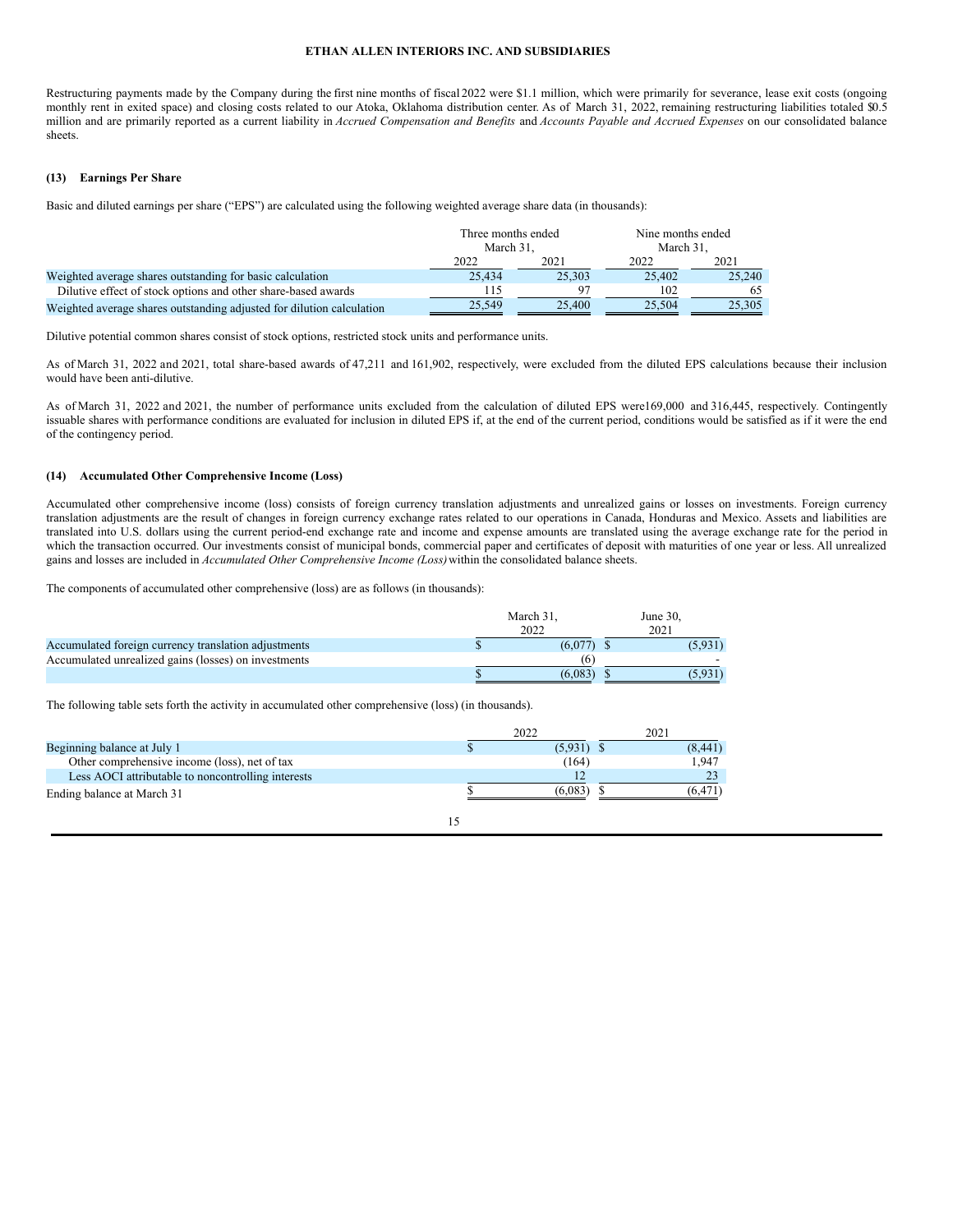### **(15) Share-Based Compensation**

We recognized total share-based compensation expense of \$0.8 million and \$1.0 million during the nine months ended March 31, 2022 and 2021, respectively. These amounts have been included in the consolidated statements of comprehensive income within *SG&A expenses*. As of March 31, 2022*,* \$2.4 million of total unrecognized compensation expense related to non-vested equity awards is expected to be recognized over a weighted average period of 2.4 years. There was no share-based compensation capitalized for the nine months ended March 31, 2022 and 2021, respectively.

At March 31, 2022, there were 1,411,012 shares of common stock available for future issuance pursuant to the Ethan Allen Interiors Inc. Stock Incentive Plan (the "Plan"), which provides for the grant of stock options, restricted stock, and stock units.

#### Stock Option Activity

*Employee Stock Option Grants.*There were no stock option awards granted to employees during thenine months ended March 31, 2022 and 2021.

*Non-Employee Stock Option Grants.*The Plan also provides for the grant of share-based awards, including stock options, to non-employee directors of the Company. During the first quarter of fiscal 2022, we granted 25,410 stock options at an exercise price of \$23.61 to our existing non-employee directors. In the prior yearfirst quarter, we granted 37,008 stock options at an exercise price of \$12.97. These stock options vest inthree equal annual installments beginning on the first anniversary of the date of grant so long as the director continues to serve on the Company's Board of Directors (the "Board"). All options granted to directors have an exercise price equal to the fair market value of our common stock on the date of grant and remain exercisable for a period of up to ten years, subject to continuous service on our Board. There wereno other nonemployee stock option grants during fiscal 2021 and have been no such grants during fiscal 2022 to date.

As of March 31, 2022, \$0.1 million of total unrecognized compensation expense related to non-vested stock options is expected to be recognized over a weighted average remaining period of 1.9 years. A total of 111,706 stock options were outstanding as ofMarch 31, 2022, at a weighted average exercise price of \$23.77 and a weighted average grant date fair value of \$8.25.

### Restricted Stock Unit Activity

During the first nine months of fiscal 2022, we granted 51,100 non-performance based restricted stock units ("RSUs"), with a weighted average grant date fair value of \$20.71. The RSUs granted to employees entitle the holder to receive the underlying shares of common stock as the unit vests over the relevant vesting period. The RSUs do not entitle the holder to receive dividends declared on the underlying shares while the RSUs remain unvested and vest infour equal annual installments on the anniversary of the date of grant. In the first nine months of the prior fiscal year, we granted 38,000 RSUs with a weighted average grant date fair value of \$9.58. The fiscal 2021 RSUs vest in two equal annual installments on the first and second anniversary date of the grant.

During the first nine months of fiscal 2022, 29,000 RSUs vested leaving77,350 RSUs outstanding as of March 31, 2022, at a weighted average grant date fair value of \$16.12.

As of March 31, 2022, \$1.0 million of total unrecognized compensation expense related to non-vested restricted stock units is expected to be recognized over a weighted average remaining period of 3.0 years.

### Performance Stock Unit Activity

Payout of performance stock unit ("PSU") grants depend on the attainment of certain financial and shareholder-return goals over a specific performance period, which is generally three fiscal years. The number of awards that will vest, as well as unearned and canceled awards, depend on the achievement of certain financial and shareholderreturn goals over the three-year performance periods, and will be settled in shares if service conditions are met, requiring employees to remain employed with us through the end of the three-year performance periods.

During the first nine months of fiscal 2022 we granted 90,367 PSUs with a weighted average grant date fair value of \$17.15 compared with 117,338 RSUs at a weighted average grant date fair value of \$8.76 in the prior year. We estimate, as of the date of grant, the fair value of PSUs with a discounted cash flow model, using as model inputs the risk-free rate of return as the discount rate, dividend yield for dividends not paid during the restriction period, and a discount for lack of marketability for aone-year postvest holding period. The lack of marketability discount used is the present value of a future put option using the Chaffe model.

During the first nine months of fiscal 2022, 35,124 PSUs, that were previously granted inJuly 2018, vested. As of March 31, 2022, a total of 369,750 PSUs were outstanding at a weighted average grant date fair value of \$16.90.

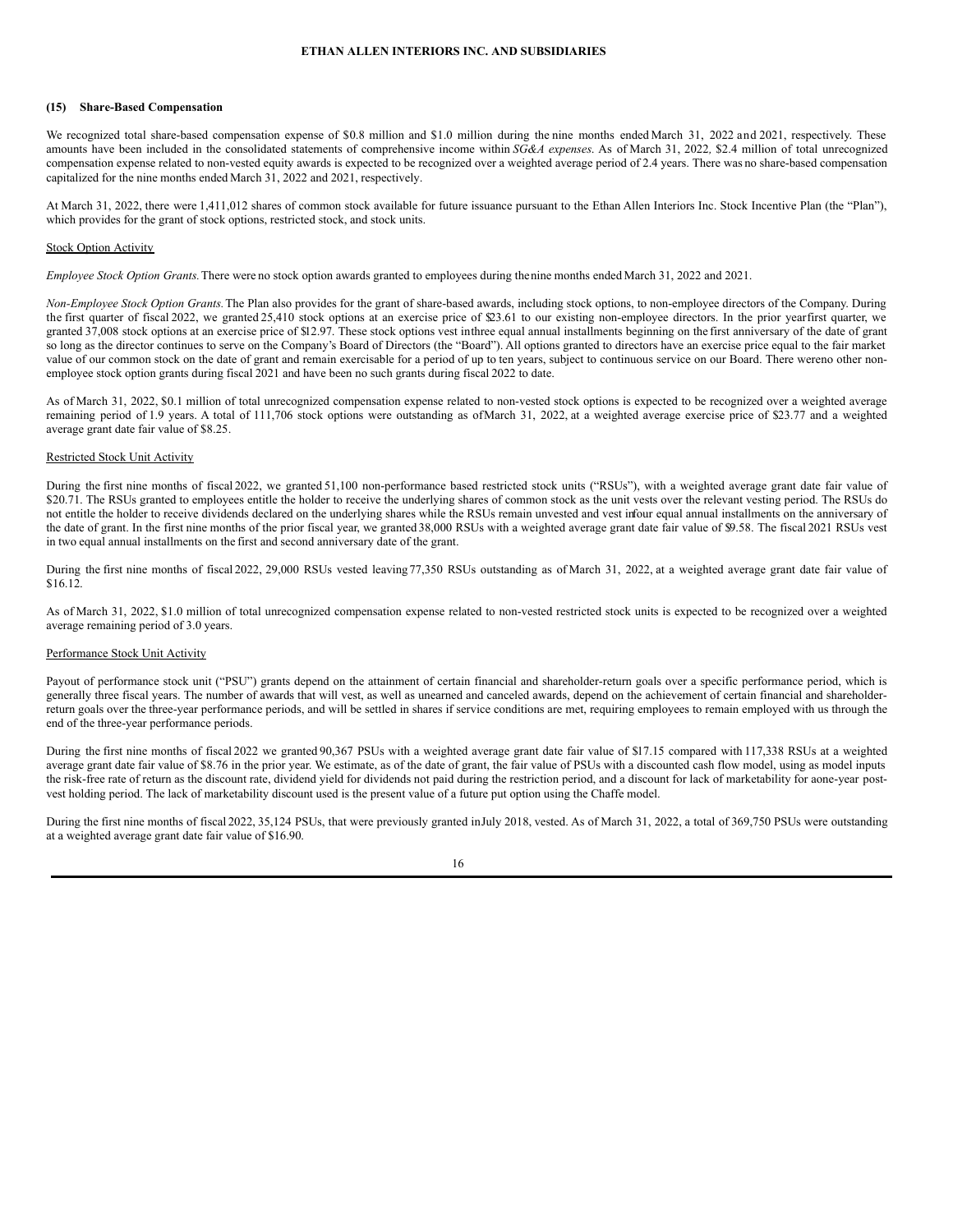Unrecognized compensation expense as of March 31, 2022, related to PSUs, was \$1.4 million based on the current estimates of the number of awards that will vest, and is expected to be recognized over a weighted average remaining period of 2.0 years.

#### **(16) Segment Information**

Our operating segments are aligned with how the Company, including our chief operating decision maker, manages the business. As such, our reportable operating segments are the wholesale segment and the retail segment. Our wholesale and retail operating segments represent strategic business areas of our vertically integrated enterprise that operate separately and provide their own distinctive services. This vertical structure enables us to offer our complete line of home furnishings and accents more effectively while controlling quality and cost. We evaluate performance of the respective segments based upon revenues and operating income. Inter-segment transactions result, primarily, from the wholesale sale of inventory to the retail segment, including the related profit margin. We account for intersegment sales transactions between our segments consistent with independent third*-*party transactions, that is, at current market prices. As a result, the manufacturing profit related to sales to our retail segment is included within our wholesale segment. Operating income realized on intersegment revenue transactions is therefore generally consistent with the operating income realized on our revenue from independent third*-*party transactions. Segment operating income is based on profit or loss from operations before interest and other financing costs, other income (expense), net and income taxes. Sales are attributed to countries on the basis of the customer's location.

As of March 31, 2022, the Company operated 141 design centers (our retail segment) and our independent retailers operated 160 design centers. Our wholesale segment net sales include sales to our retail segment, which are eliminated in consolidation, and sales to our independent retailers and other third parties. Our retail segment net sales accounted for 85.2% of our consolidated net sales during the first nine months of fiscal 2022 compared with 79.8% a year prior. Our wholesale segment net sales accounted for the remaining 14.8%.

Segment information is provided below (in thousands):

|                                        |              | Three months ended<br>March 31, |     |           | Nine months ended<br>March 31, |            |               |            |
|----------------------------------------|--------------|---------------------------------|-----|-----------|--------------------------------|------------|---------------|------------|
|                                        |              | 2022                            |     | 2021      |                                | 2022       |               | 2021       |
| Net sales                              |              |                                 |     |           |                                |            |               |            |
| Wholesale segment                      | S            | 121.034                         | \$  | 107,820   | <sup>S</sup>                   | 346,403    | <sup>\$</sup> | 306,704    |
| Less: intersegment sales               |              | (90, 102)                       |     | (72, 254) |                                | (259, 620) |               | (204, 153) |
| Wholesale sales to external customers  |              | 30,932                          |     | 35,566    |                                | 86,783     |               | 102,551    |
| Retail segment                         |              | 166,727                         |     | 141,396   |                                | 501,296    |               | 404,295    |
| Consolidated total                     | S            | 197,659                         | S   | 176,962   | S                              | 588,079    | S.            | 506,846    |
| Income before income taxes             |              |                                 |     |           |                                |            |               |            |
| Wholesale segment                      | $\mathbb{S}$ | 16.536                          | S   | 14.508    | <sup>\$</sup>                  | 39,099     | <sup>\$</sup> | 40,366     |
| Retail segment                         |              | 19,330                          |     | 4,962     |                                | 56,310     |               | 16,854     |
| Elimination of intercompany profit (a) |              | (3,213)                         |     | (483)     |                                | 896        |               | (3,997)    |
| Operating income                       |              | 32,653                          |     | 18.987    |                                | 96,305     |               | 53,223     |
| Interest and other financing costs     |              | 51                              |     | 51        |                                | 147        |               | 433        |
| Other income (expense), net            |              | (10)                            |     | 57        |                                | (8)        |               | (378)      |
| Consolidated total                     | \$.          | 32,592                          | \$  | 18,993    | \$                             | 96,150     | <sup>\$</sup> | 52,412     |
| Depreciation and amortization          |              |                                 |     |           |                                |            |               |            |
| Wholesale segment                      | $\mathbf S$  | 1,599                           | S   | 1.744     | <sup>S</sup>                   | 4,827      | <sup>\$</sup> | 5,091      |
| Retail segment                         |              | 2,254                           |     | 2,470     |                                | 7,213      |               | 7,268      |
| Consolidated total                     | S.           | 3,853                           | \$  | 4,214     | S                              | 12,040     | S.            | 12,359     |
| Capital expenditures                   |              |                                 |     |           |                                |            |               |            |
| Wholesale segment                      | \$           | 3,504                           | \$  | 1,491     | $\mathcal{S}$                  | 5,916      | $\mathcal{S}$ | 4,615      |
| Retail segment                         |              | 1,797                           |     | 2,973     |                                | 3,115      |               | 5,727      |
| Consolidated total                     |              | 5,301                           | \$. | 4,464     | \$                             | 9,031      | \$            | 10,342     |

(a) Represents the change in wholesale profit contained in the retail segment inventory at the end of the period.

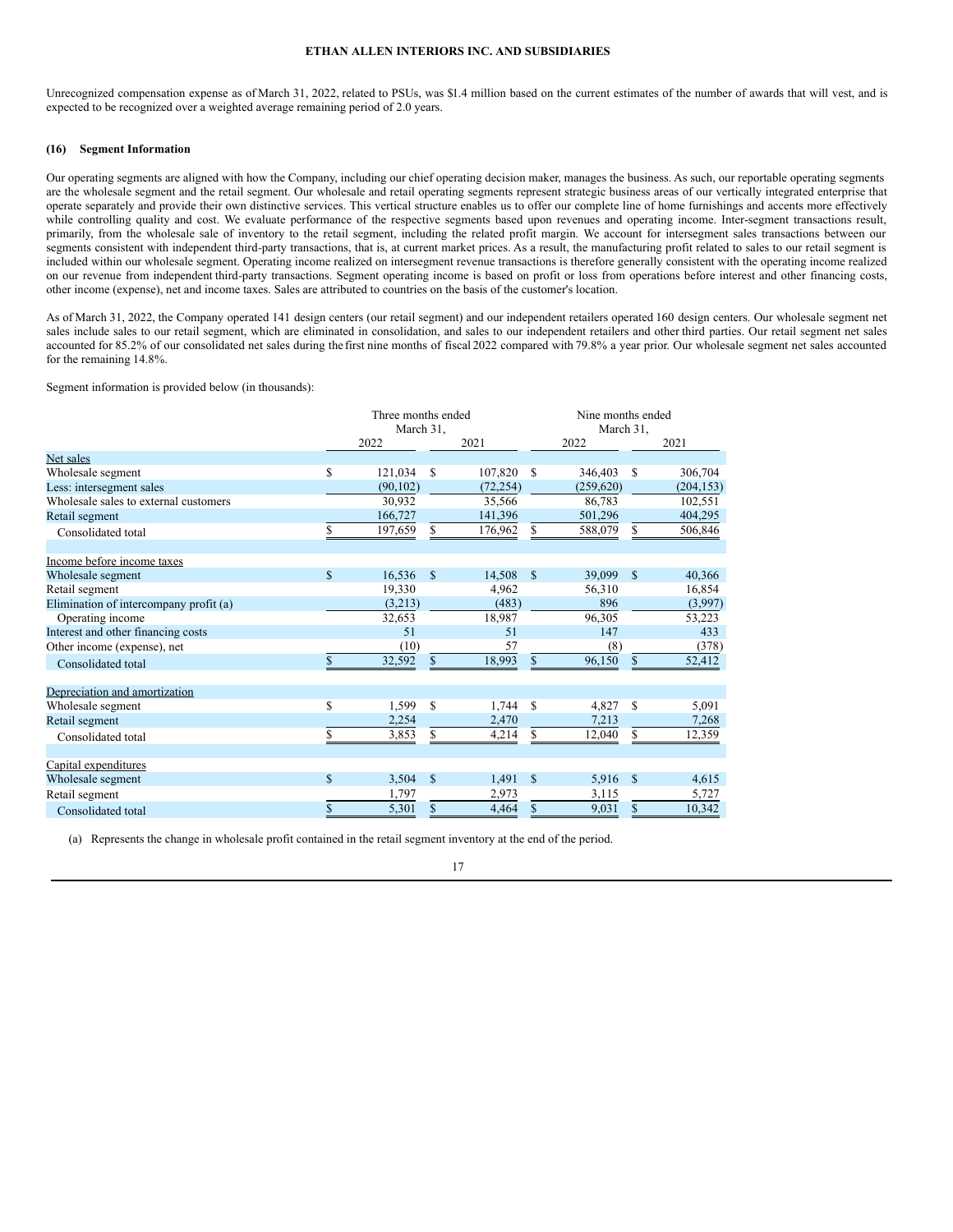| (in thousands)                   | March 31. |          | June 30,  |
|----------------------------------|-----------|----------|-----------|
| <b>Total Assets</b>              | 2022      |          | 2021      |
| Wholesale segment                | w         | 324,104  | 298,332   |
| Retail segment                   |           | 417.120  | 412,066   |
| Inventory profit elimination (a) |           | (26.321) | (27, 153) |
| Consolidated total               |           | 714,903  | 683.245   |

(a) Represents the wholesale profit contained in the retail segment inventory that hasnot yet been realized. These profits are realized when the related inventory is sold.

## **(17) Commitments and Contingencies**

Commitments represent obligations, such as those for future purchases of goods or services that arenot yet recorded on the balance sheet as liabilities. We record liabilities for commitments when incurred (specifically when the goods or services are received).

*Material Cash Requirements from Contractual Obligations.* As disclosed in our2021 Annual Report on Form 10-K, as of June 30, 2021, we had total contractual obligations of \$203.9 million, including \$143.6 million related to our operating lease commitments and \$50.2 million open purchase orders. Except for operating lease payments made to our landlords totaling \$25.0 million for the first nine months of fiscal 2022, there were no other material changes, outside of the ordinary course of business, in our contractual obligations as previously disclosed in 2021 Annual Report on Form10-K.

*Legal Matters.* On a quarterly basis, we review our litigation activities and determine if an unfavorable outcome to us is considered "remote," "reasonably possible" or "probable" as defined by ASC 450*, Contingencies.* Where we determine an unfavorable outcome is probable and is reasonably estimable, we accrue for potential litigation losses. Although the outcome of the various claims and proceedings against us cannot be predicted with certainty, management believes that, based on information available at March 31, 2022*,* the likelihood is remote that any existing claims or proceedings, individually or in the aggregate, will have a material adverse effect on our financial position, results of operations or cash flows.

## **Item 2. Management**'**s Discussion and Analysis of Financial Condition and Results of Operations**

This Management's Discussion and Analysis of Financial Condition and Results of Operations (the "MD&A") is designed to provide a reader of our consolidated financial statements with a narrative from the perspective of our management on our financial condition, results of operations, liquidity and certain other factors that may affect our future results. The MD&A should be read in conjunction with our 2021 Annual Report on Form 10-K, Current Reports on Form 8-K and other filings with the Securities and Exchange Commission (the "SEC"), and the consolidated financial statements and related notes included in this Quarterly Report on Form 10-Q.

The MD&A is presented in the following sections:

- Cautionary Note Regarding Forward-Looking Statements
- **Executive Overview**
- COVID-19 Update
- Ukraine/Russia Conflict
- Key Operating Metrics
- Results of Operations
- Reconciliation of Non-GAAP Financial Measures
- Liquidity
- Capital Resources, including Material Cash Requirements
- Other Arrangements
- Significant Accounting Policies
- Critical Accounting Estimates
- Recent Accounting Pronouncements

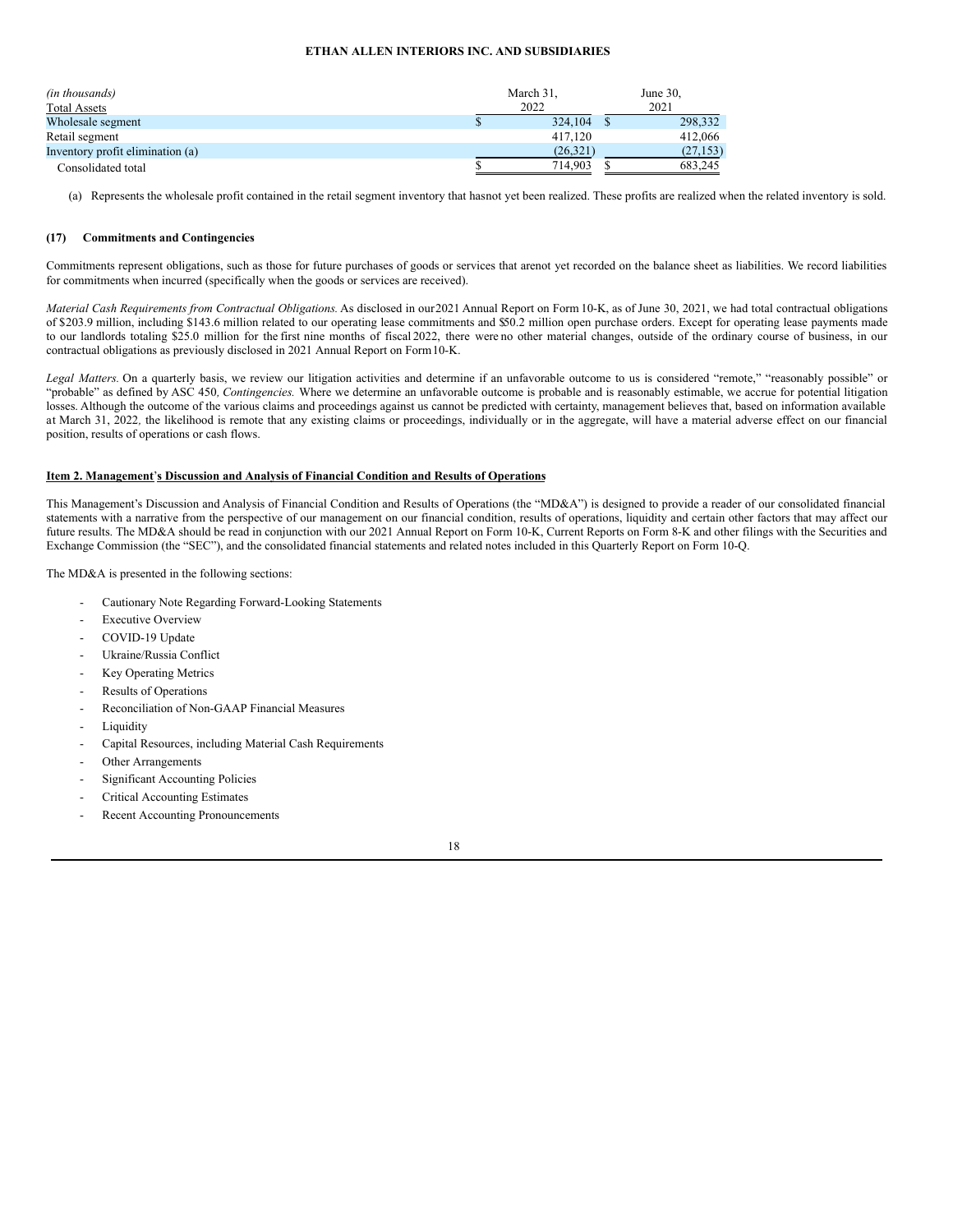## **Cautionary Note Regarding Forward-Looking Statements**

This Quarterly Report on Form 10-Q, including the MD&A, contains "forward-looking statements" within the meaning of the Private Securities Litigation Reform Act of 1995, Section 27A of the Securities Act of 1933 and Section 21E of the Securities Exchange Act of 1934, as amended (the "Exchange Act"). Generally, forward-looking statements represent management's beliefs and assumptions concerning current expectations, projections or trends relating to results of operations, financial results, financial condition, strategic objectives and plans, expenses, dividends, share repurchases, liquidity, use of cash and cash requirements, investments, future economic performance, business and industry and the effect of the COVID-19 pandemic on the business operations and financial results. Such forward-looking statements can be identified by the fact that they do not relate strictly to historical or current facts. These forward-looking statements may include words such as "anticipate," "estimate," "expect," "project," "plan," "intend," "believe," "continue," "may," "will," "short-term," "target," "outlook," "forecast," "future," "strategy," "opportunity," "would," "guidance," "nonrecurring," "one-time," "unusual," "should," "likely," "COVID-19 impact," and other words and terms of similar meaning in connection with any discussion of the timing or nature of future operating or financial performance or other events. We derive many of our forward-looking statements from operating budgets and forecasts, which are based upon many detailed assumptions. While the Company believes that its assumptions are reasonable, we caution that it is very difficult to predict the impact of known factors and it is impossible for the Company to anticipate all factors that could affect actual results and matters that are identified as "short term," "non-recurring," "unusual," "one-time," or other words and terms of similar meaning may in fact recur in one or more future financial reporting periods.

Forward-looking statements are subject to risks and uncertainties that may cause actual results to differ materially from those that are expected. Actual results could differ materially from those anticipated in the forward-looking statements due to a number of risks and uncertainties including, but not limited to the following: the global COVID-19 pandemic has, and could continue to have, a materially adverse effect on the Company's business and its results of operations; a resurgence of COVID-19 and resulting containment measures could negatively impact our ability to fulfill existing order backlog or cause changes in consumer demand; a resurgence of COVID-19 could lead to temporary closures, including our distribution centers; the Company may require additional funding from external sources, which may not be available at the levels required, or may cost more than expected; declines in certain economic conditions, which impact consumer confidence and spending; financial or operational difficulties due to competition in the residential home furnishings industry; a significant shift in consumer preference toward purchasing products online; an overall decline in the health of the economy and consumer spending may reduce consumer purchases of discretionary items; inability to maintain and enhance the Ethan Allen brand; failure to successfully anticipate or respond to changes in consumer tastes and trends in a timely manner; inability to maintain current design center locations at current costs; failure to select and secure appropriate retail locations; disruptions in the supply chain and supply chain management; fluctuations in the price, availability and quality of raw materials resulting in increased costs and production delays, and which could result in a decline in sales; competition from overseas manufacturers and domestic retailers; the number of manufacturing and distribution sites may increase exposure to business disruptions and could result in higher transportation costs; current and former manufacturing and retail operations and products are subject to increasingly stringent environmental, health and safety requirements; product recalls or product safety concerns; extensive reliance on information technology systems to process transactions, summarize results, and manage the business and that of certain independent retailers; disruptions in both primary and back-up systems; successful cyber-attacks and the ability to maintain adequate cyber-security systems and procedures; loss, corruption and misappropriation of data and information relating to customers; global and local economic uncertainty may materially adversely affect manufacturing operations or sources of merchandise and international operations; changes in United States trade and tax policies; the phasing out of LIBOR and the impact on interest rates used in future borrowings; reliance on certain key personnel, loss of key personnel or inability to hire additional qualified personnel; potential future asset impairment charges resulting from changes to estimates or projections used to assess assets' fair value, financial results that are lower than current estimates or determinations to close underperforming locations; access to consumer credit could be interrupted as a result of external conditions; failure to protect the Company's intellectual property; hazards and risks which may not be fully covered by insurance; significant labor competition, wage pressure, and at times, a shortage of qualified talent; labor disruptions resulting from COVID-19 vaccination mandates; and other factors disclosed in Part I, Item 1A. Risk Factors, in our 2021 Annual Report on Form 10-K, and elsewhere here in this Quarterly Report on Form 10-Q.

All forward-looking statements attributable to the Company, or persons acting on its behalf, are expressly qualified in their entirety by these cautionary statements, as well as other cautionary statements. A reader should evaluate all forward-looking statements made in this Quarterly Report on Form 10-Q in the context of these risks and uncertainties. Given the risks and uncertainties surrounding forward-looking statements, you should not place undue reliance on these statements. Many of these factors are beyond our ability to control or predict. The forward-looking statements included in this Quarterly Report on Form 10-Q are made only as of the date hereof. We undertake no obligation to publicly update or revise any forward-looking statement, whether as a result of new information, future events or otherwise, except as otherwise required by law.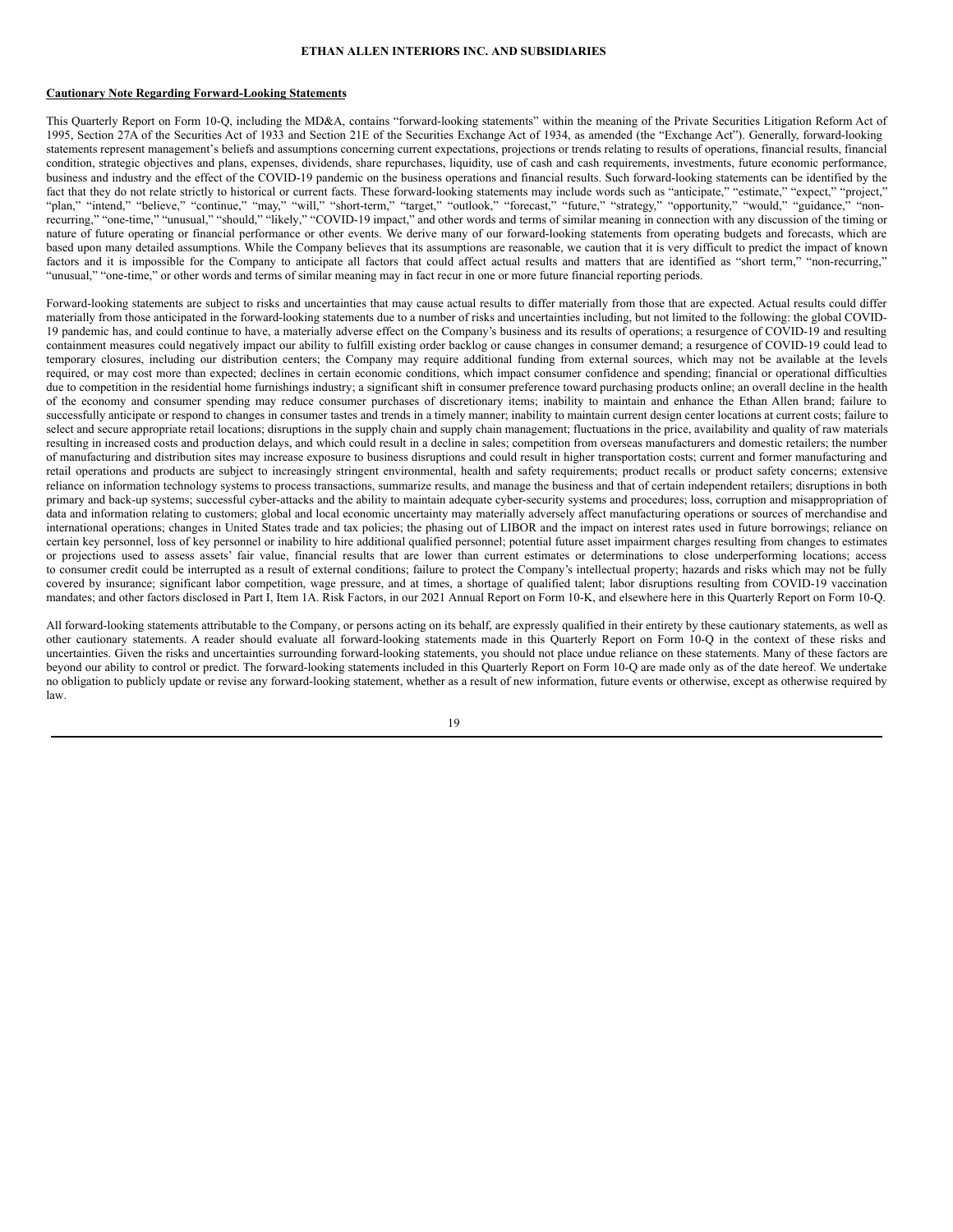## **Executive Overview**

*Who We Are.* Founded in 1932 and incorporated in Delaware in 1989, Ethan Allen is a leading interior design company, manufacturer and retailer in the home furnishings marketplace. We are a global luxury home fashion brand that is vertically integrated from product design through home delivery, which offers our customers stylish product offerings, artisanal quality and personalized service. As we celebrate 90 years of innovation, we continue to be known for the quality and craftsmanship of our furniture as well as for the exceptional personal service from design to delivery, and for our commitment to social responsibility and sustainable operations. We provide complimentary interior design service to our clients and sell a full range of home furnishing products through a retail network of design centers located throughout the United States and abroad as well as online at ethanallen.com. Our employees are dedicated to helping each customer create a place that they will love to come home to everyday. We approach each situation with an entrepreneurial attitude, staying focused on long-term growth, and treating our associates, vendors, and customers with dignity and justice, which we believe is critical to remaining both profitable and relevant amidst the constant changes taking place in the world. Ethan Allen design centers represent a mix of locations operated by independent licensees and Company-operated locations. As of March 31, 2022, the Company operates 141 retail design centers, with 137 located in the United States and four in Canada. Our 160 independently-operated design centers are located in the United States, Asia, the Middle East and Europe. We also own and operate ten manufacturing facilities, including four manufacturing plants, one sawmill, one rough mill and one lumberyard in the United States, two manufacturing plants in Mexico and one manufacturing plant in Honduras. Approximately 75% of our products are manufactured in our North American manufacturing plants and we also partner with various suppliers located in Europe, Asia, and other countries to produce products that support our business. During the first three quarters of fiscal 2022, we reaffirmed our commitment to maintain and grow our North American workshops, where our customization capabilities help create relevant and quality products and have proven to provide us with a strategic and a branding advantage.

*Business Model.* Ethan Allen has a distinct vision of American style that we believe differentiates us from our competitors. Our business model is continued focus on (i) capitalizing on the professional service offered to our customers by our interior design professionals in our retail design centers, (ii) investing in new technologies across key aspects of our vertically integrated business, (iii) utilizing ethanallen.com as a key marketing tool to drive traffic to our design centers, (iv) communicating our messages with strong advertising and marketing campaigns, and (v) leveraging the benefits of our vertical integration by maintaining a strong manufacturing capacity in North America.

Our competitive advantages arise from:

- our North American manufacturing workshops providing customization capabilities and high-quality products of the finest craftsmanship;
- our complimentary design service offerings through our interior design professionals;
- the use of technology combined with the personal service of our interior design professionals;
- our offerings of a wide array of custom made-to-order products across our upholstery, case goods, and accent product categories;
- our strong retail network, both of independent licensees and Company-operated locations;
- our maintenance of a logistics network of national distribution centers and retail home delivery centers providing white-glove home delivery service; and
- our continued ability to leverage our vertically integrated structure.

Fiscal 2022 Third Quarter in Review(1). As we enter our ninth decade as innovative interior designers, manufacturers and retailers, we remain focused on a single enterprise model while maintaining an entrepreneurial attitude. We believe that our vertically integrated business continues to produce positive results and position us for future growth. During the third quarter of fiscal 2022, we introduced several key initiatives, including: enhancing our commitment to good corporate governance practices by adding a new Board member; new product introductions in many areas including upholstery, home office, lighting, outdoor living, decorative accents and a new flooring program; the expansion of our upholstery manufacturing in North Carolina; and the opening of a new concept retail design center in Westport, Connecticut. We were also proud to announce that, for the third consecutive year, our upholstery operation in Mexico was recently named "environmentally and socially responsible" by the Mexican Center for Corporate Philanthropy and the Alliance for Corporate Social Responsibility. These organizations recognize company policies that promote a positive social impact in Mexico and Latin America. We believe that this designation exemplifies our commitment to policies that ensure environmental responsibility as well as dignity and justice for every employee at our Mexican operations.

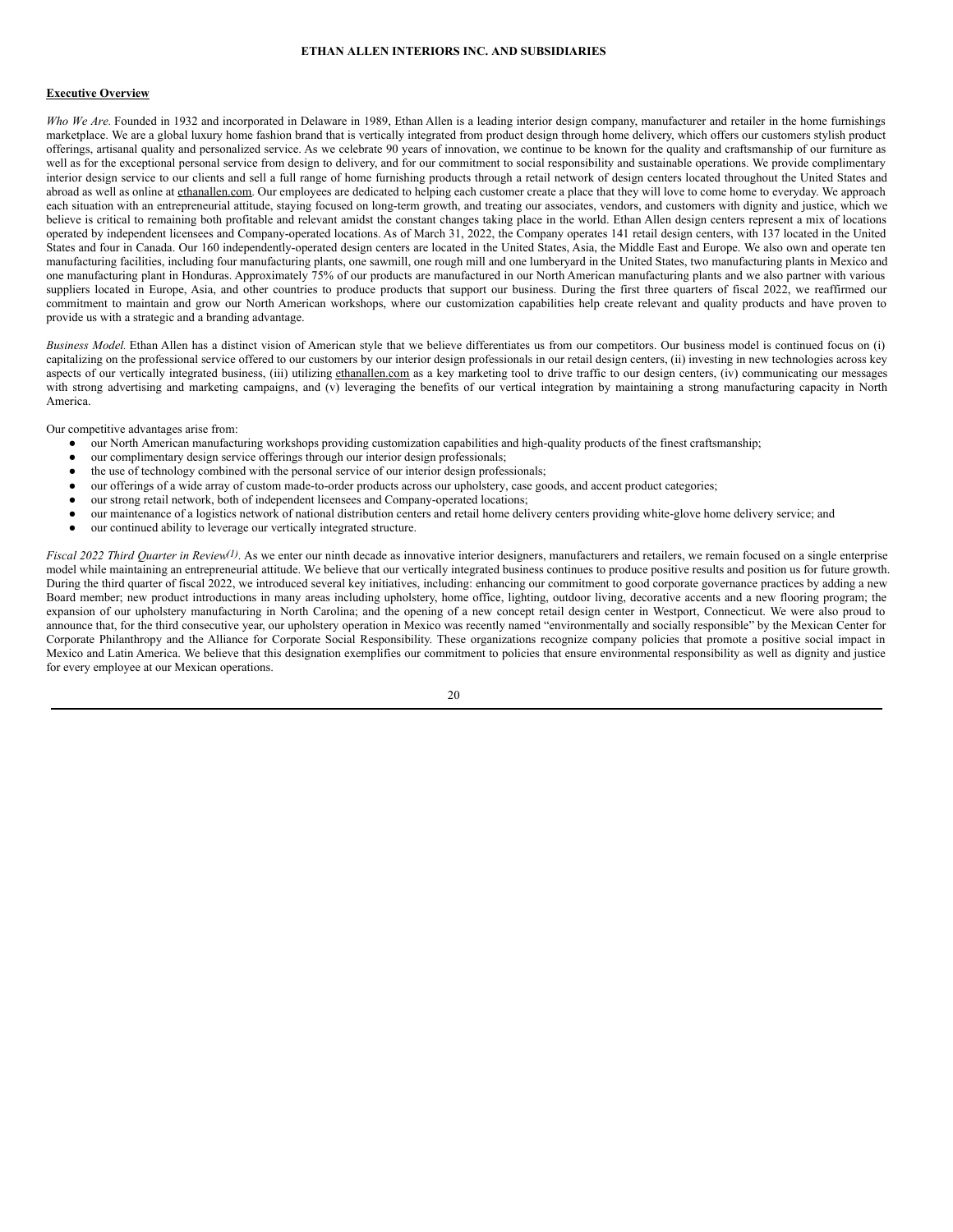Our business fundamentals continue to be strong as we reported another quarter of growth in net sales, gross margin, operating margin and diluted EPS. Our wholesale and retail segments each recorded double-digit net sales growth. While our retail segment written orders were down 3.0% compared to a strong third quarter in fiscal 2021, retail orders were up 18.2% from the third quarter of fiscal 2019 (prior to the start of the COVID-19 pandemic). Wholesale segment written orders were down 0.2% to last year, but up 8.4% compared with the third quarter of fiscal 2019. The higher level of product demand that we continue to experience has also led to an increase in our order backlog that has continued throughout the third quarter of fiscal 2022 despite the fact that our manufacturing production levels have returned to pre-COVID-19 pandemic levels. We continue to work through our existing order backlog, but are unable to reasonably predict the timing and size of reductions to our backlog. The positive net sales growth combined with our ability to operate more efficiently through the use of technology and reduced headcount (when compared to pre-COVID-19 pandemic levels) helped us expand consolidated gross margin, operating margin and diluted earnings per share. Delivery lead-times remained higher than historical averages due to ongoing supply chain delays and high backlog and we expect these higher lead-times to continue in the near-term. However, our unique vertical structure, whereby we produce about 75% of what we sell, mostly on a custom made-to-order basis in our own North American manufacturing plants, allows us to maintain strong service levels and minimize customer returns and excess inventory.

We ended the third quarter with a strong balance sheet, including cash and investments of \$104.6 million as of March 31, 2022, while expanding our consolidated gross and operating margins through disciplined cost and expense controls. Consolidated net sales increased 11.7% as a result of strong written orders and increased levels of manufacturing production that led to higher deliveries combined with the prior year being negatively impacted by COVID-19 related production delays. The increased production was partially offset by ongoing supply chain disruptions, which negatively impacted imports and raw material availability. As the third quarter progressed, we saw an increase in receipt of product from a higher volume of shipping container receipts. Consolidated gross margin increased 310 basis points to 60.4% primarily due to a change in the sales mix, higher productivity in our wholesale manufacturing, product pricing actions taken, and a favorable product mix partially offset by higher import and raw material costs. Operating margin increased from 10.7% of sales in the third quarter of the prior year period to 16.5% in the current year third quarter. Adjusted operating margin, which excludes restructuring initiatives, asset impairments and other corporate actions in both periods presented, was 15.8% of sales, up from 11.1% of sales in the prior year period, primarily due to higher net sales, strong gross margins and cost containment measures, including lower marketing costs. Diluted EPS grew 59.0% to \$0.97. Adjusted diluted EPS was \$0.93, an increase of 60.3%. Reflecting the strength of our balance sheet and strong history of returning capital to shareholders, our Board declared a regular quarterly cash dividend of \$0.29 per share in January 2022, which was subsequently paid in February 2022, bringing the total amount of dividends paid to \$40.1 million for the nine months ended March 31, 2022.

While we were pleased with our third quarter performance, we also recognize there are several external factors, such as record inflation, rising interest rates, supply chain challenges and global unrest, that has created higher levels of uncertainty. We expect to see softening consumer interest in home furnishings and to address this expected trend, we remain focused on investing in digital design and interactive communication technologies, refining and repositioning our product offerings to reach a larger client base, and leveraging our vertically integrated structure. Although we cannot reasonably estimate any future economic instability on a macroeconomic scale, we believe that our current business model, strategy and balance sheet will permit us to take advantage of opportunities that may present themselves whether it be during times of economic expansion, contraction or dislocation. We believe we are well-positioned to continue our growth in net sales while maintaining strong gross and operating profit margins due to our high backlog, strong retail network, the personal service of our interior design professionals combined with technology, our unique vertical integration structure whereby about 75% of our products are made in our North American manufacturing workshops, and a strong national logistics with our retail home delivery centers delivering product with white glove service to our clients' home.

(1) Refer to the *Reconciliation of Non-GAAP Financial Measures* section within the MD&A for the reconciliation of GAAP to adjusted key financial metrics.

### **COVID-19 Update**

The COVID-19 pandemic continues to evolve with resurgences, disruptions, new virus variants and the continued rollout of vaccines. During the third quarter of fiscal year 2022, we experienced continued COVID-19 related supply chain disruptions, manufacturing disruptions and labor constraints, all of which have led to delays in our production workflow. While demand for our products continues to be strong, these and other disruptions have delayed the process of converting written orders to delivered shipments. In particular, we experienced more prevalent disruptions during the first half of our fiscal 2022 third quarter, notably with respect to shipping and logistics delays, higher COVID-19 related employee absenteeism, and manufacturing disruptions, including raw material supply challenges. These disruptions improved sequentially throughout the latter half of the third quarter of fiscal 2022, and while we continue to assess the impacts to our business and combat any adverse effects, we are unable to predict the full scope of any impacts that the COVID-19 pandemic will have on our financial operations in the near- and long-term.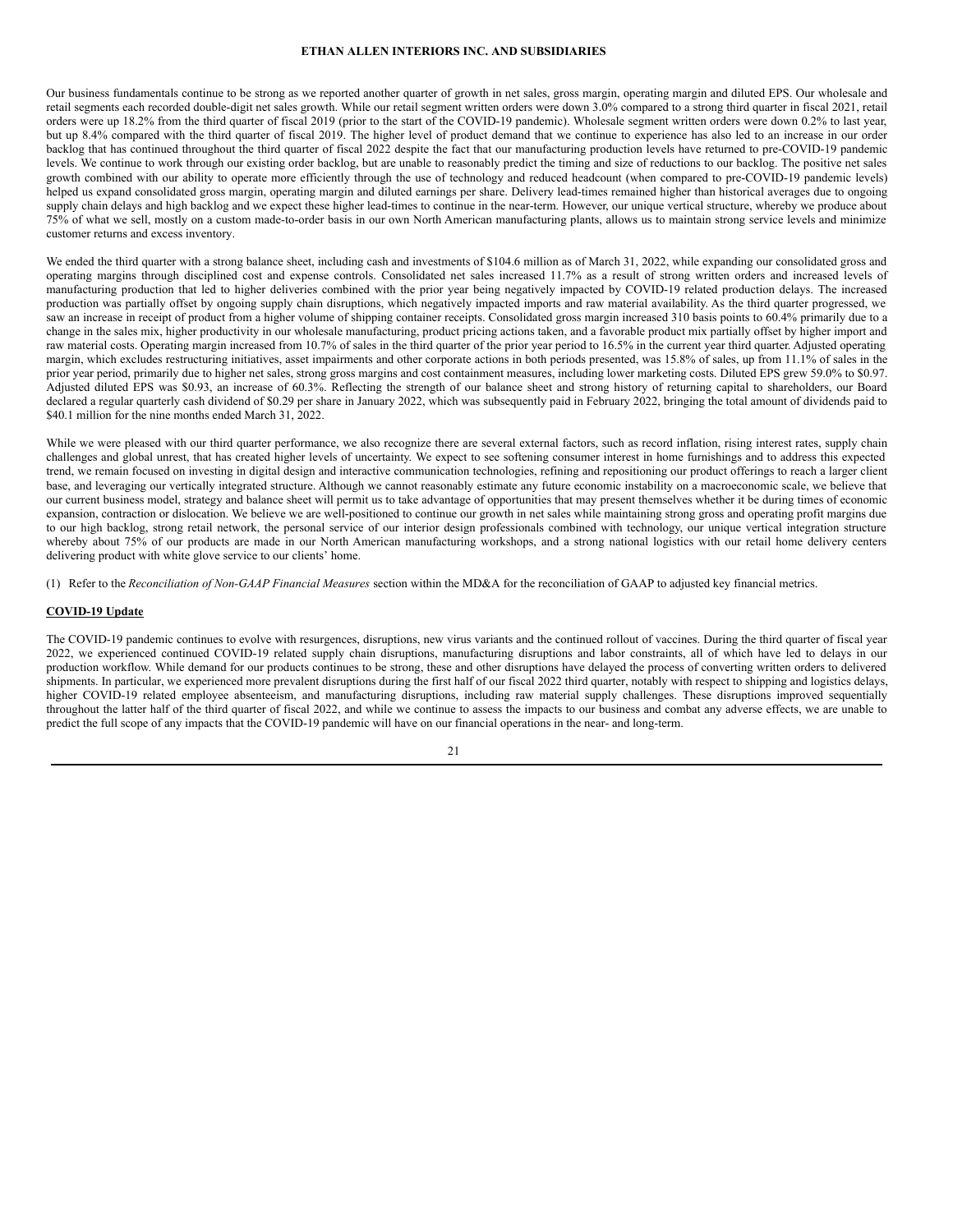*Supply constraints.* We are experiencing record inflationary pressure on our raw materials coupled with supplier volatility as certain suppliers are also experiencing material and labor shortages. We are working to offset these issues through price increases on our products, supplier negotiations, sourcing initiatives, make-versus-buy analyses, product re-engineering and parts standardization. To further increase our control over raw materials, purchased parts, and labor costs while maintaining our high-quality standards, we completed the purchase of property, plant and equipment from Dimension Wood Products, Inc. during the third quarter of fiscal 2022. This has enabled us to maintain our current production levels, *e.g.*, with 75% of our products being manufactured in our North American facilities and 25% being sourced primarily from Southeast Asia and China. The receipt of inventory and raw material imports from these areas has, at times, been slowed, disrupted and often more expensive than in prior years. The inflationary pricing pressure led to gross margin compression within our wholesale segment during the third quarter of fiscal 2022 as our price increases to our customers did not occur as quickly as the inflationary pressure on our input costs.

*Shipping disruptions.* We continue to be exposed to rising costs in both domestic and oceanic freight. Transportation costs are managed by optimizing logistics and supply chain planning, but the current freight rate levels are elevated such that significant year-over-year increases occurred so far during fiscal 2022 are expected to remain elevated for the remainder of the current fiscal year. Ocean freight capacity issues also continue to persist worldwide due to the COVID-19 pandemic, which has resulted in significant price increases per shipping container. These elevated freight costs negatively impacted our gross and operating margins, especially within our wholesale segment. In addition, extended shipping times due to port congestion and/or container availability, have led to continued high backlog and delays in product delivery to our customers.

*Labor constraints.* We saw improvements with respect to our ability to identify and hire talent during the third quarter of fiscal 2022. However, we are experiencing significant labor competition and wage inflation in certain geographies, particularly at our distribution facilities located in the United States. In addition, outside suppliers that we rely on have also experienced, and continue to experience, labor constraints. These ongoing internal and external labor challenges have led to higher wage rates from actions to attract new and retain existing employees and increased costs from higher overtime and the need to hire temporary help to meet demand. See Item 1A. *Risk Factors* in this Quarterly Report on Form 10-Q, for discussion of risks associated with such labor constraints.

*Vaccine mandates.* Our ability to comply with either a vaccine mandate or proposed weekly testing requirements could be difficult, costly and result in attrition. See Item 1A. *Risk Factors* in this Quarterly Report on Form 10-Q, for discussion of risks associated with the potential adverse effects on our workforce with respect to compliance with vaccine mandates and testing requirements. As of March 31, 2022, the Company is not required to follow a vaccine mandate or subject to weekly testing requirements.

We frequently monitor and re-evaluate our COVID-19 action plan based on guidance from the Centers for Disease Control and Prevention, other parts of the United States government, regulators and other health and safety organizations. We believe that we have a strong balance sheet with \$104.6 million of cash and investments with no bank borrowings outstanding as of March 31, 2022, that will provide sufficient liquidity to continue business operations in the long-term. Although we continue to actively manage the impact of COVID-19 and the prospect of continuing or future outbreaks, we are unable to predict the impact that the COVID-19 pandemic will have on our financial operations in the near- and long-term. We also continue to actively manage our global supply chain and manufacturing operations, which may continue to be adversely impacted with respect to availability and pricing based on uncontrollable factors.

### **Ukraine/Russia Conflict**

We are closely monitoring the current and potential impact of the Russian invasion of Ukraine on our business, our employees, and our customers. We have taken all necessary steps to ensure compliance with all applicable regulatory restrictions on international trade and financial transactions. We have no offices in Russia or Ukraine, but are monitoring the regional and global ramifications of the unfolding events in the area.

In February 2022, the United States and other countries imposed sanctions on Russia. Due to these sanctions imposed on certain regions of Ukraine and on Russia, our supply chain may be impacted by applicable restrictions and the scope of such restrictions is subject to ongoing change. In addition, due to countermeasures imposed by the Russian government, the sourcing of certain products that use Russian wood may be affected. Even though our manufacturing operations do not use any products that are currently on the sanctioned list, we are continually monitoring the evolving sanctions. We are currently evaluating our suppliers to reduce potential exposure and minimize pricing pressure as the unrest continues to put upward pressure on costs and product availability. At this time, we do not anticipate a significant impact to our future results of operations.

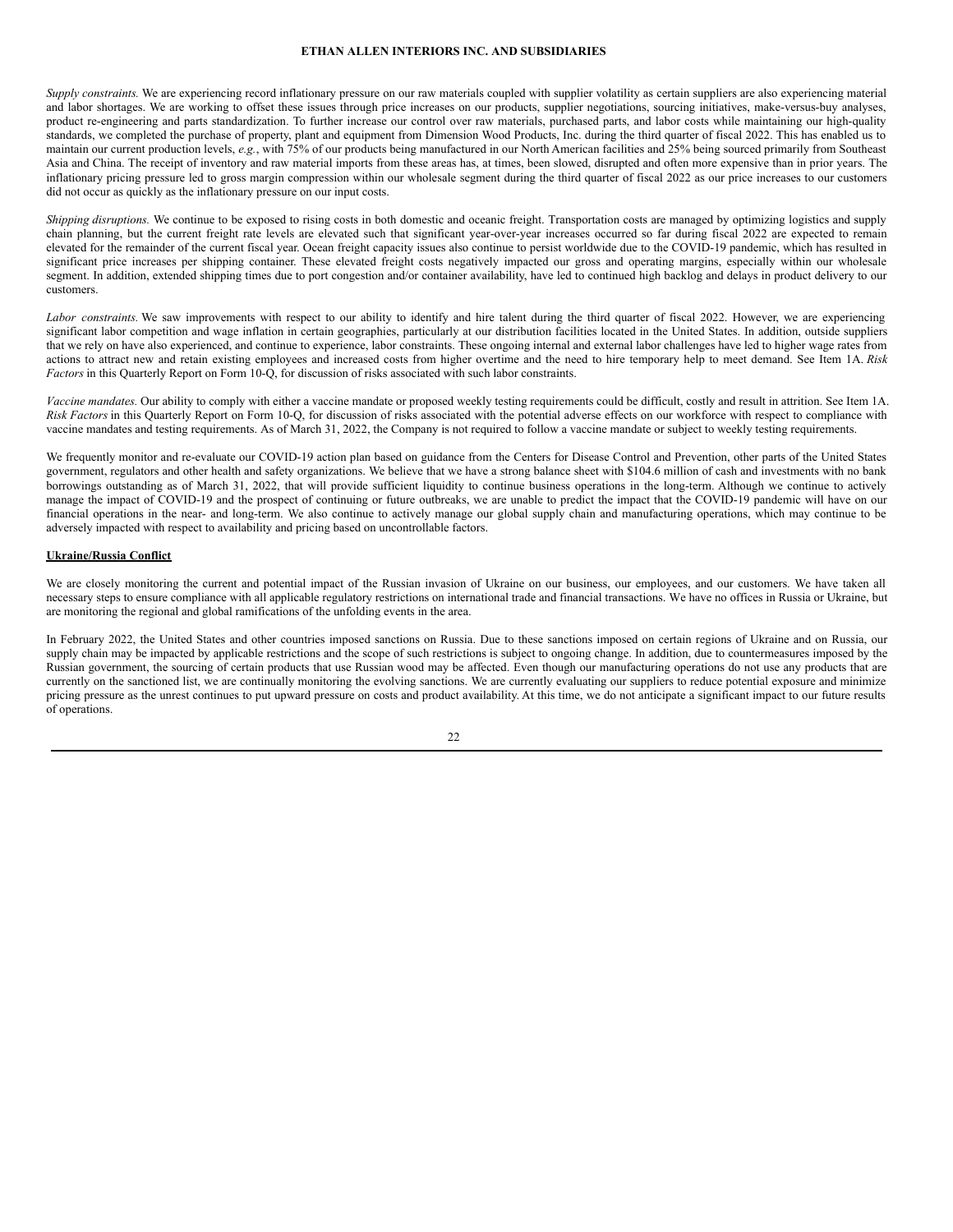# **Key Operating Metrics**

A summary of our key operating metrics is presented in the following table (in millions, except per share data).

|                                            | Three months ended<br>March 31, |       |  |            |         |             | Nine months ended<br>March 31, |                |                 |     |       |  |            |  |             |   |       |            |        |
|--------------------------------------------|---------------------------------|-------|--|------------|---------|-------------|--------------------------------|----------------|-----------------|-----|-------|--|------------|--|-------------|---|-------|------------|--------|
|                                            |                                 | 2022  |  | % of Sales | $%$ Chg |             |                                | 2021           | % of Sales      |     | 2022  |  | % of Sales |  | $%$ of Chg  |   | 2021  | % of Sales |        |
| Net sales                                  |                                 | 197.7 |  | 100.0%     |         | 11.7%       |                                | \$177.0        | 100.0% \$ 588.1 |     |       |  | 100.0%     |  | $16.0\%$ \$ |   | 506.8 |            | 100.0% |
| Gross profit                               |                                 | 119.5 |  | 60.4%      |         |             |                                | 17.8% \$ 101.4 | 57.3% \$ 350.9  |     |       |  | 59.7%      |  | $21.6\%$ \$ |   | 288.5 |            | 56.9%  |
| Adjusted gross $profit(1)$                 |                                 | 119.5 |  | 60.4%      |         |             |                                | 17.8% \$ 101.4 | 57.3% \$ 350.9  |     |       |  | 59.7%      |  | $21.5\%$ \$ |   | 288.9 |            | 57.0%  |
| Operating income                           |                                 | 32.7  |  | 16.5%      |         | $72.0\%$ \$ |                                | 19.0           | $10.7\%$ \$     |     | 96.3  |  | 16.4%      |  | $80.9\%$ \$ |   | 53.2  |            | 10.5%  |
| Adjusted operating income $(1)$            |                                 | 31.3  |  | 15.8%      |         | $59.9\%$ \$ |                                | 19.6           | $11.1\%$ \$     |     | 91.8  |  | 15.6%      |  | $66.2\%$ \$ |   | 55.3  |            | 10.9%  |
| Net income                                 |                                 | 24.7  |  | 12.5%      |         | 58.3% \$    |                                | 15.6           | $8.8\%$ \$      |     | 71.8  |  | 12.2%      |  | $71.5\%$ \$ |   | 41.8  |            | 8.3%   |
| Adjusted net income <sup>(1)</sup>         |                                 | 23.7  |  | 12.0%      |         | $61.5\%$ \$ |                                | 14.7           | $8.3\%$ \$      |     | 68.4  |  | 11.6%      |  | $66.3\%$ \$ |   | 41.1  |            | 8.1%   |
| Diluted EPS                                |                                 | 0.97  |  |            |         | $59.0\%$ \$ |                                | 0.61           |                 | \$. | 2.81  |  |            |  | $70.3\%$ \$ |   | 1.65  |            |        |
| Adjusted diluted EPS(1)                    | \$.                             | 0.93  |  |            |         | $60.3\%$ \$ |                                | 0.58           |                 |     | 2.68  |  |            |  | $64.4\%$ \$ |   | 1.63  |            |        |
| Cash flow from operating activities        |                                 | 17.3  |  |            |         | $(52.2\%)$  | S                              | 36.2           |                 | \$  | 40.0  |  |            |  | $(60.8\%)$  | S | 102.1 |            |        |
| Adjusted annualized return on equity $(1)$ |                                 |       |  |            |         |             |                                |                |                 |     | 24.3% |  |            |  |             |   | 16.1% |            |        |
| Wholesale written orders                   |                                 |       |  |            |         | $(0.2\%)$   |                                |                |                 |     |       |  |            |  | 3.3%        |   |       |            |        |
| Retail written orders                      |                                 |       |  |            |         | $(3.0\%)$   |                                |                |                 |     |       |  |            |  | $0.8\%$     |   |       |            |        |

(1) Refer to the *Reconciliation of Non-GAAP Financial Measures* section within the MD&A for the reconciliation of GAAP to adjusted key financial metrics.

The following table shows our design center information.

|                                            |                          | Fiscal 2022          |       |                          | Fiscal 2021          |       |
|--------------------------------------------|--------------------------|----------------------|-------|--------------------------|----------------------|-------|
|                                            | Independent<br>retailers | Company-<br>operated | Total | Independent<br>retailers | Company-<br>operated | Total |
| Retail Design Center activity:             |                          |                      |       |                          |                      |       |
| Balance at July 1                          | 161                      | 141                  | 302   | 160                      | 144                  | 304   |
| New locations                              | 5                        |                      | 6     | 12                       | 3                    | 15    |
| Closures                                   | (6)                      | (1)                  | (7)   | (12)                     | (3)                  | (15)  |
| Transfers                                  |                          |                      |       |                          |                      |       |
| Balance at March 31                        | 160                      | 141                  | 301   | 160                      | 144                  | 304   |
| Relocations (in new and                    |                          |                      |       |                          |                      |       |
| closures)                                  |                          |                      |       |                          |                      |       |
| Retail Design Center geographic locations: |                          |                      |       |                          |                      |       |
| <b>United States</b>                       | 34                       | 137                  | 171   | 34                       | 139                  | 173   |
| Canada                                     |                          | 4                    | 4     |                          | 5                    | 5     |
| China                                      | 107                      |                      | 107   | 109                      |                      | 109   |
| Other Asia                                 | 12                       |                      | 12    | 11                       |                      | 11    |
| Middle East and Europe                     |                          |                      |       | 6                        |                      | 6     |
| Total                                      | 160                      | 141                  | 301   | 160                      | 144                  | 304   |

# **Results of Operations**

For an understanding of the significant factors that influenced our financial performance during the three and nine months ended March 31, 2022 and 2021, respectively, the following discussion should be read in conjunction with the consolidated financial statements and related notes presented in this Quarterly Report on Form 10-Q.

# *Fiscal 2022 Third Quarter compared with Fiscal 2021 Third Quarter*

| (in thousands)            |   | Three months ended<br>March 31. |   |         |            |  |  |  |
|---------------------------|---|---------------------------------|---|---------|------------|--|--|--|
|                           |   | 2022                            |   | 2021    | $%$ Change |  |  |  |
| Consolidated net sales    |   | 197,659                         | S | 176,962 | 11.7%      |  |  |  |
| Wholesale net sales       |   | 121.034                         |   | 107,820 | $12.3\%$   |  |  |  |
| Retail net sales          | D | 166,727                         | S | 141,396 | 17.9%      |  |  |  |
| Consolidated gross profit |   | 119.460                         |   | 101.409 | 17.8%      |  |  |  |
| Consolidated gross margin |   | 60.4%                           |   | 57.3%   |            |  |  |  |
|                           |   | 23                              |   |         |            |  |  |  |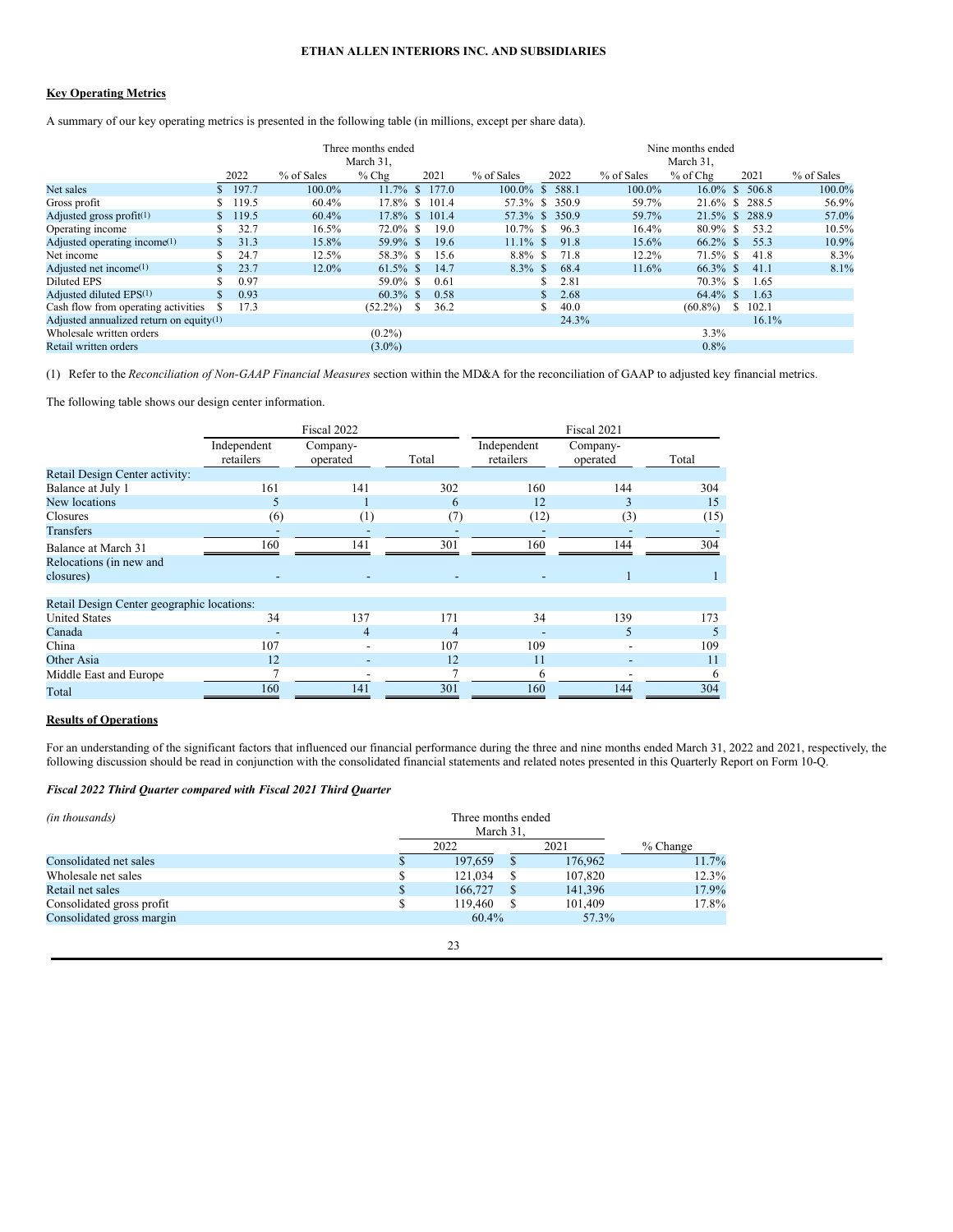**Consolidated net sales** were \$197.7 million, an increase of 11.7% compared to the prior year period. We continue to experience sustained high demand for our products, which has led to written orders being well above pre-pandemic levels. We increased manufacturing production and inventory levels as well as taken pricing actions to counteract rising material and freight costs. These efforts have led to higher deliveries and when combined with the prior year impact from the COVID-19 pandemic, which negatively impacted our ability to deliver product to customers, helped us grow consolidated net sales by 11.7%. While demand for our products continue to be strong, supply and labor constraints have created challenges and, during the current quarter delayed the process of converting written orders to delivered shipments. As the third quarter of fiscal 2022 progressed, we experienced an increase in our manufacturing productivity as well as an increase in receipt of imports and raw materials from a higher volume of shipping container receipts, which led to strong sales growth during the quarter. Existing order backlog increased during the third quarter, which we attribute to strong product demand combined with supply and labor constraints that were prevalent during the first half of the quarter. We believe it will take several quarters to catch up to the increase in customer demand as there remains ongoing supply chain challenges, such as certain raw material shortages, increased cost of shipping and import delays. As we continue to work through the high backlog, we believe that there is an opportunity for future positive growth in delivered net sales based on the size of our order backlog and written order growth.

**Wholesale net sales** increased 12.3% to \$121.0 million primarily due to a 16.4% increase in intersegment sales to our Company-operated design centers combined with a 9.9% increase in sales to our United States independent dealers and a 1.1% increase in contract sales partially offset by lower international sales. Excluding intersegment sales to our retail segment, wholesale net sales increased from higher United States independent dealer sales. The 1.1% increase in our contract business sales was primarily from the United States government General Services Administration ("GSA"). During the first nine months of fiscal 2022, we have seen strong order growth from the GSA and when combined with high backlog and increased production, led to an increase in net sales during the period. We remain optimistic in future growth as written orders from our GSA contract increased 45.4% during the first nine months of fiscal 2022 compared with a year prior. Our international net sales were down 29.6% due to a reduction in net sales to China. Our sales to international independent retailers represented 2.6% of total wholesale net sales compared to 4.1% in the prior year period.

Wholesale written orders, which represent orders booked through all of our channels, were down 0.2% in the third quarter of fiscal 2022 compared with the third quarter of fiscal 2021. After the reopening of all our retail design centers in early fiscal 2021, we experienced a significant surge in demand leading to a strong, but difficult prior year comparison. As a result of the strong prior year third quarter, our independent North American retail network orders were down 3.7% and international orders from China declined 43.4%. China written orders declined primarily from prolonged COVID-19 related lockdowns. Partially offsetting these decreases was a 1.0% increase in orders from our Company-operated design centers. When compared to the third quarter of fiscal 2019 (pre-pandemic levels), written orders from our Company-operated design centers were up 21.9% while our independent North American retail network grew by 3.2%. Due to strong product demand and challenges during the first half of the third quarter, including supply chain disruptions, raw material availability, and COVID-19 absenteeism among our employees and those of our outside suppliers, our wholesale backlog increased by 3.4% in the past three months and by 25.0% compared to the prior fiscal year period, and up 5.8% from June 30, 2021. However, due to strong production and related deliveries during the month of March 2022, we were able to decrease wholesale backlog since February 28, 2022, and remain focused on increasing wholesale production and shipping to the levels that are necessary to service our customers on a timely basis and reduce our backlog.

**Retail net sales** from Company-operated design centers increased 17.9% to \$166.7 million. There was a 17.9% increase in net sales in the United States, while net sales from our Canadian design centers decreased 19.8%. Retail net sales were up due to strong written orders, increased premier home delivery revenue, high backlog that led to higher deliveries, recent price increases and strong shipments from improved manufacturing production compared to the prior year which was negatively impacted by production delays as a result of the COVID-19 pandemic. As noted earlier, after the reopening of all our retail design centers in early fiscal 2021, we experienced a significant surge in demand leading to a strong, but difficult prior year comparison. As a result, our retail written orders decreased 3.0% year over year, but are up 18.2% from pre-pandemic levels of fiscal 2019, reflective of the strength of our product offerings and interior design professionals increasingly combining technology with their personal service and continued consumer interest in the home. We have continued to experience strong order trends driven by increased demand for our products and strong execution at the design center level. However, the resurgence of COVID-19 variants during the first half of the third quarter of fiscal 2022 contributed to a 6.7% decrease in quarterly traffic. We remain focused on growing our same-store sales through improved execution at the design center level as well as opening new design centers, primarily in markets that can be serviced through our regional distribution centers, where we see opportunity for growth, or where we believe we have opportunities for further market penetration. As of March 31, 2022, there were 141 Company-operated design centers compared with 144 in the prior year period.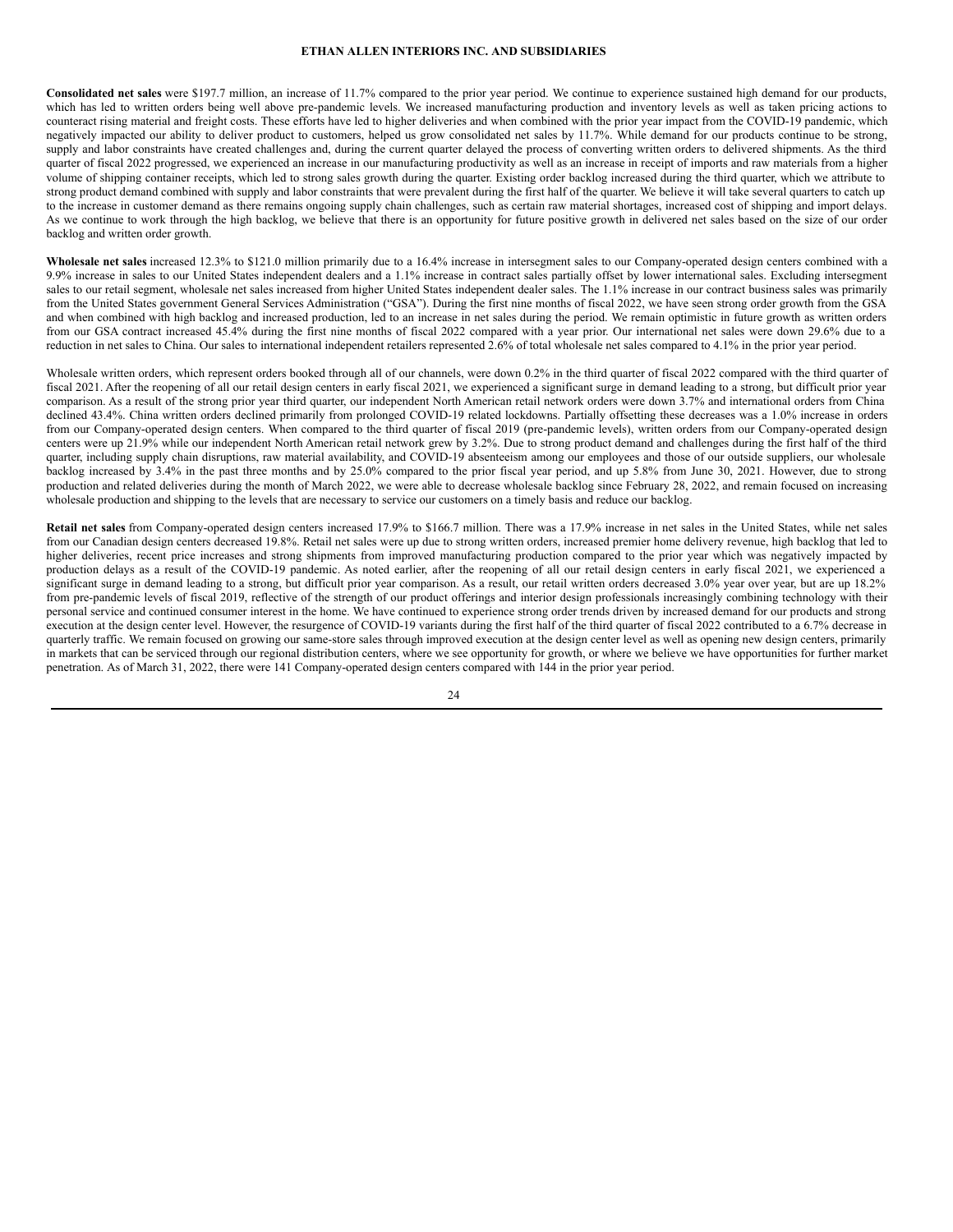**Gross profit** increased 17.8% to \$119.5 million compared with the prior year third quarter due to sales growth within both the wholesale and retail segments, a change in the sales mix, product pricing actions taken, benefits realized from the ongoing manufacturing and logistics optimization project and a favorable product mix partially offset by higher raw material and freight costs. Retail gross profit was up due to a 17.9% increase in net shipments combined with a 320-basis point improvement in gross margin from a favorable change in product mix, higher premier home delivery revenue, an increase in average ticket sale and higher clearance sale margins. Wholesale gross profit increased in the current year third quarter due to a 12.3% increase in wholesale net shipments, efficiencies gained from higher manufacturing production levels, product pricing actions taken, and benefits being realized from the previously executed optimization of manufacturing and logistics initiatives. Each product category within wholesale (upholstery, case goods and home accents) increased its net sales, which helped to partially offset rising raw material and freight costs. Our inability to keep pace with inflationary pressures that we are experiencing negatively impacted our wholesale gross profit during the third quarter. In particular, the price of raw materials involved with upholstery manufacturing, including plywood, foam, frames and fabric, continued to escalate in price over the past twelve months. To help minimize impacts from increasing costs, we believe we have taken necessary pricing actions to align our invoice price more closely with our production costs.

**Gross margin** was 60.4%, up from 57.3% a year prior due to a change in the sales mix, higher manufacturing productivity, product pricing actions taken and a favorable product mix. Retail sales, as a percentage of total consolidated sales, were 84.4% in the current year third quarter, up from 79.9% in the prior year period. We expect this higher percentage of retail sales to consolidated sales to moderate towards normalized levels as we increase delivery of the high wholesale order backlog, including a high contract business backlog. While we were pleased with a strong consolidated gross margin of 60.4%, we expect our margins to return to a range of approximately 57.5% to 58.5% in the near term from the impact of escalating raw material, labor and freight costs combined with a return of our sales mix to more historical norms. Benefits realized from increased productivity from the ongoing manufacturing and logistics optimization helped to minimize margin pressure from rising freight and raw material costs.

| (in thousands)                                           |  |          |          |             |
|----------------------------------------------------------|--|----------|----------|-------------|
|                                                          |  | 2022     | 2021     | $%$ Change  |
| SG&A expenses                                            |  | 88,270   | 81,829   | $7.9\%$     |
| Restructuring and other impairment charges, net of gains |  | (1, 463) | 593      | $(346.8\%)$ |
|                                                          |  |          |          |             |
| Consolidated operating income                            |  | 32.653   | 18.987   | 72.0%       |
| Consolidated operating margin                            |  | $16.5\%$ | $10.7\%$ |             |
| Wholesale operating income                               |  | 16.536   | 14.508   | 14.0%       |
| Retail operating income                                  |  | 19.330   | 4.962    | 289.6%      |

**SG&A expenses** increased to \$88.3 million, or 44.7% of net sales, compared with \$81.8 million, or 46.2% of net sales in the prior year period. SG&A expenses, when expressed as a percentage of sales, decreased 150 basis points in the third quarter of fiscal 2022, compared with the same period in the prior year, primarily due to higher sales volume relative to fixed costs. SG&A expenses were up 7.9% while consolidated net sales grew at a much faster rate of 11.7%, which led to improved operating leverage at both the retail and wholesale segment. Our ability to deliver backlog and increase net sales in the future will further improve our operating margins as we leverage our vertically integrated structure. The 7.9% increase in SG&A expenses was primarily driven by higher selling costs of 9.3% and a 5.7% increase in general and administrative expenses. Retail selling expenses were up 10.4% due to the 17.9% increase in net sales, which drove higher delivery costs as well as increased variable compensation. Wholesale selling costs, which includes logistics, grew by 6.6% as fuel and freight costs increased from higher sales volumes and rising commodity prices. These selling costs were partially offset by a reduction in marketing spend. For the third quarter of fiscal 2022, we reduced our advertising in various mediums including less national television and regional radio markets, thereby reducing our overall advertising spend to 2.3% of net sales compared to 3.5% in the prior year third quarter. However, through our recent digital campaigns, we have substantially increased our digital marketing outreach, which helped us reach more households through the publication of our digital magazine. For the remainder of the fiscal 2022 year, we expect our advertising to range between 2-3% of net sales. General and administrative expenses increased 5.7% during the just completed third quarter primarily due to higher compensation from additional headcount, increased occupancy charges from new locations and maintenance costs, and higher retail merchandising and display costs in our design centers with new product introductions.

**Restructuring and other impairment charges, net of gains** was a reported \$1.5 million gain compared to a loss of \$0.6 million in the prior year period. During the third quarter of fiscal 2022, we sold a previously closed retail location to an independent third party for \$2.6 million, which resulted in a pre-tax gain of \$1.5 million. In the year ago third quarter, we sold a previously closed retail property resulting in a pre-tax gain of \$0.7 million.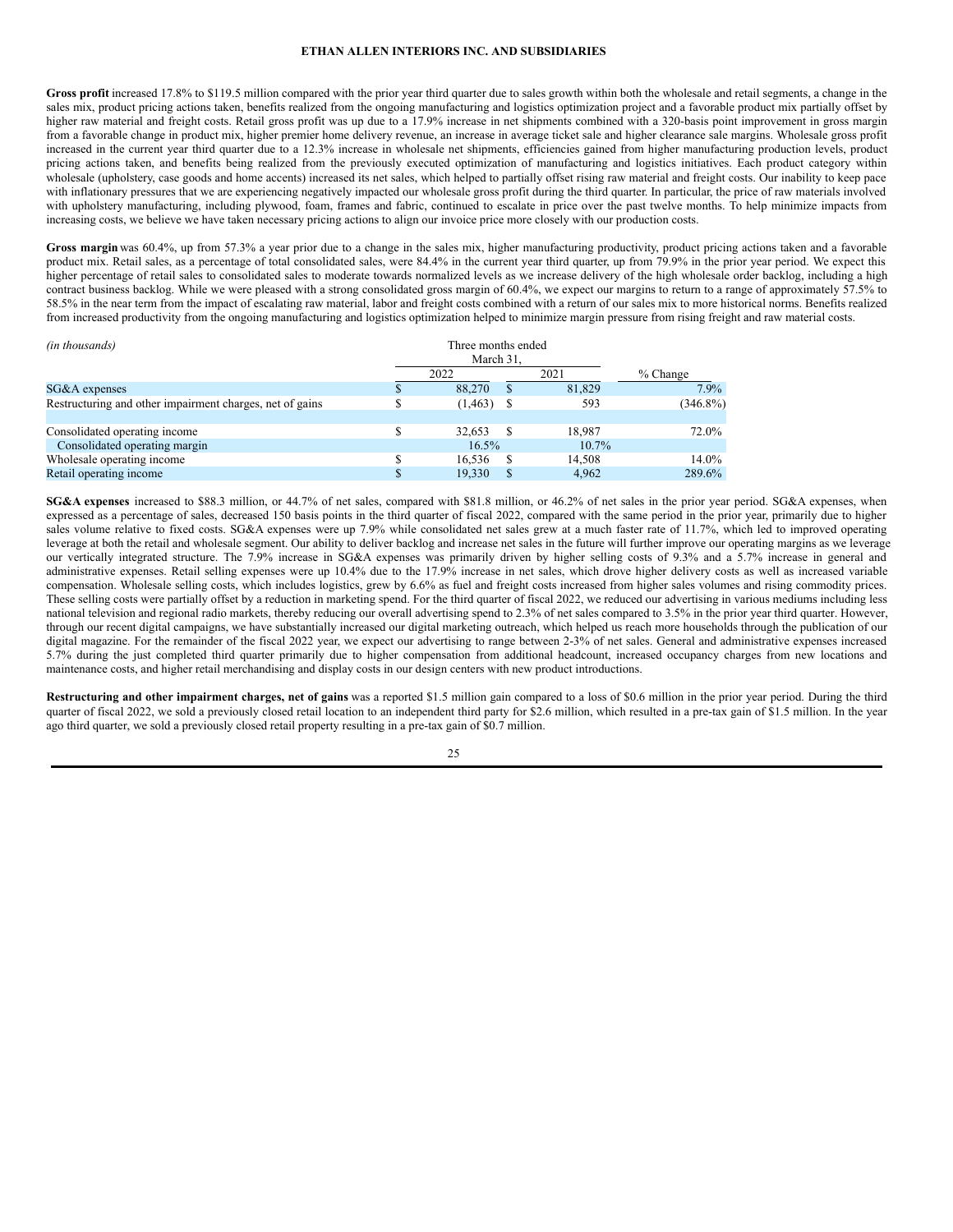**Operating income** was \$32.7 million compared with \$19.0 million in the prior year period. Adjusted operating income, which excludes restructuring and other charges, was \$31.3 million, or 15.8% of net sales compared with \$19.6 million, or 11.1% of net sales in the prior year period. The significant increase in operating income was driven by the \$20.7 million increase in consolidated net sales, retail gross margin expansion, reduced marketing spend and strong cost containment measures partially offset by wholesale gross margin contraction, higher selling expenses and increased delivery and freight costs. Our ability to maintain disciplined cost and expense controls, including strong cost containment measures, reduced marketing spend and tight expense management within our general and administrative expenses, continues to help drive operating income growth. Compared to the end of the third quarter of the prior year period, our headcount is up 165 associates or 4.0%. However, compared to two years ago, our global headcount is down 4.5%, which has contributed to consolidated operating income expansion.

**Wholesale operating income** was \$16.5 million or 13.7% of net sales, an increase compared with \$14.5 million or 13.5% of net sales in the prior year period due to wholesale net sales growth of 12.3%, reduced marketing spend, strong cost containment measures and manufacturing production levels that have returned back to pre-COVID-19 pandemic levels. These benefits were partially offset by wholesale gross margin contraction from higher raw material costs, increased distribution costs from incremental volume and price and increased headcount within merchandising. Wholesale SG&A expenses, when expressed as a percentage of sales, decreased 140 basis points in the third quarter of fiscal 2022, compared with the same period in the prior year, primarily due to higher sales volume relative to fixed costs. SG&A expenses were up 4.8% while net sales grew at a much faster rate of 12.3%, which led to improved operating leverage.

**Retail operating income** was \$19.3 million, or 11.6% of sales, compared with \$5.0 million, or 3.5% of sales in the prior year period. The retail operating margin improved to 11.6% primarily due to the 17.9% increase in net sales, a 320-basis point expansion in retail gross margin, a pre-tax gain of \$1.5 million from the sale of a previously closed retail location and the ability to manage operating expenses, which grew at a lower rate than net sales. While selling, delivery and variable compensation expenses were up due to the growth in sales volume, total retail operating expenses including restructuring and impairment charges, when expressed as a percentage of net sales, decreased 480 basis points. This decrease was due to the ability to leverage fixed costs, adhere to strong cost control measures implemented at the onset of the COVID-19 pandemic, reduce marketing spend while still driving strong written orders and maximize existing administrative headcount.

| (in thousands, except per share data) |  |        |        |            |
|---------------------------------------|--|--------|--------|------------|
|                                       |  | 2022   | 2021   | $%$ Change |
| Income tax expense                    |  | 7.878  | 3.385  | 132.7%     |
| Effective tax rate                    |  | 24.2%  | 17.8%  |            |
| Net income                            |  | 24,714 | 15,608 | 58.3%      |
| Diluted EPS                           |  | 0.97   | 0.61   | 59.0%      |

**Income tax expense** was \$7.9 million compared with \$3.4 million in the prior year third quarter primarily due to the \$13.6 million increase in income before income taxes. Our consolidated effective tax rate was 24.2% compared with 17.8% in the prior year comparable period. Our effective tax rate of 24.2% varies from the 21% federal statutory rate primarily due to state taxes. The increase in the effective tax rate compared with the prior year was primarily due to a reduction in our valuation allowance on retail state and local deferred tax assets in the prior year period.

Net income was \$24.7 million compared with \$15.6 million in the prior year period. Adjusted net income, which removes the after-tax impact of restructuring and other charges, was \$23.7 million, up 61.5% from the prior year period due to stronger net sales, improved retail and consolidated gross margins, cost containment measures resulting in minimizing operating expense growth and improving production and delivery of products to customers partially offset by higher raw material and freight costs.

**Diluted EPS** was \$0.97 compared with \$0.61 per diluted share in the prior year comparable period. Adjusted diluted EPS was \$0.93, up 60.3% compared with the prior year period primarily due to net sales growth of 11.7%, expanded retail and consolidated gross margins, our ability to minimize operating expense growth including lower marketing spend, higher production and delivery of products to customers and improved operating leverage from our vertically integrated enterprise partially offset by higher raw material and freight costs, which negatively impacted our wholesale gross margin.

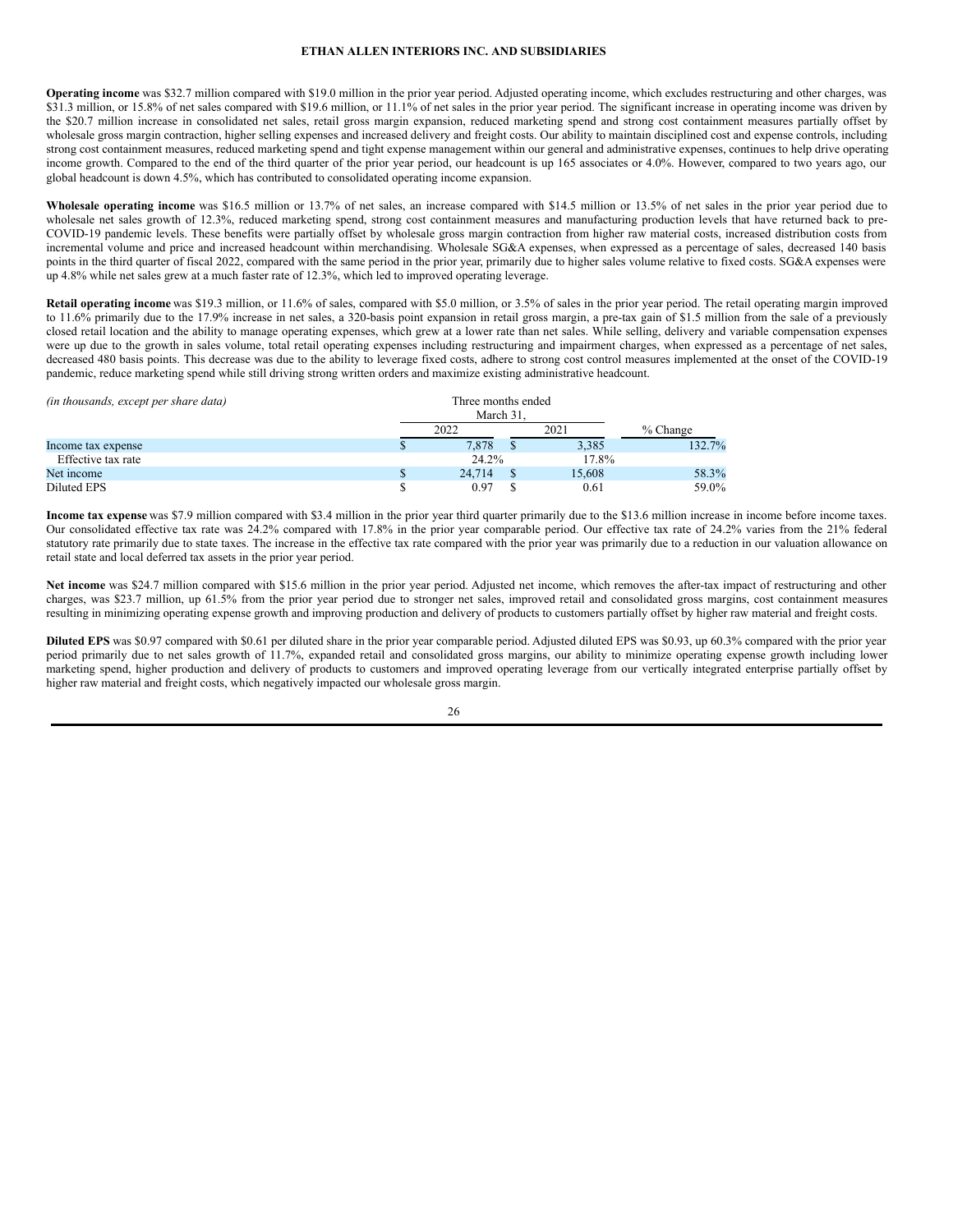### *Nine Months ended March 31, 2022 compared with Nine Months ended March 31, 2021*

| (in thousands)            |  |         |         |            |
|---------------------------|--|---------|---------|------------|
|                           |  | 2022    | 2021    | $%$ Change |
| Consolidated net sales    |  | 588,079 | 506,846 | $16.0\%$   |
| Wholesale net sales       |  | 346,403 | 306,704 | 12.9%      |
| Retail net sales          |  | 501.296 | 404.295 | 24.0%      |
| Consolidated gross profit |  | 350.921 | 288.511 | 21.6%      |
| Consolidated gross margin |  | 59.7%   | 56.9%   |            |

**Consolidated net sales** were \$588.1 million, an increase of 16.0% compared to the prior year period. Despite continued supply chain headwinds, the ongoing impact of sustained demand, improved manufacturing production, and pricing actions led to significant sales growth in the first nine months of fiscal 2022 compared with the same period a year ago.

**Wholesale net sales** increased 12.9% to \$346.4 million primarily due to an 18.7% increase in intersegment sales to our Company-operated design centers combined with a 12.0% increase in sales to our U.S. independent dealers partially offset by lower contract and international sales. Excluding intersegment sales to our retail segment, wholesale net sales decreased 1.4% from lower contract and international sales. While our contract business sales were down 11.9%, sales in the just completed third quarter were up 1.1% from a year ago, a reversal of the trend experienced during the first two quarters in fiscal 2022. Written orders from our contract business were up 65.3% during fiscal 2022, thus we believe that contract sales will be strong during the remainder of 2022. Our international net sales were down 30.4% due to a reduction in net sales to China. Our international sales to independent retailers represented 2.9% of total wholesale net sales compared to 4.7% in the prior year period.

Wholesale written orders, which represent orders booked through all of our channels, were up 3.3% in the first nine months of fiscal 2022 compared with the prior year. Wholesale orders from our Company-operated design centers increased 1.6% while our contract business performed well, increasing 65.3%. Partially offsetting the growth was a 6.5% decrease in orders from our independent North American retail network and a 55.9% decrease in international orders from China. The decrease in orders from China is primarily related to ongoing COVID-19 lockdowns.

**Retail net sales** from Company-operated design centers increased 24.0% to \$501.3 million. There was a 24.6% increase in net sales in the United States, while net sales from our Canadian design centers increased 6.7%. Retail written orders grew 0.8% year-over-year, which was up against a strong prior year period, which we believe reflect the strength of our product offerings and interior design professionals who are increasingly combining technology with their personal service and continued consumer interest in the home. We have continued to experience strong order trends driven by increased demand for products and strong execution at the design center level.

Gross profit increased 21.6% to \$350.9 million compared with the prior year due to strong sales growth within both our wholesale and retail segments, a change in the sales mix, recent product pricing actions taken, higher manufacturing production and a favorable product mix partially offset by higher raw material and freight costs. Retail gross profit was up due to a 24.0% increase in net shipments combined with a 250-basis point improvement in gross margin from a favorable change in product mix, higher premier home delivery revenue, an increase in average ticket sale, product pricing actions taken and less clearance sales partially offset by promotional fees from financing promotions. Wholesale gross profit was flat to last year as improved manufacturing production and related net sales were offset by higher input costs.

Gross margin was 59.7%, up from 56.9% a year prior due to a change in the sales mix, a favorable product mix, recent product pricing actions taken and higher manufacturing production partially offset by higher wholesale production and freight costs. Retail sales, as a percentage of total consolidated sales, were 85.2% in the current year, up from 79.8% in the prior year period, which positively affected consolidated gross margin.

| (in thousands)                                           |  |           |   |          |             |
|----------------------------------------------------------|--|-----------|---|----------|-------------|
|                                                          |  | March 31, |   |          |             |
|                                                          |  | 2022      |   | 2021     | $%$ Change  |
| SG&A expenses                                            |  | 259,457   | S | 233,649  | $11.0\%$    |
| Restructuring and other impairment charges, net of gains |  | (4,841)   | S | 1,639    | $(395.4\%)$ |
|                                                          |  |           |   |          |             |
| Consolidated operating income                            |  | 96.305    |   | 53.223   | 80.9%       |
| Consolidated operating margin                            |  | 16.4%     |   | $10.5\%$ |             |
| Wholesale operating income                               |  | 39,099    | S | 40,366   | $(3.1\%)$   |
| Retail operating income                                  |  | 56,310    | S | 16,854   | 234.1%      |
|                                                          |  |           |   |          |             |
|                                                          |  |           |   |          |             |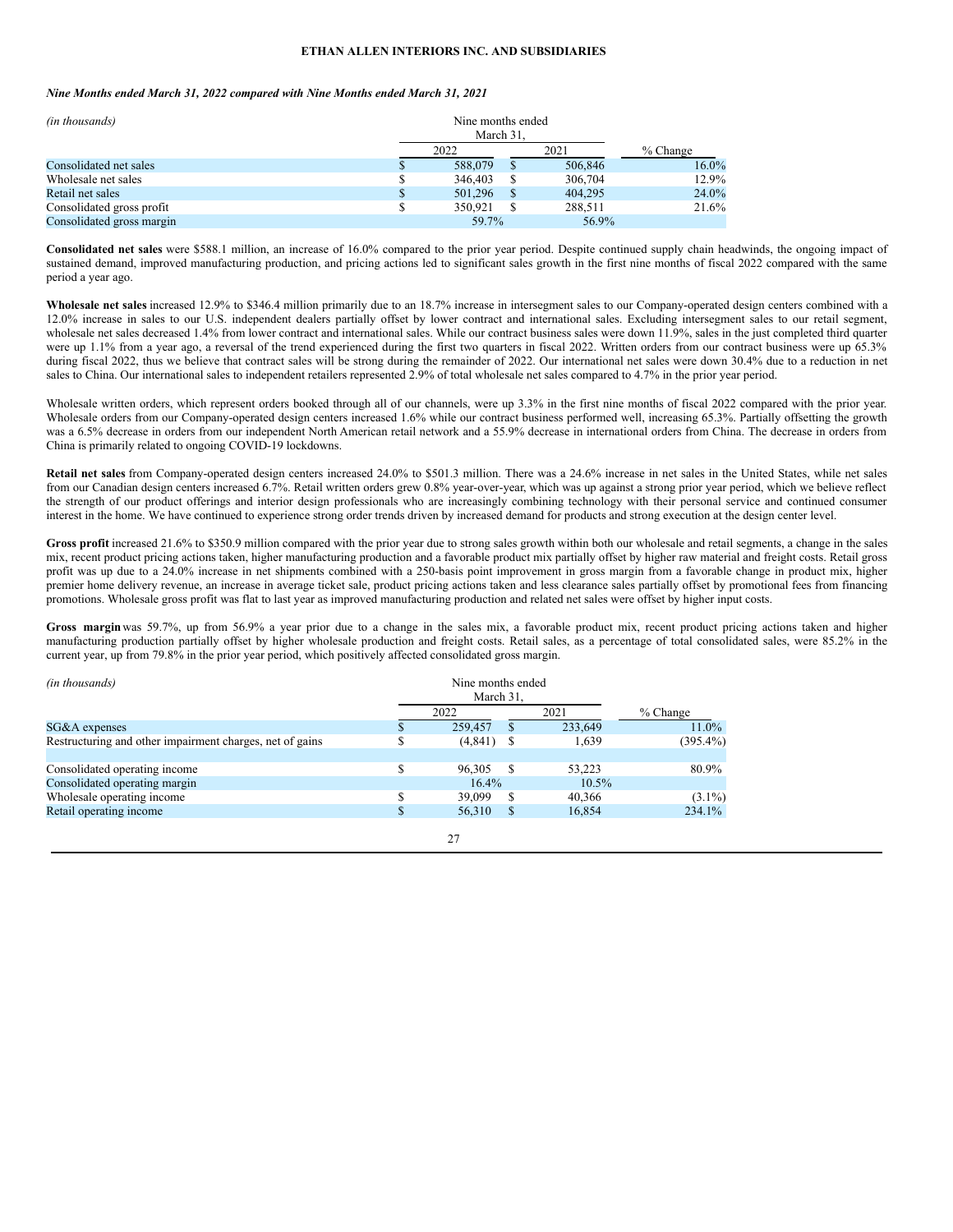**SG&A expenses** increased to \$259.5 million, or 44.1% of net sales, compared with \$233.6 million, or 46.1% of net sales in the prior year period. The 11.0% increase was driven by higher selling costs while general and administrative expenses remained comparable to the prior year period. Retail selling expenses were up 18.8% due to the 24.0% increase in net sales while wholesale selling costs grew by 8.5% as fuel and freight costs increased from higher sales volumes and rising trucking and shipping costs. These incremental SG&A costs were partially offset by a reduction in marketing spend. General and administrative expenses were well managed during the first nine months of the year, increasing 4.3%, primarily due to additional headcount coupled with higher occupancy and regional management costs. SG&A expenses, when expressed as a percentage of sales, decreased 200 basis points in the first nine months of fiscal 2022, compared with the same period in the prior year, primarily due to higher sales volume relative to fixed costs. SG&A expenses were up 11.0% while consolidated net sales grew at a rate of 16.0%, which led to improved operating leverage.

Restructuring and other impairment charges, net of gains were a gain of \$4.8 million compared to a charge of \$1.6 million in the prior year period. The current year gain of \$4.8 million primarily related to the sale of three properties for a pre-tax gain of \$5.4 million partially offset by severance and other lease exit costs. The prior year charge of \$1.6 million related primarily to lease exit costs and the impairment of long-lived assets held at a retail design center location partially offset by gains recognized on the sale of two previously owned retail design centers.

**Operating income** was \$96.3 million compared with \$53.2 million in the prior year period. Adjusted operating income, which excludes restructuring and other charges, was \$91.8 million, or 15.6% of net sales compared with \$55.3 million, or 10.9% of net sales in the prior year period. The significant increase in operating income of \$36.6 million was driven by the \$81.2 million increase in consolidated net sales, consolidated and retail gross margin expansion and reduced marketing spend partially offset by lower wholesale gross margin and higher selling expenses.

**Wholesale operating income** was \$39.1 million or 11.3% of net sales, a decrease compared with \$40.4 million or 13.2% of net sales in the prior year period due to gross margin contraction from higher raw material, freight and production costs combined with higher compensation from additional headcount primarily in manufacturing and merchandising. These headwinds were partially offset by higher sales volumes and manufacturing production levels as well as strong cost containment measures, including lower marketing spend and improved expense management that helped reduce wholesale general and administrative expenses, when expressed as a percentage of net sales.

**Retail operating income** was \$56.3 million, or 11.2% of sales, compared with \$16.9 million, or 4.2% of sales in the prior year period. The retail operating margin improved to 11.2% primarily due to the 24.0% increase in net sales and a 250-basis point expansion in retail gross margin combined with holding SG&A expenses to a growth rate of 12.9%. While selling, delivery and variable compensation expenses were up due to the growth in sales volume, SG&A expenses including restructuring and impairment charges, when expressed as a percentage of net sales, decreased 380 basis points. The decreases within retail expenses were due to the ability to leverage fixed costs, reduce marketing spend, maintain lower administrative headcount and adhere to strong cost control measures implemented at the onset of the COVID-19 pandemic.

| (in thousands, except per share data) |  |        |        |            |
|---------------------------------------|--|--------|--------|------------|
|                                       |  | 2022   | 2021   | $%$ Change |
| Income tax expense                    |  | 24.389 | 10.568 | 130.8%     |
| Effective tax rate                    |  | 25.4%  | 20.2%  |            |
| Net income                            |  | 71.761 | 41,844 | 71.5%      |
| Diluted EPS                           |  | 2.81   | 1.65   | 70.3%      |

**Income tax expense** was \$24.4 million compared with \$10.6 million in the prior year primarily due to the \$43.7 million increase in income before income taxes and the prior year reversal of a valuation allowance. Our consolidated effective tax rate was 25.4% compared with 20.2% in the prior year comparable period. Our fiscal 2022 effective tax rate of 25.4% varies from the 21% federal statutory rate primarily due to state taxes. The increase in the effective tax rate compared with the prior year period was primarily due to the prior year reduction in our valuation allowance on state and local retail deferred tax assets.

Net income was \$71.8 million compared with \$41.8 million in the prior year period. Adjusted net income, which removes the after-tax impact of restructuring and other charges, was \$68.4 million, up 66.3% from the prior year period due to stronger net sales, improved retail and consolidated gross margins and strong cost containment measures resulting in minimizing operating expense growth.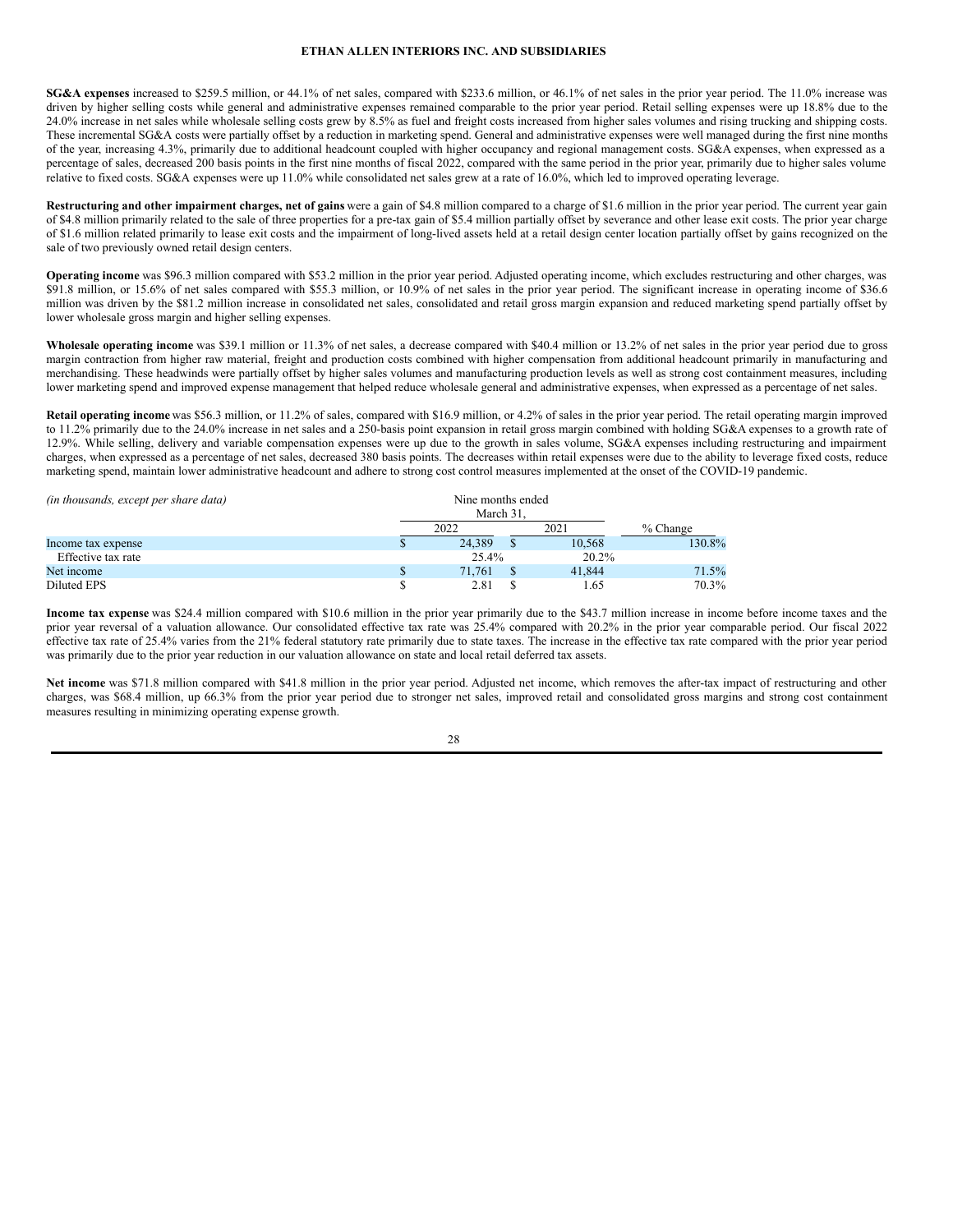**Diluted EPS** was \$2.81 compared with \$1.65 per diluted share in the prior year comparable period. Adjusted diluted EPS was \$2.68, up 64.4% compared with the prior year period primarily due to net sales growth of 16.0%, expanded retail and consolidated gross margins and our ability to minimize operating expense growth partially offset by higher raw material and freight costs, which negatively impacted our wholesale gross margin.

### **Reconciliation of Non-GAAP Financial Measures**

To supplement the financial measures prepared in accordance with GAAP, we use non-GAAP financial measures, including adjusted gross profit and margin, adjusted operating income and margin, adjusted wholesale operating income and margin, adjusted retail operating income and margin, adjusted net income and adjusted diluted earnings per share. The reconciliations of these non-GAAP financial measures to the most directly comparable financial measures calculated and presented in accordance with GAAP are shown in tables below.

These non-GAAP measures are derived from the consolidated financial statements but are not presented in accordance with GAAP. We believe these non-GAAP measures provide a meaningful comparison of our results to others in our industry and our prior year results. Investors should consider these non-GAAP financial measures in addition to, and not as a substitute for, our financial performance measures prepared in accordance with GAAP. Moreover, these non-GAAP financial measures have limitations in that they do not reflect all the items associated with the operations of the business as determined in accordance with GAAP. Other companies may calculate similarly titled non-GAAP financial measures differently than we do, limiting the usefulness of those measures for comparative purposes.

Despite the limitations of these non-GAAP financial measures, we believe these adjusted financial measures and the information they provide are useful in viewing our performance using the same tools that management uses to assess progress in achieving our goals. Adjusted measures may also facilitate comparisons to our historical performance.

The following tables below show a reconciliation of non-GAAP financial measures used in this filing to the most directly comparable GAAP financial measures.

| (in thousands, except per share data)                           |              | Three months ended<br>March 31. |              |           | Nine months ended<br>March 31. |          |               |         |            |
|-----------------------------------------------------------------|--------------|---------------------------------|--------------|-----------|--------------------------------|----------|---------------|---------|------------|
|                                                                 |              | 2022                            |              | 2021      | $%$ Change                     | 2022     |               | 2021    | $%$ Change |
| Consolidated Adjusted Gross Profit / Gross Margin               |              |                                 |              |           |                                |          |               |         |            |
| GAAP Gross profit                                               | S.           | 119,460                         | \$           | 101,409   | 17.8% \$                       | 350,921  | \$            | 288,511 | 21.6%      |
| Adjustments (pre-tax) *                                         |              |                                 |              |           |                                |          |               | 389     |            |
| Adjusted gross profit *                                         | S.           | 119,460                         | $\mathbf S$  | 101,409   | $17.8\%$ \$                    | 350.921  | \$            | 288,900 | 21.5%      |
| Adjusted gross margin *                                         |              | 60.4%                           |              | 57.3%     |                                | 59.7%    |               | 57.0%   |            |
| Consolidated Adjusted Operating Income / Operating Margin       |              |                                 |              |           |                                |          |               |         |            |
| GAAP Operating income                                           | S.           | 32.653                          | \$           | 18,987    | 72.0% \$                       | 96,305   | \$            | 53,223  | 80.9%      |
| Adjustments (pre-tax) *                                         |              | (1,351)                         |              | 593       |                                | (4,503)  |               | 2,028   |            |
| Adjusted operating income *                                     | S            | 31,302                          | \$           | 19,580    | 59.9% \$                       | 91,802   | S.            | 55,251  | 66.2%      |
|                                                                 |              |                                 |              |           |                                |          |               |         |            |
| <b>Consolidated Net sales</b>                                   | $\mathbb{S}$ | 197,659                         | $\mathbb{S}$ | 176,962   | $11.7\%$ \$                    | 588,079  | \$            | 506,846 | 16.0%      |
| <b>GAAP</b> Operating margin                                    |              | $16.5\%$                        |              | 10.7%     |                                | 16.4%    |               | 10.5%   |            |
| Adjusted operating margin *                                     |              | 15.8%                           |              | 11.1%     |                                | 15.6%    |               | 10.9%   |            |
|                                                                 |              |                                 |              |           |                                |          |               |         |            |
| Consolidated Adjusted Net Income / Adjusted Diluted EPS         |              |                                 |              |           |                                |          |               |         |            |
| <b>GAAP</b> Net income                                          | $\mathbb{S}$ | 24,714                          | $\mathbb{S}$ | 15,608    | 58.3% \$                       | 71,761   | \$            | 41,844  | 71.5%      |
| Adjustments, net of tax *                                       |              | (1,012)                         |              | (933)     |                                | (3,373)  |               | (718)   |            |
| Adjusted net income                                             | $\mathbb{S}$ | 23,702                          | S            | 14,675    | $61.5\%$ \$                    | 68,388   | $\mathbb{S}$  | 41,126  | 66.3%      |
| Diluted weighted average common shares                          |              | 25,549                          |              | 25,400    |                                | 25,504   |               | 25,305  |            |
| <b>GAAP Diluted EPS</b>                                         | $\mathbb{S}$ | 0.97                            | $\mathbb{S}$ | 0.61      | 59.0% \$                       | 2.81     | \$            | 1.65    | 70.3%      |
| Adjusted diluted EPS <sup>*</sup>                               | \$           | 0.93                            | S.           | 0.58      | $60.3\%$ \$                    | 2.68     | \$            | 1.63    | 64.4%      |
|                                                                 |              |                                 |              |           |                                |          |               |         |            |
| Wholesale Adjusted Operating Income / Adjusted Operating Margin |              |                                 |              |           |                                |          |               |         |            |
| Wholesale GAAP operating income                                 | $\mathbb{S}$ | 16,536                          | $\mathbb{S}$ | 14,508    | 14.0% \$                       | 39,099   | \$            | 40,366  | $(3.1\%)$  |
| Adjustments (pre-tax) *                                         |              | 107                             |              | (389)     |                                | (3, 449) |               |         |            |
| Adjusted wholesale operating income *                           | $\mathbb{S}$ | 16.643                          | $\mathbb{S}$ | 14,119    | 17.9% \$                       | 35,650   | $\mathbb{S}$  | 40,366  | $(11.7\%)$ |
|                                                                 |              | 121.034                         |              | 107.820   |                                | 346,403  |               | 306,704 |            |
| Wholesale net sales                                             | $\mathbb{S}$ | 13.7%                           | $\mathbb{S}$ |           | $12.3\%$ \$                    |          | $\mathbb{S}$  |         | 12.9%      |
| Wholesale GAAP operating margin                                 |              | 13.8%                           |              | 13.5%     |                                | 11.3%    |               | 13.2%   |            |
| Adjusted wholesale operating margin *                           |              |                                 |              | 13.1%     |                                | 10.3%    |               | 13.2%   |            |
| Retail Adjusted Operating Income / Adjusted Operating Margin    |              |                                 |              |           |                                |          |               |         |            |
| Retail GAAP operating income                                    | S            | 19,330                          | \$           | 4,962     | 289.6% \$                      | 56,310   | \$            | 16,854  | 234.1%     |
| Adjustments (pre-tax) *                                         |              | (1, 458)                        |              | 982       |                                | (1,054)  |               | 2,028   |            |
| Adjusted retail operating income *                              | S            | 17,872                          | S.           | 5,944     | 200.7% \$                      | 55,256   | <sup>\$</sup> | 18,882  | 192.6%     |
|                                                                 |              |                                 |              |           |                                |          |               |         |            |
| Retail net sales                                                | S.           | 166,727                         |              | \$141,396 | $17.9\%$ \$                    | 501,296  | \$            | 404,295 | 24.0%      |
| Retail GAAP operating margin                                    |              | 11.6%                           |              | 3.5%      |                                | 11.2%    |               | 4.2%    |            |
| Adjusted retail operating margin *                              |              | 10.7%                           |              | 4.2%      |                                | 11.0%    |               | 4.7%    |            |
|                                                                 |              | 29                              |              |           |                                |          |               |         |            |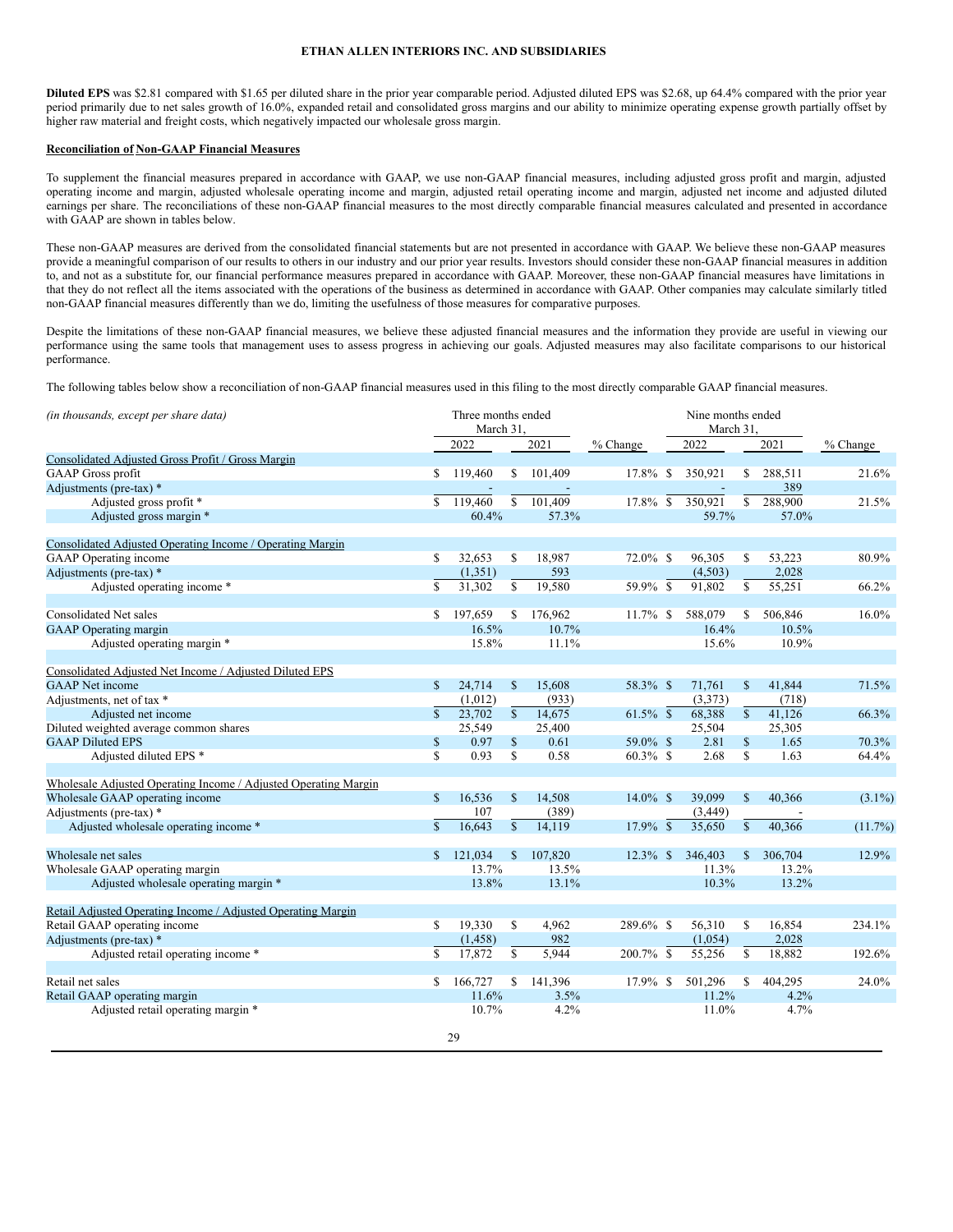\* Adjustments to reported GAAP financial measures including gross profit and margin, operating income and margin, net income, and diluted EPS have been adjusted by the following:

| (in thousands)                                                | Three months ended<br>March 31. | Nine months ended<br>March 31. |          |  |                          |  |         |
|---------------------------------------------------------------|---------------------------------|--------------------------------|----------|--|--------------------------|--|---------|
|                                                               | 2022                            |                                | 2021     |  | 2022                     |  | 2021    |
| Inventory reserves and write-downs (wholesale)                |                                 |                                | -        |  |                          |  | 389     |
| Adjustments to gross profit                                   |                                 |                                |          |  |                          |  | 389     |
| Inventory reserves and write-downs (wholesale)                | $\overline{\phantom{a}}$        |                                |          |  | $\overline{\phantom{a}}$ |  | 389     |
| Gain on sales of property, plant and equipment (wholesale)    |                                 |                                | (697)    |  | (3,913)                  |  | (697)   |
| Gain on sales of property, plant and equipment (retail)       | (1,518)                         |                                | (746)    |  | (1,518)                  |  | (473)   |
| Severance and other charges (wholesale)                       | 107                             |                                | 308      |  | 464                      |  | 308     |
| Severance and other charges (retail)                          | (52)                            |                                | 322      |  | 126                      |  | 472     |
| Impairment of long-lived assets and lease exit costs (retail) | 112                             |                                | 1,406    |  | 338                      |  | 2,029   |
| Adjustments to operating income                               | (1,351)                         |                                | 593      |  | (4,503)                  |  | 2,028   |
| Adjustments to income before income taxes                     | (1,351)                         | ъ                              | 593      |  | $(4,503)$ \$             |  | 2,028   |
| Related income tax effects on non-recurring items $(1)$       | 339                             |                                | (145)    |  | 1,130                    |  | (497)   |
| Income tax benefit from valuation allowance change            |                                 |                                | (1, 381) |  |                          |  | (2,249) |
| Adjustments to net income                                     | (1,012)                         |                                | (933)    |  | (3,373)                  |  | (718)   |

(1) Calculated using a tax rate of 25.1% in the current year and 24.5% in the prior year.

## **Liquidity**

We are committed to maintaining a strong balance sheet in order to weather difficult industry conditions, to allow us to take advantage of opportunities in the markets and to execute our long-term strategic initiatives. Our sources of liquidity include cash and cash equivalents, short-term investments, cash from operations and amounts available under our credit facility. We believe these sources remain adequate to meet our short-term and long-term liquidity requirements, finance our long-term growth plans, and fulfill other cash requirements for day-to-day operations and capital expenditures. We continue to monitor our liquidity closely during this continued period of uncertainty and volatility globally, as well as within our industry, related to the COVID-19 pandemic.

We believe our liquidity (cash and cash equivalents on hand of \$95.0 million, short-term investments of \$9.5 million, cash flow from operating activities of \$40.0 million and amounts available under our credit facility of \$121.0 million), will be sufficient to fund our operations, including changes in working capital, anticipated capital expenditures, contractual obligations and other financing activities, as they occur, for at least the next 12 months.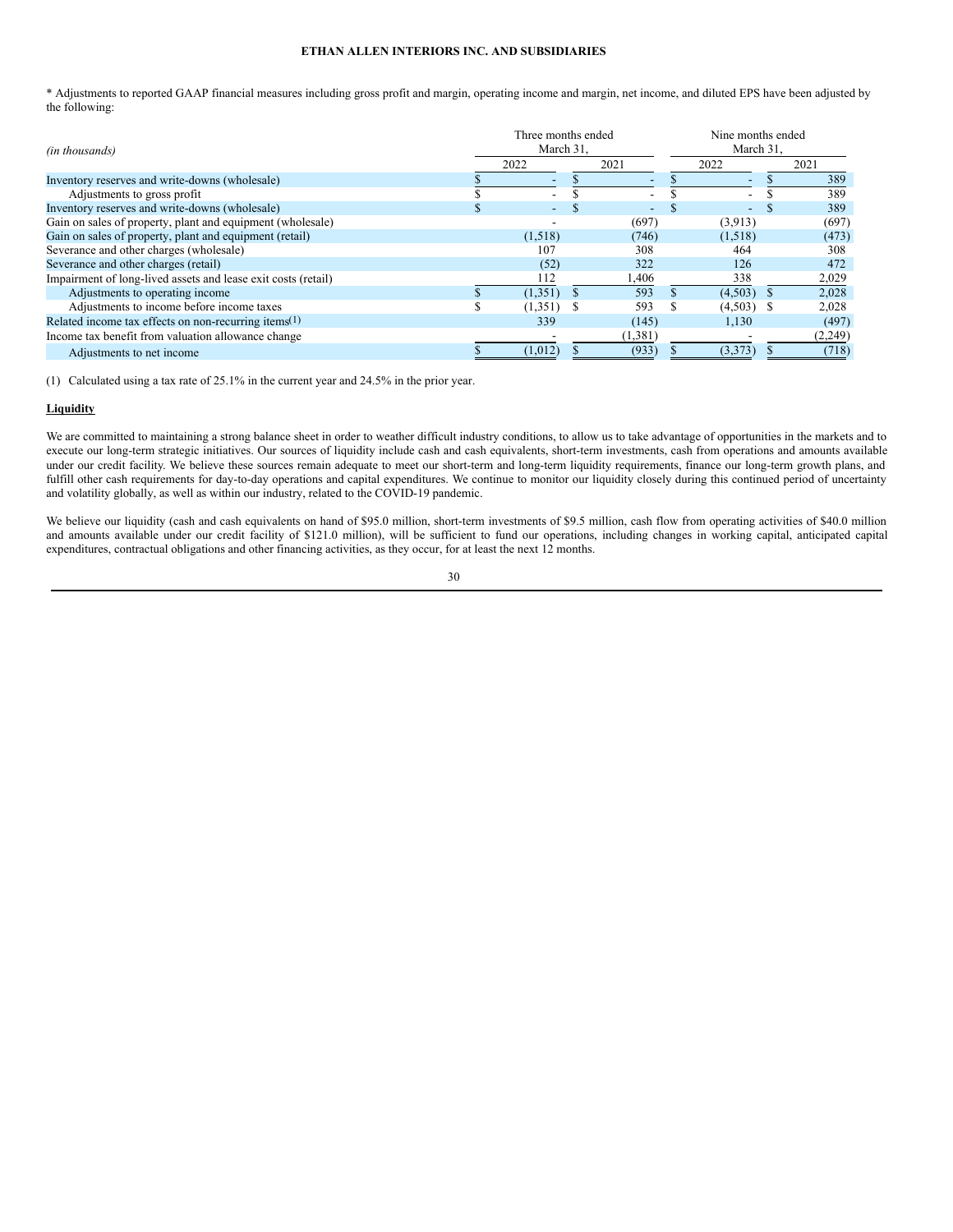As of March 31, 2022, we had working capital of \$110.4 million compared to \$71.4 million at June 30, 2021 and a current ratio of 1.48 at March 31, 2022, comparable to 1.32 at June 30, 2021 and 1.29 at March 31, 2021. Included in our cash and cash equivalents at March 31, 2022, is \$6.9 million held by foreign subsidiaries, a portion of which we have determined to be indefinitely reinvested.

### *Summary of Cash Flows*

At March 31, 2022, we held cash and cash equivalents of \$95.0 million compared with \$104.6 million at June 30, 2021. Cash and cash equivalents aggregated to 13.3% of our total assets at March 31, 2022, compared with 15.8% of our total assets a year prior and 15.3% at June 30, 2021. In addition, we had short-term investments of \$9.5 million to further enhance our returns on cash at March 31, 2022, compared with none at June 30, 2021.

Our cash and cash equivalents decreased \$9.6 million or 9.1% during the first nine months of fiscal 2022 due to \$40.1 million in cash dividends paid, capital expenditures of \$9.0 million and \$9.5 million in net purchases of investments partially offset by net cash provided by operating activities of \$40.0 million and \$10.6 million in proceeds received from sales of property, plant and equipment.

The following table illustrates the main components of our cash flows for the nine months ended March 31, 2022 and 2021 (in millions):

|                                                               | Nine months ended              |   |        |  |  |  |
|---------------------------------------------------------------|--------------------------------|---|--------|--|--|--|
|                                                               | March 31,                      |   |        |  |  |  |
|                                                               | 2022                           |   | 2021   |  |  |  |
| Operating activities                                          |                                |   |        |  |  |  |
| Net income                                                    | \$<br>71.8                     | S | 41.8   |  |  |  |
| Non-cash operating lease cost                                 | 22.5                           |   | 22.6   |  |  |  |
| Other non-cash items, including depreciation and amortization | 9.7                            |   | 14.7   |  |  |  |
| Restructuring payments                                        | (1.1)                          |   | (1.2)  |  |  |  |
| Change in working capital                                     | (62.9)                         |   | 24.2   |  |  |  |
| Total provided by operating activities                        | 40.0                           |   | 102.1  |  |  |  |
| Investing activities                                          |                                |   |        |  |  |  |
| Capital expenditures                                          | \$<br>$(9.0)$ \$               |   | (10.3) |  |  |  |
| Proceeds from sales of property, plant and equipment          | 10.6                           |   | 4.9    |  |  |  |
| Purchases of short-term investments, net of sales             | (9.5)                          |   |        |  |  |  |
| Total used in investing activities                            | (7.9)                          | S | (5.4)  |  |  |  |
| Financing activities                                          |                                |   |        |  |  |  |
| Payments on borrowings                                        | \$<br>$\overline{\phantom{a}}$ | S | (50.0) |  |  |  |
| Dividend payments                                             | (40.1)                         |   | (11.6) |  |  |  |
| Taxes paid related to net share settlement of equity awards   | (0.8)                          |   | (0.1)  |  |  |  |
| Proceeds from employee stock plans                            | 1.1                            |   | 1.7    |  |  |  |
| Payments for debt issuance costs                              | (0.5)                          |   |        |  |  |  |
| Payments on financing leases                                  | (0.5)                          |   | (0.4)  |  |  |  |
| Total used in financing activities                            | (40.8)                         |   | (60.4) |  |  |  |

*Cash Provided by (Used in) Operating Activities.*We generated \$40.0 million in cash from operating activities during the first nine months of fiscal 2022, a decrease from \$102.1 million in the prior year period primarily due to an increase in working capital partially offset by higher net income generated during the period. Working capital items consist of current assets (accounts receivable, inventories, prepaid expenses and other current assets) less current liabilities (customer deposits, accounts payable and accrued expenses, operating lease liabilities, accrued compensation and other current liabilities). The increase in working capital was led by higher inventory to increase material availability to support expanded manufacturing and distribution capacity to meet written order growth. The prior year change in working capital was primarily due to lower net shipments combined with strong written order growth that drove the customer deposit balance significantly up. The combination of growing our inventory balance to support high demand and the change in customer deposits from increased net shipments primarily led to the significant year-over-year change in working capital. Restructuring payments made during the first nine months of fiscal 2022 of \$1.1 million were primarily for the Atoka, Oklahoma distribution center closing costs, employee severance and lease exit costs (ongoing monthly rent).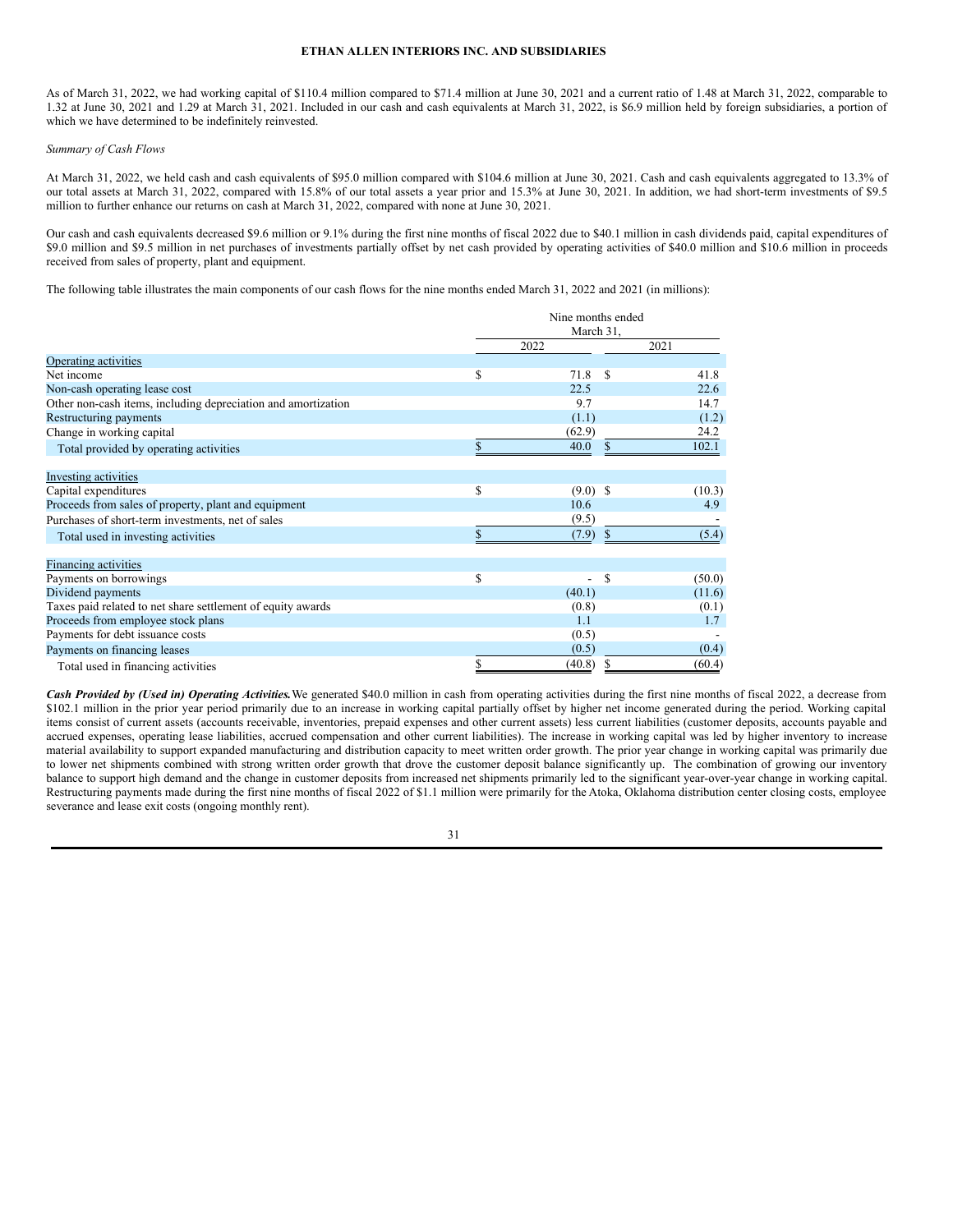*Cash Provided by (Used in) Investing Activities.*Cash used in investing activities was \$7.9 million, an increase of \$2.5 million from cash used of \$5.4 million in the prior year period due to \$9.5 million of net purchases of investments (net of proceeds from sales of investments) partially offset by proceeds received from the sale of three properties and a reduction in capital expenditures. During the third quarter of fiscal 2022, we invested a net \$9.5 million in municipal bonds, commercial paper and certificates of deposit with maturities of one year or less. These short-term investments are reported within *Investments* in our consolidated balance sheet as of March 31, 2022. Capital expenditures of \$9.0 million during the first nine months of fiscal 2022 related to further expansion of our manufacturing in North Carolina, construction of new retail design centers, spending on design center projection improvements, manufacturing plant upgrades to further increase capacity and efficiency and investments in technology upgrades. In March 2022, we sold a previously closed property to an independent third party for \$2.6 million. During the second quarter of fiscal 2022 we completed the sale of our Atoka, Oklahoma distribution center for \$2.8 million less closing costs. Lastly, in December 2021, we completed the sale of a property for \$5.6 million in cash. In the prior year period, we completed the sale of two previously closed properties for total proceeds of \$4.9 million.

*Cash Provided by (Used in) Financing Activities.*Cash used in financing activities was \$40.8 million during the first nine months of fiscal 2022 compared with cash used of \$60.4 million in the prior year period. The significant change was due to the repayment of \$50.0 million in outstanding borrowings last year partially offset by the payment of a special cash dividend in the current fiscal year and a 16% increase in the regular quarterly cash dividend. Total cash dividends paid during the first nine months of fiscal 2022 were \$40.1 million, including a \$0.75 per share special dividend paid in August 2021 totaling \$19.0 million. The year ago first quarter did not have any cash dividends paid as the Board had previously suspended the cash dividend due to the COVID-19 impact. However, on August 4, 2020, our Board reinstated the regular quarterly cash dividend and declared a cash dividend, which was paid on October 22, 2020. The regular quarterly dividend was increased by 16% to \$0.29 per share on November 30, 2021, and paid on January 5, 2022. A regular quarterly dividend for \$0.29 per share was also declared on January 25, 2022 and paid on February 23, 2022.

On January 26, 2022, we entered into the Credit Agreement, which amended and restated the Second Amended and Restated Credit Agreement, dated as of December 21, 2018, between the Loan Parties, JPMorgan Chase Bank, N.A., as administrative agent and syndication agent and Capital One, National Association, as documentation agent. The Credit Agreement provides for the \$125.0 million Facility, subject to borrowing base availability, and has a maturity date of January 26, 2027. The Credit Agreement also provides us the option to increase the size of the facility up to an additional amount of \$60 million. We incurred financing costs of \$0.5 million during the third quarter of fiscal 2022, which are being amortized as interest expense over the remaining life of the Facility using the effective interest method. See Note 11, *Credit Agreement*, to the consolidated financial statements included under Part I, Item 1 of this Quarterly Report on Form 10-Q for a further description of the Credit Agreement.

*Restricted Cash.* We present restricted cash as a component of total cash and cash equivalents as presented on our consolidated statement of cash flows and within*Other Assets* on our consolidated balance sheet. As of March 31, 2022, we held \$0.9 million of restricted cash related to an Ethan Allen insurance captive. We did not hold any restricted cash as of June 30, 2021.

*Exchange Rate Changes.* Due to changes in exchange rates, our cash and cash equivalents were impacted by less than \$0.1 million during the first nine months of fiscal 2022. These changes had an immaterial impact on our cash balances held in Canada, Mexico, and Honduras.

### **Capital Resources, including Material Cash Requirements**

# *Sources of Liquidity*

*Capital Needs.* We maintain the Credit Agreement that provides the Facility of \$125 million and is secured primarily by our accounts receivable and inventory. Availability under the Facility fluctuates according to a borrowing base calculated on eligible accounts receivable and inventory, net of customer deposits and reserves. The Credit Agreement has a maturity date of January 26, 2027 and provides us the option to increase the size of the facility up to an additional amount of \$60 million. The Facility includes covenants that apply under certain circumstances, including a fixed-charge coverage ratio requirement that applies when excess availability under the credit line is less than certain thresholds. As of March 31, 2022, we were not subject to the fixed-charge coverage ratio requirement, had no borrowings outstanding under the Facility, were in compliance with all other covenants and had borrowing availability of \$121.0 million of the \$125.0 million credit commitment.

Letters of Credit - At March 31, 2022 and June 30, 2021, there was \$4.0 million and \$5.0 million, respectively, of standby letters of credit outstanding under the Facility.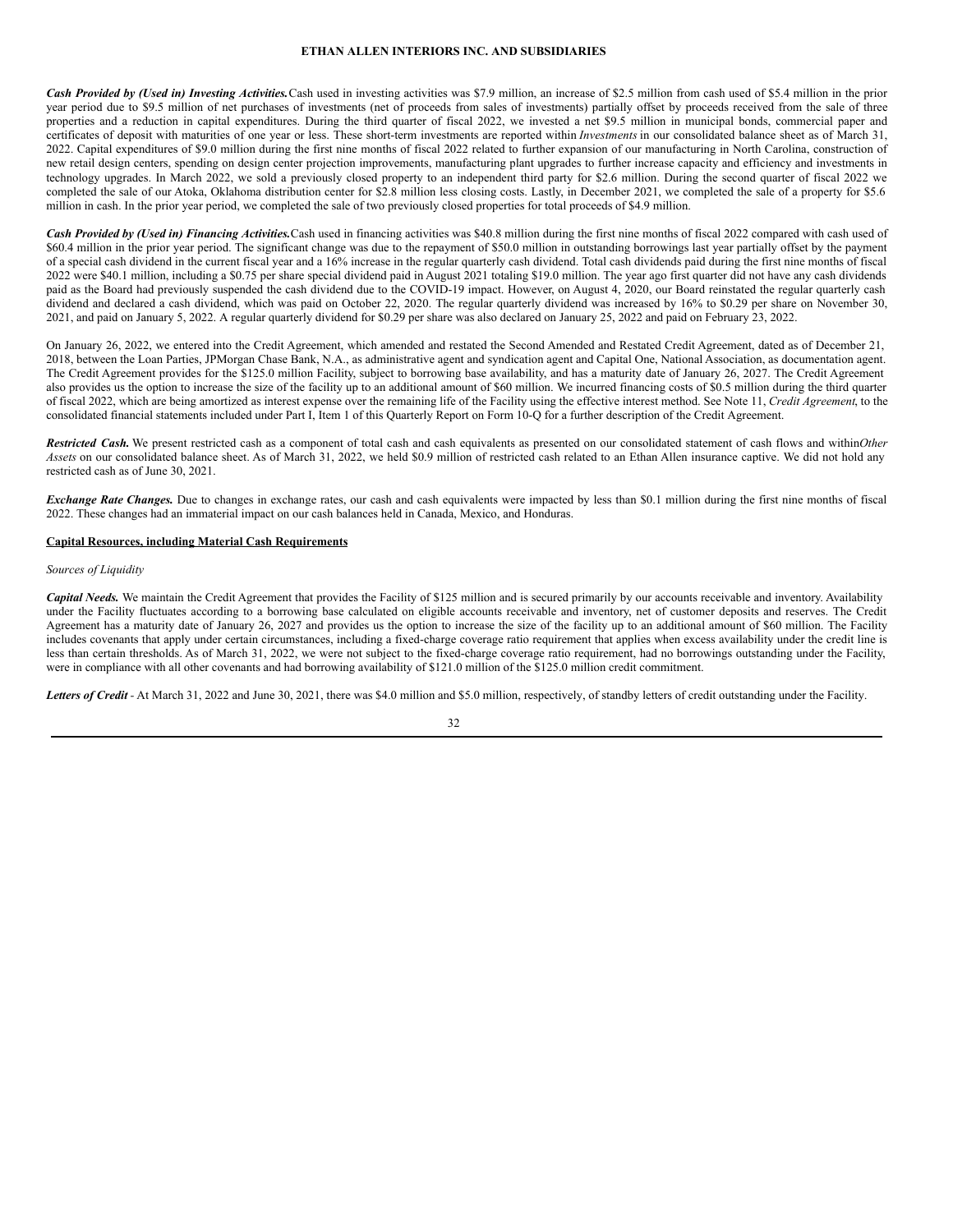### *Uses of Liquidity*

*Capital Expenditures.* Capital expenditures during the first nine months of fiscal 2022 totaled \$9.0 million compared with \$10.3 million in the prior year period. The decrease of \$1.3 million from the prior year period related primarily to \$2.6 million lower spending on retail design center openings, relocations and projection improvements, as well as the prior year expansion of our existing Maiden, North Carolina manufacturing campus and higher corporate infrastructure and land improvements in the prior year period. The expansion of our existing Maiden, North Carolina upholstery manufacturing campus, which will help plant efficiency, was completed during the third quarter of fiscal 2022. Partially offsetting these decreases was upholstery manufacturing expansion in North Carolina, Case Goods plant upgrades and improvements, including investments in technology, and the purchase of additional manufacturing equipment to further increase capacity. In the first nine months of fiscal 2022, 57% of our total capital expenditures were for manufacturing capital projects while 34% related to retail design center development, expansion and renovation as well as installing additional technology within each design center, including new designer workstations, tablets and enhanced security firewalls. The remaining 9% was primarily for Corporate operations and IT system development to further enhance existing workflows.

We have no material contractual commitments outstanding for future capital expenditures and anticipate that cash from operations will be sufficient to fund future capital expenditures. We expect our full year fiscal 2022 capital expenditures to range between \$12 million and \$14 million as we continue to invest in technology, increase manufacturing capacity and efficiency and open new or relocate design centers while also continuing to improve all our design center projections.

*Dividends.* Our Board has sole authority to determine if and when we will declare future dividends and on what terms. We have a strong history of returning capital to shareholders and continued this practice during the first nine months of fiscal 2022 by paying a special dividend of \$0.75 per share and increasing the regular quarterly dividend by 16%, which together highlight the strength of our balance sheet and operating results. During the first nine months of fiscal 2022, we paid total cash dividends of \$40.1 million, up from \$11.6 million a year ago. The fiscal 2022 payments included a special dividend of \$19.0 million, which was paid on August 31, 2021. During the third quarter of fiscal 2022, our Board declared a regular quarterly cash dividend of \$0.29 per share on January 25, 2022, which was subsequently paid on February 23, 2022 to shareholders of record as of February 7, 2022.

No cash dividends were paid in the prior year first quarter as the Board had previously suspended the cash dividend due to the COVID-19 impact. However, on August 4, 2020, our Board reinstated the regular quarterly cash dividend and declared a cash dividend, which was paid on October 22, 2020 and totaled \$5.3 million.

While we expect the Board to continue declaring regular quarterly cash dividends for the foreseeable future, it may discontinue doing so at any time. We will continue to monitor the pace of business as it relates to future dividends and any future cash dividends will depend on our earnings, capital requirements, financial condition and other factors considered relevant by us, subject to final determination by our Board.

*Share Repurchase Program.* At March 31, 2022, we had a remaining Board authorization to repurchase 2,007,364 shares of our common stock pursuant to our existing multi-year share repurchase program (the "Share Repurchase Program"). There were no share repurchases under our Share Repurchase Program during the first nine months of fiscal 2022 or fiscal 2021. The timing and amount of any future share repurchases in the open market and through privately negotiated transactions will be determined by the Company's officers at their discretion and based on a number of factors, including an evaluation of market and economic conditions while also maintaining financial flexibility.

*Acquisitions.* From time to time, we acquire design centers from our independent retailers in arm's length transactions. There were no independent retailer acquisitions in either period presented.

*Material Cash Requirements from Contractual Obligations.*Fluctuations in our operating results, levels of inventory on hand, operating lease commitments, the degree of success of our accounts receivable collection efforts, the timing of tax and other payments, the rate of written orders and net sales, levels of customer deposits on hand, as well as necessary capital expenditures to support growth of our operations will impact our liquidity and cash flows in future periods. The effect of our contractual obligations on our liquidity and capital resources in future periods should be considered in conjunction with the factors mentioned here. As disclosed in our 2021 Annual Report on Form 10-K, as of June 30, 2021, we had total contractual obligations of \$203.9 million, including \$143.6 million related to our operating lease commitments and \$50.2 million open purchase orders. Except for operating lease payments totaling \$25.0 million made to our landlords, there were no other material changes, outside of the ordinary course of business, in our contractual obligations as previously disclosed in 2021 Annual Report on Form 10-K. During the first nine months of fiscal 2022, \$13.5 million of operating lease assets were obtained in exchange for operating lease liabilities. There were no non-cash financing lease obligations obtained in exchange for new financing leases during fiscal 2022.

### **Other Arrangements**

We do not utilize or employ any other arrangements in operating our business. As such, we do not maintain any (i) retained or contingent interests, (ii) derivative instruments or (iii) variable interests which could serve as a source of potential risk to our future liquidity, capital resources and results of operations. We may, from time to time in the ordinary course of business, provide guarantees on behalf of selected affiliated entities or become contractually obligated to perform in accordance with the terms and conditions of certain business agreements. The nature and extent of these guarantees and obligations may vary based on our underlying relationship with the benefiting party and the business purpose for which the guarantee or obligation is being provided.

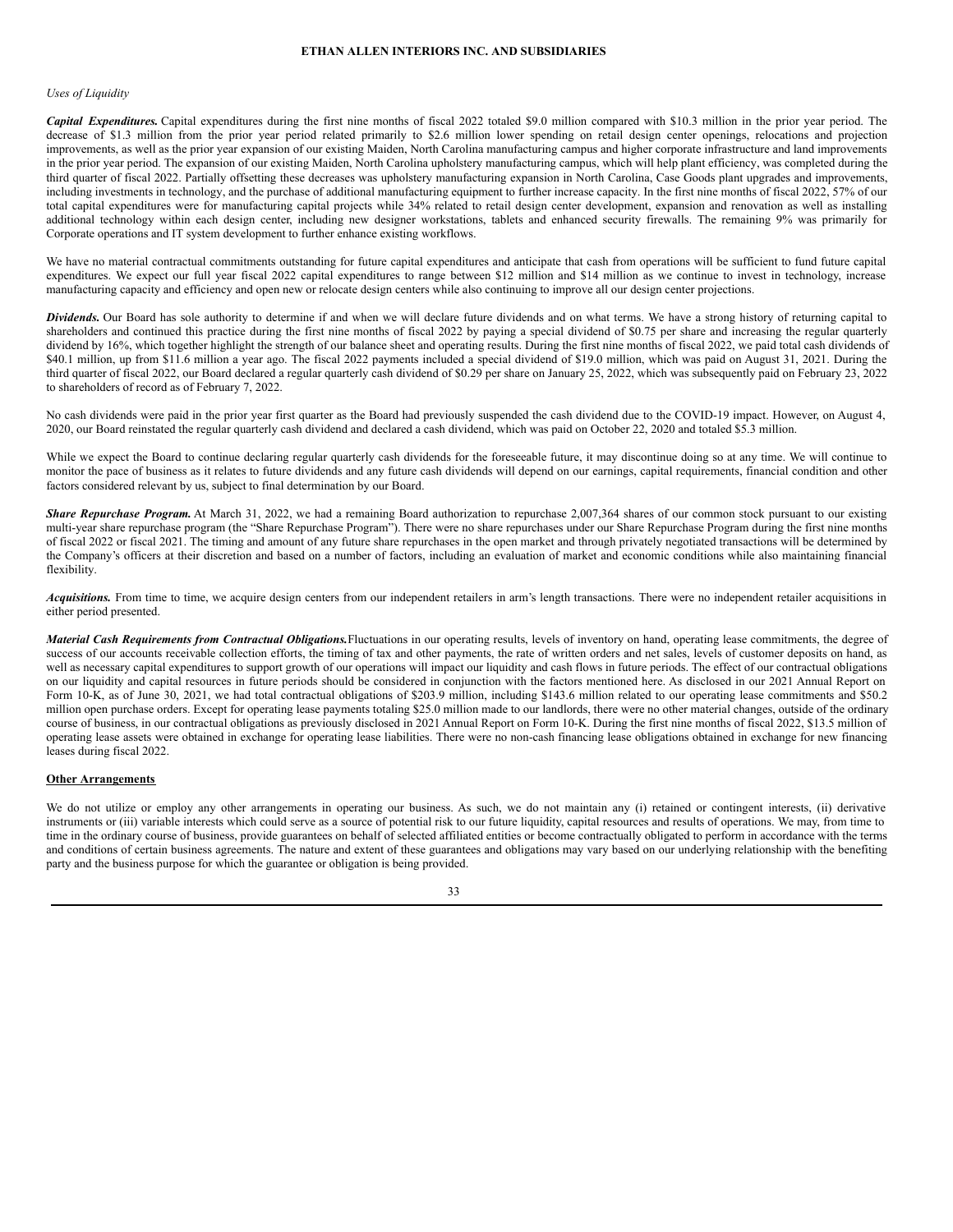## **Significant Accounting Policies**

We describe our significant accounting policies in Note 3, Summary of Significant Accounting Policies, in the notes to our consolidated financial statements included in our 2021 Annual Report on Form 10-K. There have been no changes in our significant accounting policies during the first nine months of fiscal 2022 from those disclosed in our 2021 Annual Report on Form 10-K.

## **Critical Accounting Estimates**

We prepare our consolidated financial statements in conformity with GAAP. In some cases, these principles require management to make difficult and subjective judgments regarding uncertainties and, as a result, such estimates and assumptions may significantly impact our financial results and disclosures. We consider an accounting estimate to be critical if: (i) the accounting estimate requires us to make assumptions about matters that were highly uncertain at the time the accounting estimate was made, and (ii) changes in the estimate that are reasonably likely to occur from period to period, or use of different estimates that we reasonably could have used in the current period, would have a material impact on our financial condition or results of operations. We base our estimates on currently known facts and circumstances, prior experience and other assumptions we believe to be reasonable. We use our best judgment in valuing these estimates and may, as warranted, use external advice. Actual results could differ from these estimates, assumptions, and judgments and these differences could be significant. We make frequent comparisons throughout the year of actual experience to our assumptions to reduce the likelihood of significant adjustments and will record adjustments when differences are known.

We discuss our critical accounting estimates in Management's Discussion and Analysis of Financial Condition and Results of Operations in our 2021 Annual Report on Form 10-K. There have been no significant changes in our critical accounting estimates during the first nine months of fiscal 2022 from those disclosed in our 2021 Annual Report on Form 10-K.

#### **Recent Accounting Pronouncements**

See Note 3, *Recent Accounting Pronouncements*, to the consolidated financial statements included under Part I, Item 1 of this Quarterly Report on Form 10-Q for a full description of recent accounting pronouncements, including the expected dates of adoption.

#### **Item 3. Quantitative and Qualitative Disclosures About Market Risk**

In the normal course of business, we are exposed to market risks relating to fluctuations in interest rates and foreign currency exchange rates that could impact our financial position and results of operations.

#### **Interest Rate Risk**

*Debt.* Interest rate risk exists primarily through our borrowing activities. Short-term debt, if required, is used to meet working capital requirements and long-term debt, if required, is generally used to finance long-term investments. There is inherent rollover risk for borrowings as they mature and are renewed at current market rates. The extent of this risk is not quantifiable or predictable because of the variability of future interest rates and our future financing requirements. For floating-rate obligations, interest rate changes do not affect the fair value of the underlying financial instrument but would impact future earnings and cash flows, assuming other factors are held constant. Conversely, for fixed-rate obligations, interest rate changes affect the fair value of the underlying financial instrument but would not impact earnings or cash flows. While we had no fixed or variable rate borrowings outstanding at March 31, 2022, we could be exposed to market risk from changes in risk-free interest rates if we incur variable rate debt in the future as interest expense will fluctuate with changes in SOFR. Based on our current and expected levels of exposed liabilities, we estimate that a hypothetical 100 basis point change (up or down) in interest rates based on one-month SOFR would not have a material impact on our results of operations and financial condition.

*LIBOR Transition.* Beginning December 31, 2021, banks stopped reporting information used to set LIBOR as their reporting obligations ceased. The cessation of certain LIBOR tenures beginning as of December 31, 2021 and future cessation of other tenures, including the one-month LIBOR, effectively ended the usefulness of LIBOR and its publication. On January 26, 2022, we entered into the Credit Agreement which provides for interest rate calculations based on the use of the Secured Overnight Financing Rate ("SOFR"). The replacement of LIBOR with SOFR may result in interest payments that are higher than expected or that do not otherwise correlate over time with the payments that would have been made on such indebtedness for the interest periods if the applicable LIBOR rate was available in its current form.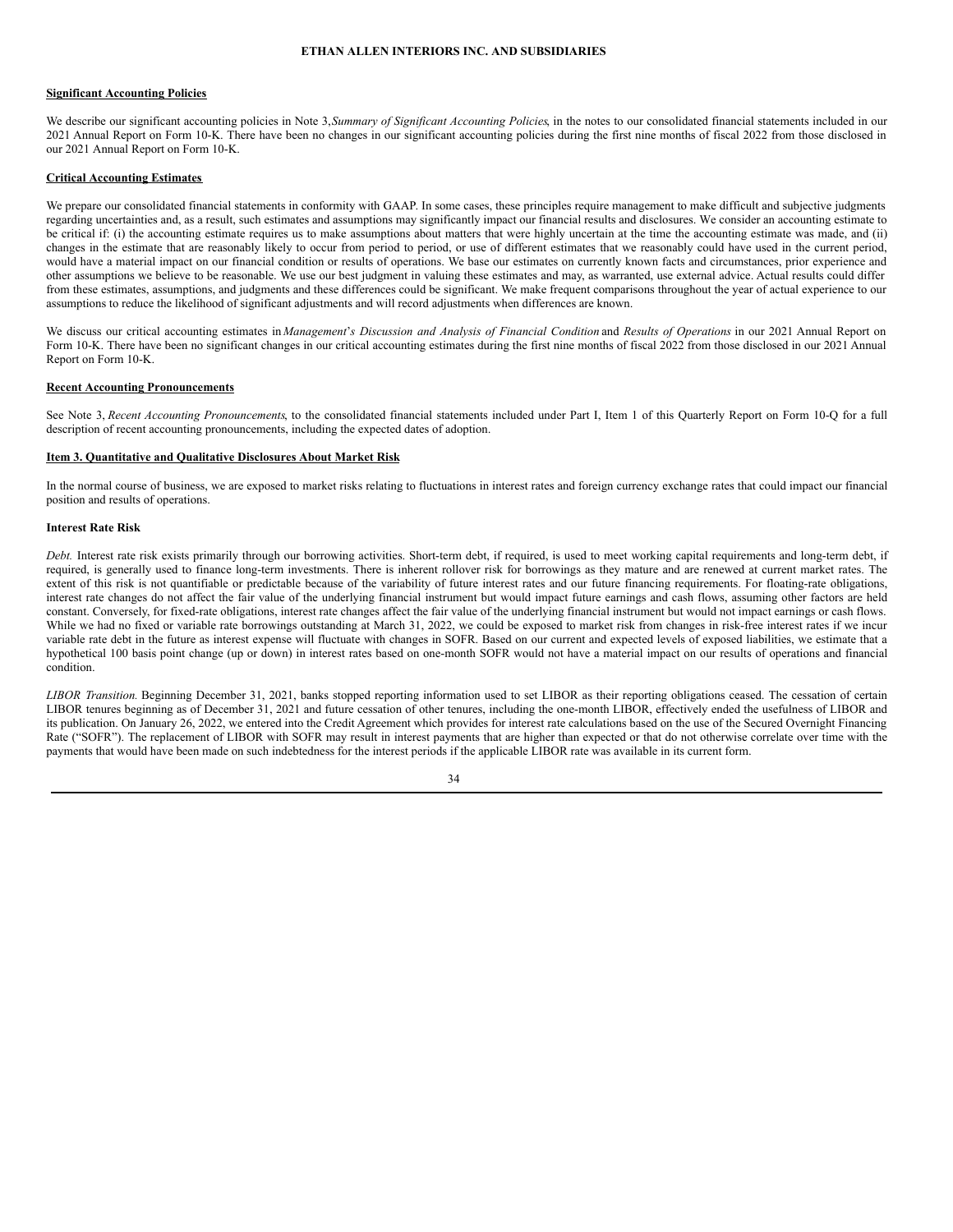### **Foreign Currency Exchange Risk**

Foreign currency exchange risk is primarily limited to our operation of Company-operated retail design centers located in Canada and our manufacturing plants in Mexico and Honduras, as substantially all purchases of imported parts and finished goods are denominated in United States dollars. As such, foreign exchange gains or losses resulting from market changes in the value of foreign currencies have not had, nor are they expected to have, a material effect on our consolidated results of operations. A decrease in the value of foreign currencies relative to the U.S. dollar may affect the profitability of our vendors, but as we employ a balanced sourcing strategy, we believe any impact would be moderate relative to peers in our industry. The financial statements of our foreign locations are translated into U.S. dollars using period-end rates of exchange for assets and liabilities and average rates for the period for revenues and expenses. Translation gains and losses that arise from translating assets, liabilities, revenues and expenses of foreign operations are recorded in accumulated other comprehensive (loss) income as a component of shareholders' equity. Foreign exchange gains or losses resulting from market changes in the value of foreign currencies did not have a material impact during the three and nine month ended March 31, 2022.

A hypothetical 10% weaker United States dollar against all foreign currencies at March 31, 2022 would have had an immaterial impact on our consolidated results of operations and financial condition. We currently do not engage in any foreign currency hedging activity and we have no intention of doing so in the foreseeable future.

### **Raw Materials and Other Commodity Price Risk**

We are exposed to market risk from changes in the cost of raw materials used in our manufacturing processes, principally logs, lumber, plywood, fabric and foam products. The cost of foam products, which are petroleum-based, is sensitive to changes in the price of oil. We are also exposed to risk with respect to transportation costs for delivering our products, including the cost of fuel. As commodity prices and transportation costs rise, we determine whether a price increase to our customers to offset these costs is warranted. To the extent that an increase in these costs would have a material impact on our results of operations, we believe that our competitors would experience a similar impact.

### **Inflation Risk**

Our results of operations and financial condition are presented based on historical cost. In future periods, we might be adversely affected by various aspects of inflation to the extent we are not able to overcome these issues through measures such as increasing the prices of our products, creating operational efficiencies and seeking lower cost alternatives. In addition, inflation-related risks could include increased costs for many products and services that are necessary for the operation of our business, as well as the impact of interest rate increases, which could have a negative effect on the housing market.

#### **Item 4. Controls and Procedures**

### **Evaluation of Disclosure Controls and Procedures**

Our management, with the participation of our Chairman of the Board and Chief Executive Officer and our principal executive officer ("CEO") and Senior Vice President, Chief Financial Officer and Treasurer and our principal financial officer ("CFO"), has evaluated the effectiveness of the design and operation of our disclosure controls and procedures as defined in Rules 13a-15(e) and 15d-15(e) under the Exchange Act, as of the end of the period covered by this Quarterly Report on Form 10-Q. Based on that evaluation, our CEO and CFO have concluded that, as of March 31, 2022, our disclosure controls and procedures are effective to provide reasonable assurance that information relating to us (including our consolidated subsidiaries), which is required to be disclosed by us in reports that we file or submit under the Exchange Act is recorded, processed, summarized and reported within the time periods specified in the SEC's rules and forms, and is accumulated and communicated to our management, including the CEO and CFO, as appropriate, to allow timely decisions regarding required disclosure.

### **Changes in Internal Control over Financial Reporting**

There have been no changes in our internal control over financial reporting (as such term is defined in Rules 13a-15(f) and 15d-15(f) under the Exchange Act) during the third quarter of fiscal 2022 that have materially affected, or are reasonably likely to materially affect, our internal control over financial reporting.

| I |  |
|---|--|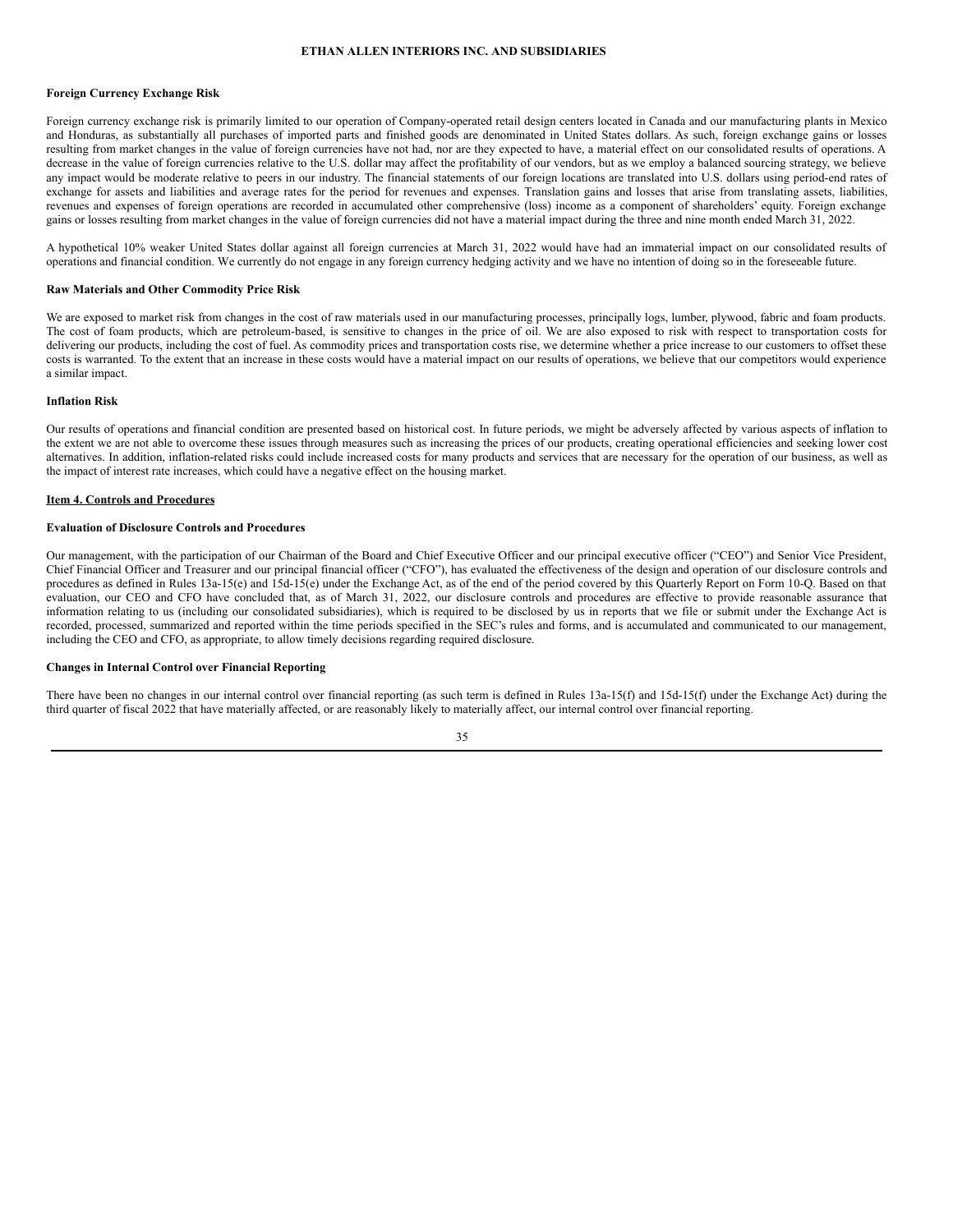## **PART II - OTHER INFORMATION**

### **Item 1. Legal Proceedings**

There have been no material changes during the first nine months of fiscal 2022 to the matters discussed in Part I, Item 3 –*Legal Proceedings* in our 2021 Annual Report on Form 10-K.

#### **Item 1A. Risk Factors**

We operate in a changing environment that involves a number of risks that could materially and adversely affect our business, financial condition, operating results or cash flows. We described in our 2021 Annual Report on Form 10-K the primary risks related to our business and periodically update those risks for material developments. For a detailed discussion of those risks that affect our business, refer to the risk factors identified in Part I, Item 1A – *Risk Factors*in our 2021 Annual Report on Form 10-K.

The risk factors set forth below update, and should be read in conjunction with, the risk factors and information disclosed in our 2021 Annual Report on Form 10-K. Except as presented below, there have been no material changes from the risk factors associated with our business as previously disclosed in our 2021 Annual Report on Form 10- K.

## *Labor challenges could have a material adverse ef ect on our business and results of operations.*

In our current operating environment, due in part to COVID-19 and general macroeconomic factors, we continue to experience various labor challenges, including, for example significant competition for skilled manufacturing and production employees; pressure to increase wages as a result of inflationary pressures, and at times, a shortage of qualified full-time labor in certain geographies, particularly at our distribution facilities. Outside suppliers that we rely on have also experienced similar labor challenges. The future success of our operations depends on our ability, and the ability of third parties on which we rely, to identify, recruit, develop and retain qualified and talented individuals in order to supply and deliver our products. A prolonged shortage or inability to retain qualified labor could decrease our ability to effectively produce and meet customer demand and efficiently operate our distribution facilities, which could negatively impact our business and have a material adverse effect on our results of operations. Higher wages to attract new and retain existing employees, as well as higher costs to purchase raw materials or services from such third parties, could also negatively impact our results of operations.

### Government-imposed COVID-19 vaccine mandates could lead to labor disruptions, which could have a material adverse effect on our business and results of *operations.*

On September 9, 2021, President Biden issued an executive order obligating parties that contract with the United States federal government to require their employees to be fully vaccinated against COVID-19, with limited exceptions for certain accommodations including medical disabilities or sincerely held religious beliefs. Additionally, the Department of Labor's Occupational Safety and Health Administration ("OSHA") issued an emergency temporary standard ("ETS") requiring most private employers with 100 or more workers to mandate COVID-19 vaccination or produce a weekly test for all employees Due to our United States government GSA contract, we are classified as a government contractor. We are also a company with more than 100 employees, which could subject us to additional vaccine and testing mandates in jurisdictions in which we operate our business. There could also be potential conflict with actions by certain states that are in conflict with the federal mandate. Given current information and uncertainty surrounding if the mandates are legal and when they become effective, it is not possible to predict with certainty the impacts the mandates would have on us. Currently, the Biden Administration's executive order, as well as the subsequent guidance by the federal government, are facing legal challenges in federal courts. While we are not presently required to comply with a vaccine mandate or submit to weekly COVID-19 testing, the implementation of any such mandates may result in increased costs, labor disruptions or employee attrition, which could be material as a substantial number of our employees are based in areas of the United States where vaccination rates are below the national average. If we lose employees as a result of these mandates, it will be difficult in the current competitive labor market to find qualified replacement employees, and this could have an adverse effect on future revenues and costs, which could be material. Accordingly, the mandates, if implemented, could have a material adverse effect on our business and results of operations.

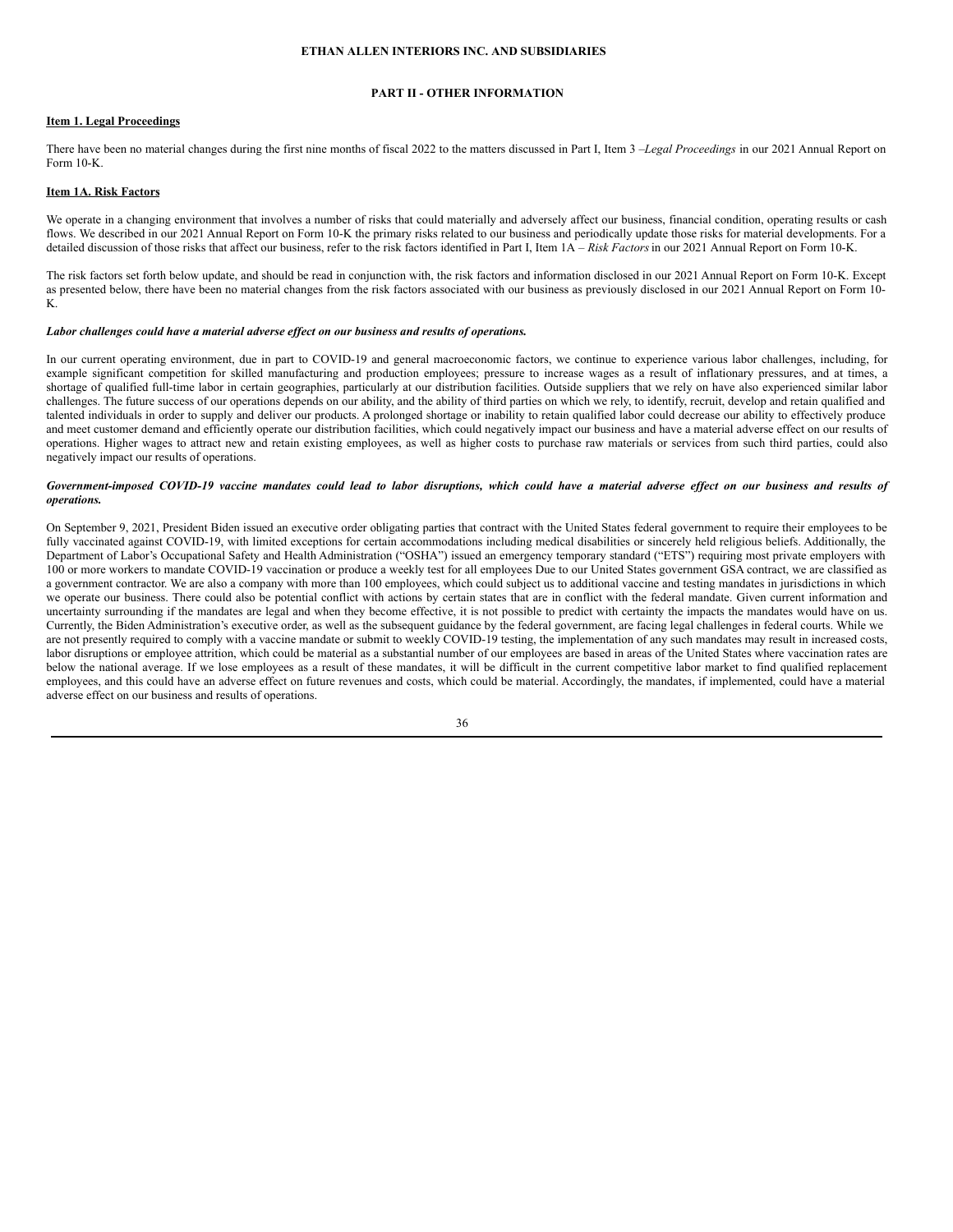## **Item 2. Unregistered Sales of Equity Securities and Use of Proceeds**

Items 2(a) and (b) are not applicable as there have been no unregistered sales of equity securities.

(c) Issuer Purchases of Equity Securities

Our Board has authorized management, at its discretion, to make repurchases of its common stock in the open market and through privately negotiated transactions, subject to market conditions, pursuant to our previously announced repurchase program. There is no expiration date on the repurchase authorization and the amount and timing of future share repurchases, if any, will be determined by our officers at their discretion, and as allowed by securities laws, covenants under existing bank agreements and other legal and contractual requirements, and will be based on a number of factors, including an evaluation of general market and economic conditions and the trading price of the common stock. The share repurchase program may be suspended or discontinued at any time without prior notice.

We did not repurchase any shares of our outstanding common stock during the third quarter of fiscal 2022 under the existing share repurchase program. At March 31, 2022, we had a remaining Board authorization to repurchase 2,007,364 shares of our common stock pursuant our program.

#### **Item 3. Defaults Upon Senior Securities**

None.

### **Item 4. Mine Safety Disclosures**

Not applicable.

# **Item 5. Other Information**

None.

# **Item 6. Exhibits**

(a) Exhibits

The following documents are filed as exhibits to this report:

| Exhibit |                                                                            |                                  |           |         |                    | Filed           | <b>Furnished</b> |
|---------|----------------------------------------------------------------------------|----------------------------------|-----------|---------|--------------------|-----------------|------------------|
| Number  | <b>Exhibit Description</b>                                                 | <b>Incorporated by Reference</b> |           |         |                    | <b>Herewith</b> | <b>Herewith</b>  |
|         |                                                                            | Form                             | File No.  | Exhibit | <b>Filing Date</b> |                 |                  |
| 3.1     | Amended and Restated Certificate of Incorporation                          | $8-K$                            | 001-11692 | 3(a)    | 11/18/2016         |                 |                  |
| 3.2     | Amended and Restated By-Laws of the Company                                | $8-K$                            | 001-11692 | 3(d)    | 11/18/2016         |                 |                  |
|         | Third Amended and Restated Credit Agreement among Ethan Allen              |                                  |           |         |                    |                 |                  |
|         | Interiors, Inc. and most of its domestic subsidiaries, and J.P. Morgan     |                                  |           |         |                    |                 |                  |
| 10.1    | Chase Bank, N.A. as Administrative Agent and Syndication Agent, and        | $10-Q$                           | 001-11692 | 10.1    | 01/27/2022         |                 |                  |
|         | Capital One, National Association as Documentation Agent dated as of       |                                  |           |         |                    |                 |                  |
|         | January 26, 2022                                                           |                                  |           |         |                    |                 |                  |
| 10.2    | Employment Agreement between the Company and M. Farooq Kathwari,           | $8-K$                            | 001-11692 | 10.1    | 02/03/2022         |                 |                  |
|         | dated February 3, 2022                                                     |                                  |           |         |                    |                 |                  |
| 10.3    | Form of Performance-based Stock Unit Agreement                             | $8-K$                            | 001-11692 | 10.2    | 02/03/2022         |                 |                  |
| 10.4    | Form of Restricted Stock Unit Agreement                                    | $8-K$                            | 001-11692 | 10.3    | 02/03/2022         |                 |                  |
|         | Certification of Principal Executive Officer pursuant to Exchange Act      |                                  |           |         |                    |                 |                  |
| 31.1    | Rule $13a-14(a)/15d-14(a)$ , as adopted pursuant to Section 302 of the     |                                  |           |         |                    | X               |                  |
|         | Sarbanes-Oxley Act of 2002                                                 |                                  |           |         |                    |                 |                  |
|         | Certification of Principal Financial Officer pursuant to Exchange Act Rule |                                  |           |         |                    |                 |                  |
| 31.2    | 13a-14(a)/15d-14(a), as adopted pursuant to Section 302 of the Sarbanes-   |                                  |           |         |                    | X               |                  |
|         | Oxley Act of 2002                                                          |                                  |           |         |                    |                 |                  |
|         |                                                                            |                                  |           |         |                    |                 |                  |
|         | 37                                                                         |                                  |           |         |                    |                 |                  |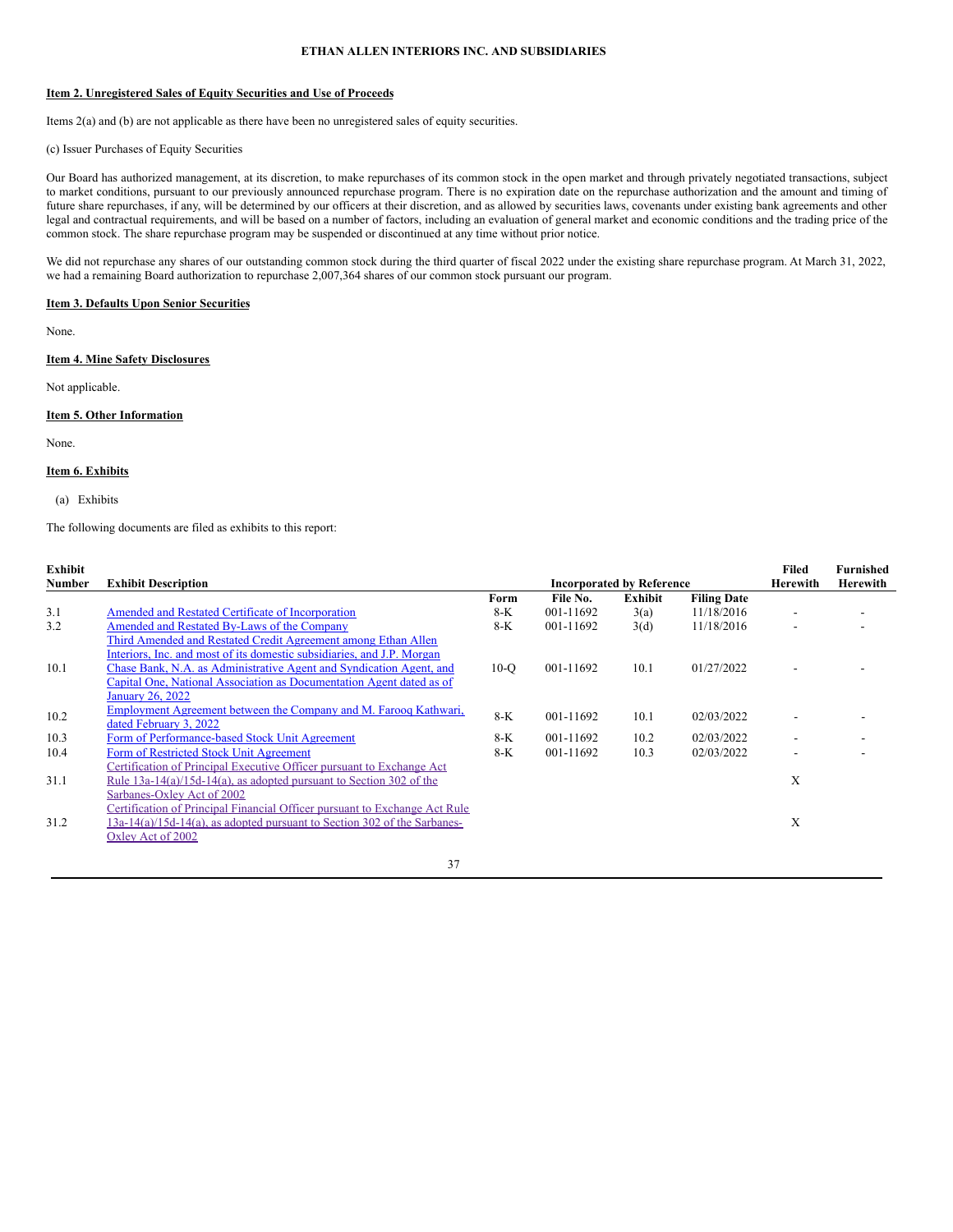|            | Certification of Principal Executive Officer pursuant to 18 U.S.C. Section |   |
|------------|----------------------------------------------------------------------------|---|
| 32.1       | 1350, as adopted pursuant to Section 906 of the Sarbanes-Oxley Act of      |   |
|            | 2002                                                                       |   |
|            | Certification of Principal Financial Officer pursuant to 18 U.S.C. Section |   |
| 32.2       | 1350, as adopted pursuant to Section 906 of the Sarbanes-Oxley Act of      |   |
|            | 2002                                                                       |   |
| 101.INS    | Inline XBRL Instance Document                                              | Χ |
| 101.SCH    | Inline XBRL Taxonomy Extension Schema Document                             | Х |
| 101.CAL    | Inline XBRL Taxonomy Extension Calculation Linkbase Document               | X |
| 101.DEF    | Inline XBRL Taxonomy Extension Definition Linkbase Document                | Х |
| $101$ .LAB | Inline XBRL Taxonomy Extension Label Linkbase Document                     | Χ |
| 101.PRE    | Inline XBRL Taxonomy Extension Presentation Linkbase Document              | Χ |
| 104        | Cover Page Interactive Data File (formatted as Inline XBRL and             | X |
|            | contained in Exhibit 101)                                                  |   |
|            |                                                                            |   |

# **SIGNATURES**

Pursuant to the requirements of the Securities Exchange Act of 1934, the registrant has duly caused this report to be signed on its behalf by the undersigned thereunto duly authorized.

ETHAN ALLEN INTERIORS INC. (Registrant)

Date: April 28, 2022 BY: /s/ M. Farooq Kathwari M. Farooq Kathwari Chairman, President and Chief Executive Officer (Principal Executive Officer)

Date: April 28, 2022 BY: /s/ Matthew J. McNulty Matthew J. McNulty Senior Vice President, Chief Financial Officer and Treasurer (Principal Financial Officer)

 $\mathbf X$ 

 $\mathbf X$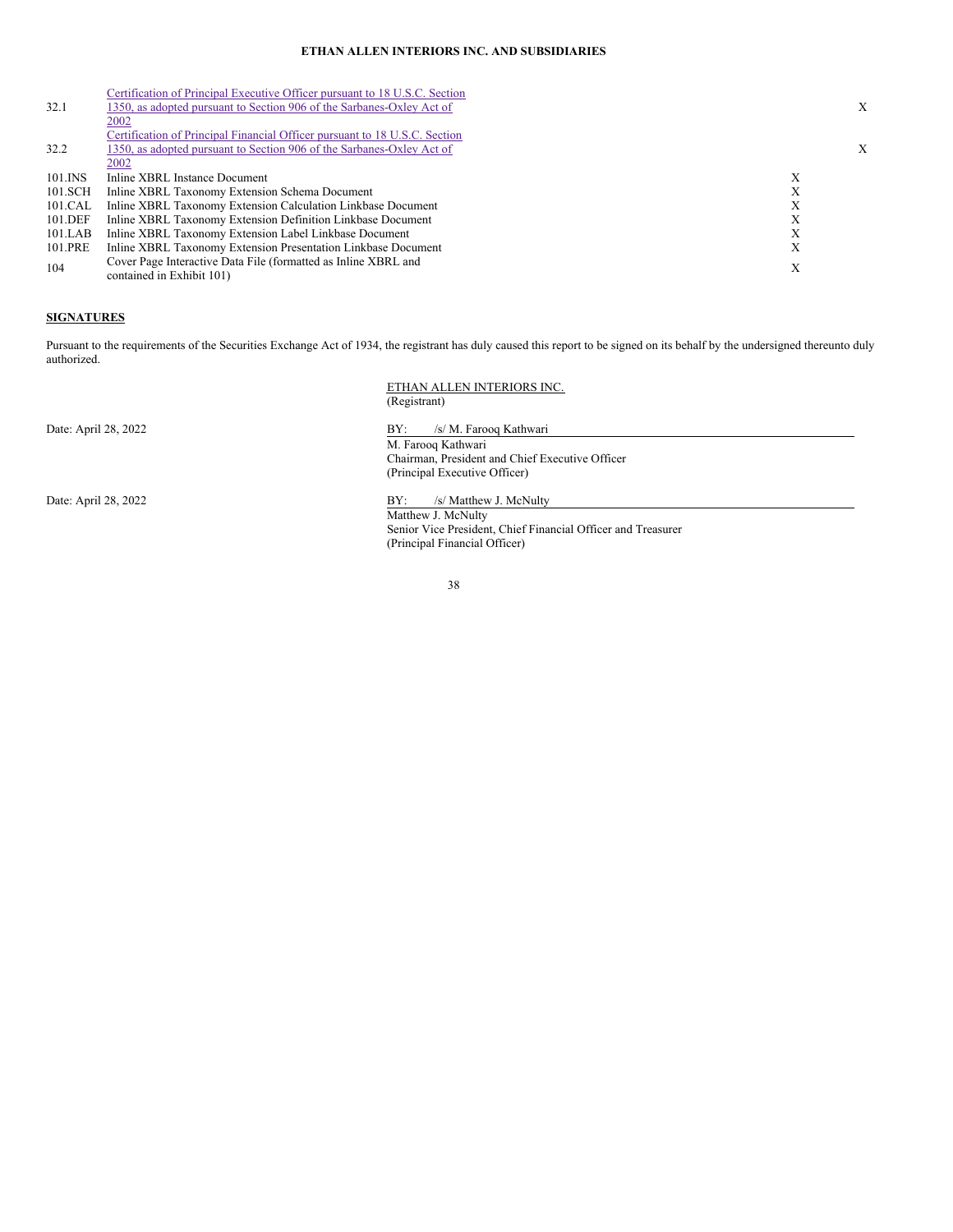## **CERTIFICATION OF PRINCIPAL EXECUTIVE OFFICER PURSUANT TO EXCHANGE ACT RULE 13a-14(a)/15d-14(a)AS ADOPTED PURSUANT TO SECTION 302 OF THE SARBANES-OXLEY ACT OF 2002**

<span id="page-39-0"></span>I, M. Farooq Kathwari, certify that:

- 1. I have reviewed this Quarterly Report on Form 10-Q of Ethan Allen Interiors Inc. (the "registrant");
- 2. Based on my knowledge, this report does not contain any untrue statement of a material fact or omit to state a material fact necessary to make the statements made, in light of the circumstances under which such statements were made, not misleading with respect to the period covered by this report;
- 3. Based on my knowledge, the financial statements, and other financial information included in this report, fairly present in all material respects the financial condition, results of operations and cash flows of the registrant as of, and for, the periods presented in this report;
- 4. The registrant's other certifying officer(s) and I are responsible for establishing and maintaining disclosure controls and procedures (as defined in Exchange Act Rules 13a-15(e) and 15d-15(e)) and internal control over financial reporting (as defined in Exchange Act Rules 13a-15(f) and 15d-15(f)) for the registrant and have:
	- (a) Designed such disclosure controls and procedures, or caused such disclosure controls and procedures to be designed under our supervision, to ensure that material information relating to the registrant, including its consolidated subsidiaries, is made known to us by others within those entities, particularly during the period in which this report is being prepared;
	- (b) Designed such internal control over financial reporting, or caused such internal control over financial reporting to be designed under our supervision, to provide reasonable assurance regarding the reliability of financial reporting and the preparation of financial statements for external purposes in accordance with generally accepted accounting principles;
	- (c) Evaluated the effectiveness of the registrant's disclosure controls and procedures and presented in this report our conclusions about the effectiveness of the disclosure controls and procedures, as of the end of the period covered by this report based on such evaluation; and
	- (d) Disclosed in this report any change in the registrant's internal control over financial reporting that occurred during the registrant's most recent fiscal quarter (the registrant's fourth fiscal quarter in the case of an annual report) that has materially affected, or is reasonably likely to materially affect, the registrant's internal control over financial reporting; and
- 5. The registrant's other certifying officer(s) and I have disclosed, based on our most recent evaluation of internal control over financial reporting, to the registrant's auditors and the audit committee of the registrant's board of directors (or persons performing the equivalent functions):
	- (a) All significant deficiencies and material weaknesses in the design or operation of internal control over financial reporting which are reasonably likely to adversely affect the registrant's ability to record, process, summarize and report financial information; and
	- (b) Any fraud, whether or not material, that involves management or other employees who have a significant role in the registrant's internal control over financial reporting.

Date: April 28, 2022

/s/ M. Farooq Kathwari Chairman, President and Chief Executive Officer M. Farooq Kathwari (Principal Executive Officer)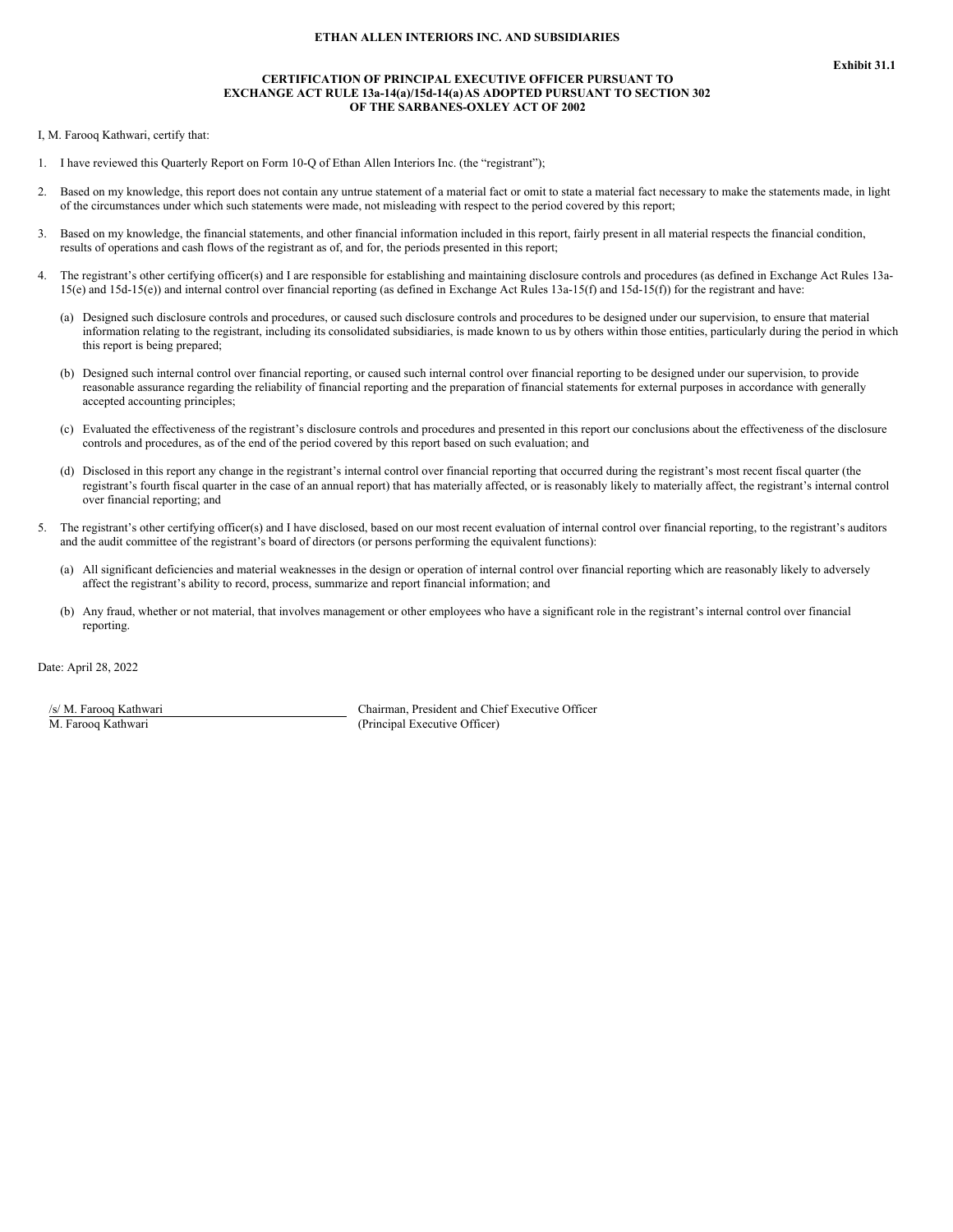## **CERTIFICATION OF PRINCIPAL FINANCIAL OFFICER PURSUANT TO EXCHANGE ACT RULE 13a-14(a)/15d-14(a)AS ADOPTED PURSUANT TO SECTION 302 OF THE SARBANES-OXLEY ACT OF 2002**

<span id="page-40-0"></span>I, Matthew J. McNulty, certify that:

- 1. I have reviewed this Quarterly Report on Form 10-Q of Ethan Allen Interiors Inc. (the "registrant");
- 2. Based on my knowledge, this report does not contain any untrue statement of a material fact or omit to state a material fact necessary to make the statements made, in light of the circumstances under which such statements were made, not misleading with respect to the period covered by this report;
- 3. Based on my knowledge, the financial statements, and other financial information included in this report, fairly present in all material respects the financial condition, results of operations and cash flows of the registrant as of, and for, the periods presented in this report;
- 4. The registrant's other certifying officer(s) and I are responsible for establishing and maintaining disclosure controls and procedures (as defined in Exchange Act Rules 13a-15(e) and 15d-15(e)) and internal control over financial reporting (as defined in Exchange Act Rules 13a-15(f) and 15d-15(f)) for the registrant and have:
	- (a) Designed such disclosure controls and procedures, or caused such disclosure controls and procedures to be designed under our supervision, to ensure that material information relating to the registrant, including its consolidated subsidiaries, is made known to us by others within those entities, particularly during the period in which this report is being prepared;
	- (b) Designed such internal control over financial reporting, or caused such internal control over financial reporting to be designed under our supervision, to provide reasonable assurance regarding the reliability of financial reporting and the preparation of financial statements for external purposes in accordance with generally accepted accounting principles;
	- (c) Evaluated the effectiveness of the registrant's disclosure controls and procedures and presented in this report our conclusions about the effectiveness of the disclosure controls and procedures, as of the end of the period covered by this report based on such evaluation; and
	- (d) Disclosed in this report any change in the registrant's internal control over financial reporting that occurred during the registrant's most recent fiscal quarter (the registrant's fourth fiscal quarter in the case of an annual report) that has materially affected, or is reasonably likely to materially affect, the registrant's internal control over financial reporting; and
- 5. The registrant's other certifying officer(s) and I have disclosed, based on our most recent evaluation of internal control over financial reporting, to the registrant's auditors and the audit committee of the registrant's board of directors (or persons performing the equivalent functions):
	- (a) All significant deficiencies and material weaknesses in the design or operation of internal control over financial reporting which are reasonably likely to adversely affect the registrant's ability to record, process, summarize and report financial information; and
	- (b) Any fraud, whether or not material, that involves management or other employees who have a significant role in the registrant's internal control over financial reporting.

Date: April 28, 2022

/s/ Matthew J. McNulty Senior Vice President, Chief Financial Officer and Treasurer Matthew J. McNulty (Principal Financial Officer)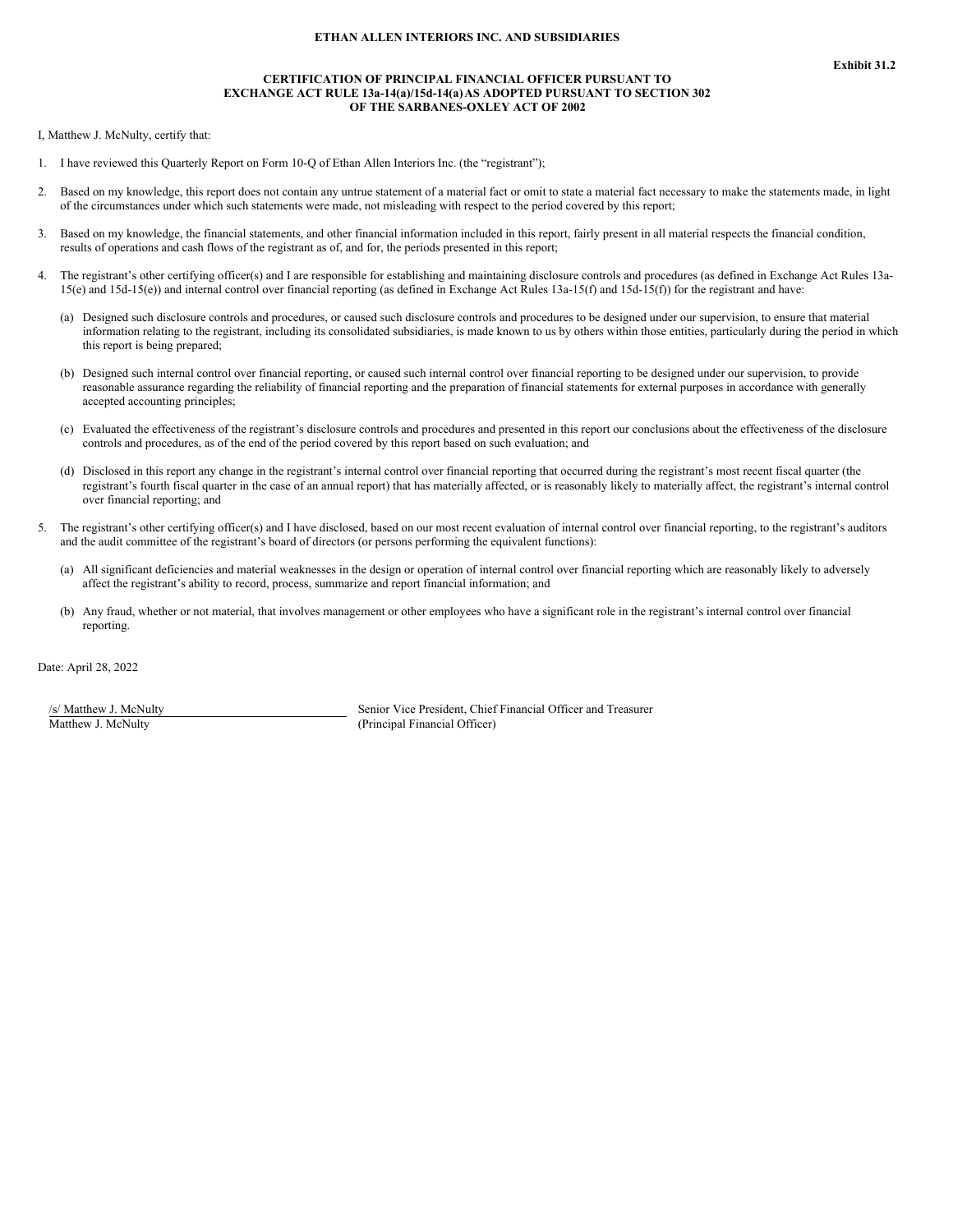## **CERTIFICATION OF PRINCIPAL EXECUTIVE OFFICER PURSUANT TO 18 U.S.C. SECTION 1350, AS ADOPTED PURSUANT TO SECTION 906 OF THE SARBANES-OXLEY ACT OF 2002**

<span id="page-41-0"></span>I, M. Farooq Kathwari, do hereby certify, pursuant to 18 U.S.C. Section 1350, as adopted pursuant to Section 906 of the Sarbanes-Oxley Act of 2002, that, to the best of my knowledge, the Quarterly Report on Form 10-Q (the "Quarterly Report") for the period ended March 31, 2022, as filed by Ethan Allen Interiors Inc. (the "Company"), which contains the Company's financial statements, fully complies with the requirements of Section 13(a) or 15(d) of the Securities Exchange Act of 1934, as amended (the "Exchange Act") and that the information contained in such Quarterly Report fairly presents, in all material respects, the financial condition and results of operations of the Company.

Date: April 28, 2022

/s/ M. Farooq Kathwari Chairman, President and Chief Executive Officer M. Farooq Kathwari (Principal Executive Officer)

This certification accompanies this Quarterly Report pursuant to Section 906 of the Sarbanes-Oxley Act of 2002 and shall not be deemed filed by the Company for purposes of Section 18 of the Exchange Act. Such certification will not be deemed to be incorporated by reference into any filing under the Securities Act of 1933, as amended, or the Exchange Act, except to the extent that the Company specifically incorporates it by reference.

This written statement is being furnished to the Securities and Exchange Commission as an exhibit to the Quarterly Report. A signed original of this written statement required by Section 906 of the Sarbanes-Oxley Act has been provided to the Company and will be retained by the Company and furnished to the Securities and Exchange Commission or its staff upon request.